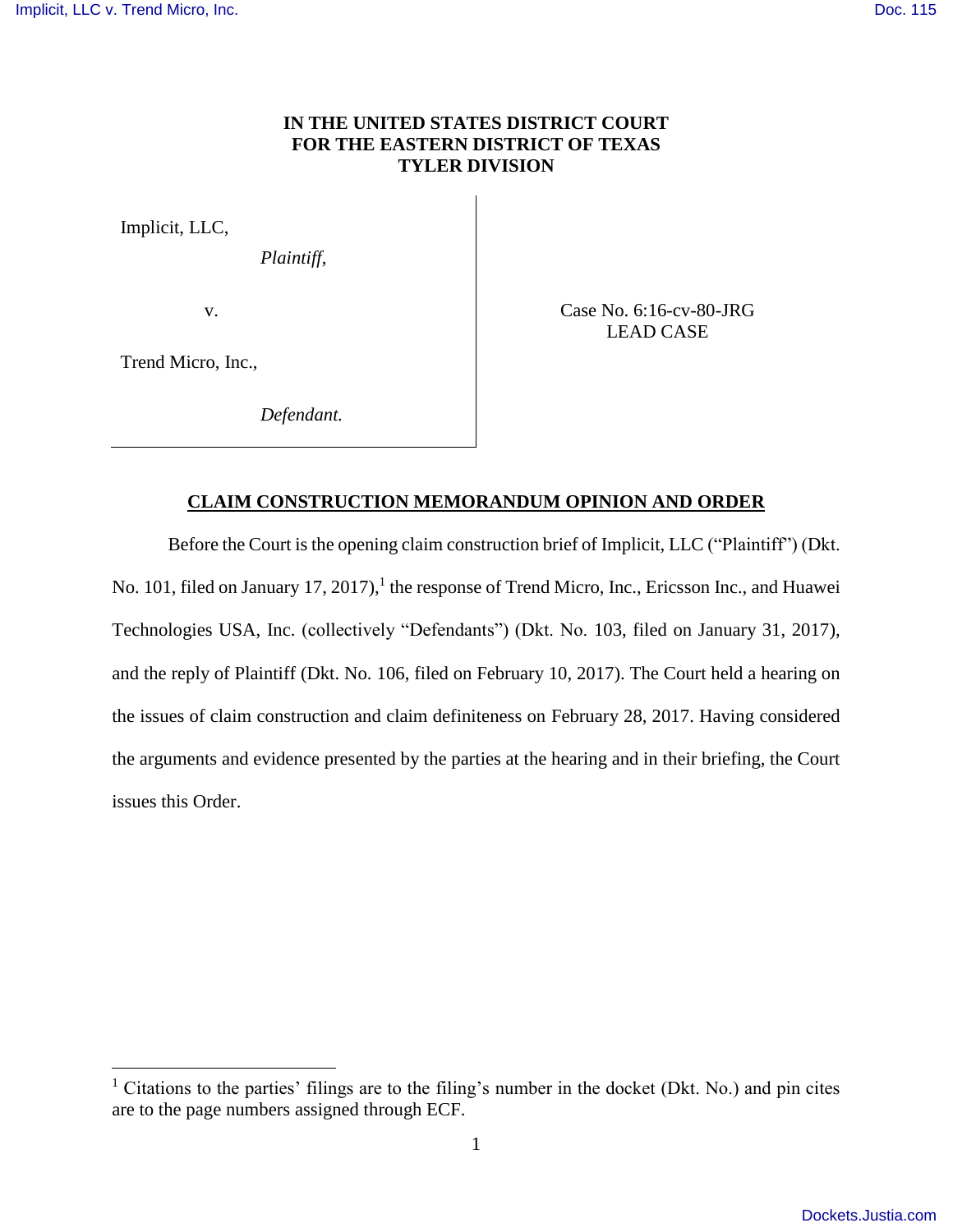# **Table of Contents**

| I.         |           |                                                                                |  |  |
|------------|-----------|--------------------------------------------------------------------------------|--|--|
|            | A.        |                                                                                |  |  |
|            |           | A-1.                                                                           |  |  |
|            |           | $A-2.$                                                                         |  |  |
|            | B.        |                                                                                |  |  |
| <b>II.</b> |           |                                                                                |  |  |
|            | A.        |                                                                                |  |  |
|            | <b>B.</b> |                                                                                |  |  |
| III.       |           |                                                                                |  |  |
| IV.        |           |                                                                                |  |  |
|            | A.        |                                                                                |  |  |
|            |           | "sequence of routines" and "sequence of two or more routines"  13<br>A-1.      |  |  |
|            |           | $A-2.$                                                                         |  |  |
|            |           | $A-3$ .                                                                        |  |  |
|            |           | $A-4.$                                                                         |  |  |
|            |           | $A-5.$                                                                         |  |  |
|            | <b>B.</b> |                                                                                |  |  |
|            |           | $B-1.$                                                                         |  |  |
|            |           | $B-2$ .                                                                        |  |  |
|            |           | "generating the identified form of the application from another<br>$B-3$ .     |  |  |
|            |           | form of the application" and "generated the identified form of the             |  |  |
|            |           | "source code that is in a form based on the specified one or more<br>$B-4.$    |  |  |
|            |           |                                                                                |  |  |
|            |           | "a specific form of the particular applet that includes source code,<br>$B-5.$ |  |  |
|            |           | based on the specified one or more parameters in the applet                    |  |  |
|            |           | request, wherein the specific form complies with the specified one             |  |  |
|            |           | $B-6.$                                                                         |  |  |
| V.         |           |                                                                                |  |  |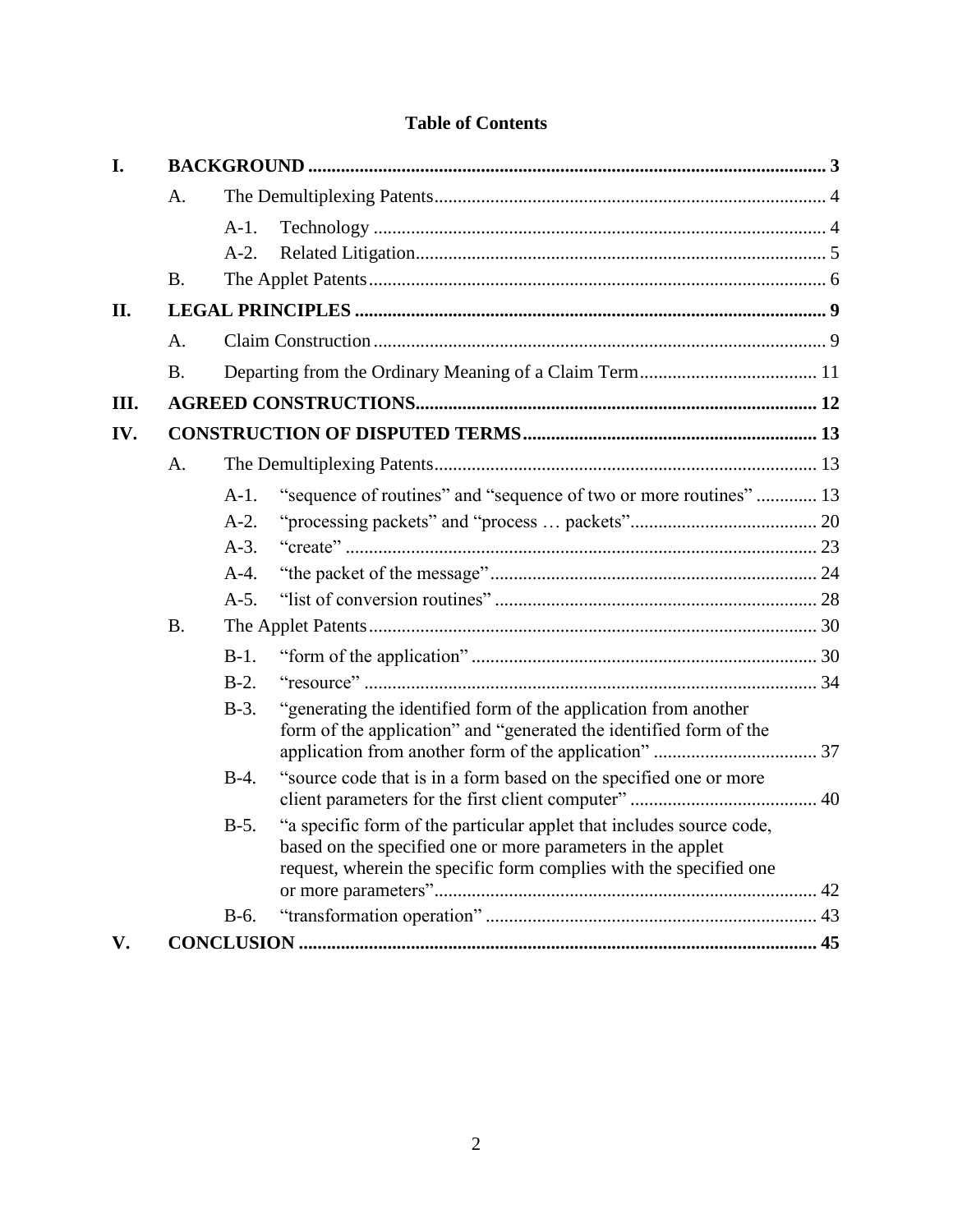# <span id="page-2-0"></span>**I. BACKGROUND**

Plaintiff alleges infringement of five U.S. Patents: No. 6,324,685 (the "'685 Patent"), No. 8,694,683 (the "'683 Patent"), No. 8,856,779 (the "'779 Patent"), No. 9,270,790 (the "'790 Patent"), and No. 9,325,740 (the "'740 Patent") (collectively, the "Asserted Patents"). The '685 Patent is entitled "Applet Server That Provides Applets in Various Forms." The application leading to the '685 Patent was filed on March 18, 1998 and the patent issued on November 27, 2001. The '683 Patent is entitled "Method and System for Data Demultiplexing." The application leading to the '683 Patent was filed on June 6, 2013 and the patent issued on April 8, 2014. The '779 Patent is entitled "Application Server for Delivering Applets to Client Computing Devices in a Distributed Environment." The application leading to the '779 Patent was filed on October 10, 2011 and the patent issued on October 7, 2014. The '790 Patent is entitled "Method and System for Data Demultiplexing." The application leading to the '790 Patent was filed on March 31, 2014 and the patent issued on February 23, 2016. The '740 Patent is entitled "Application Server for Delivering Applets to Client Computing Devices in a Distributed Environment." The application leading to the '740 Patent was filed on October 6, 2014 and the patent issued on April 26, 2016.

The Asserted Patents are part of two patent families: the Demultiplexing Patents (the '683 Patent and the '790 Patent) and the Applet Patents (the '685 Patent, the '779 Patent, and the '740 Patent). With respect to the Demultiplexing Patents: The '790 Patent claims priority to the '683 Patent's application as a continuation. Through a series of continuation applications, the '790 Patent and the '683 Patent each claim priority to an application filed on December 29, 1999 and issued as U.S. Patent No. 6,629,163 (the "'163 Patent"). With Respect to the Applet Patents: The '740 Patent claims priority to the '779 Patent's application as a continuation. The '740 Patent and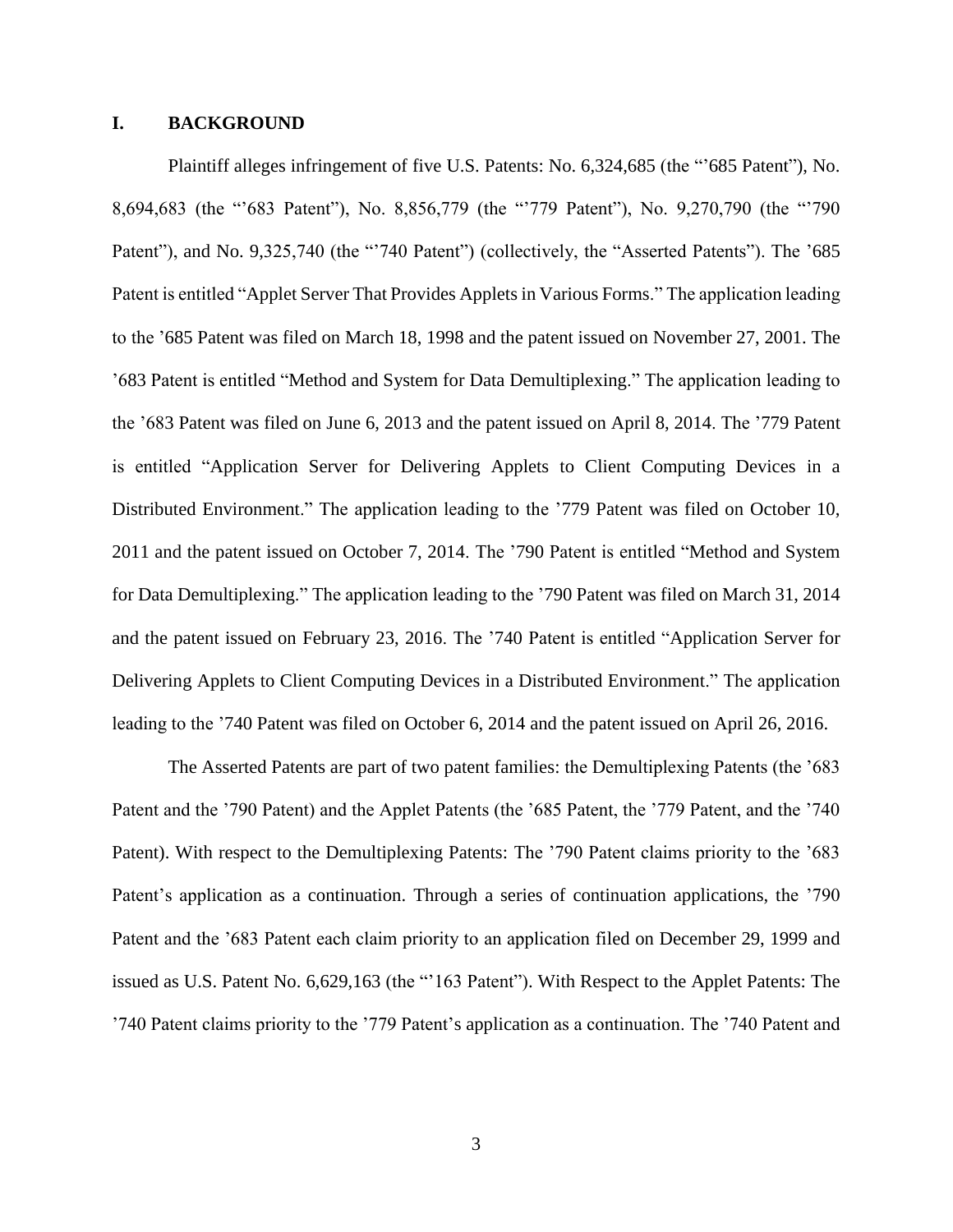the '779 Patent each claim priority to the application that issued as the '685 Patent, through a series of continuation applications.

# <span id="page-3-1"></span><span id="page-3-0"></span>**A. The Demultiplexing Patents**

# **A-1. Technology**

The Demultiplexing Patents are generally directed to technology for computer message-

exchange processing and more specifically to technology for dynamically converting the form of

the messages as the messages are being exchanged.

The abstract of the '683 Patent provides:

A method and system for demultiplexing packets of a message is provided. The demultiplexing system receives packets of a message, identifies a sequence of message handlers for processing the message, identifies state information associated with the message for each message handler, and invokes the message handlers passing the message and the associated state information. The system identifies the message handlers based on the initial data type of the message and a target data type. The identified message handlers effect the conversion of the data to the target data type through various intermediate data types.

The abstract of the '790 Patent provides:

A method and system for demultiplexing packets of a message is provided. The demultiplexing system receives packets of a message, identifies a sequence of message handlers for processing the message, identifies state information associated with the message for each message handler, and invokes the message handlers passing the message and the associated state information. The system identifies the message handlers based on the initial data type of the message and a target data type. The identified message handlers effect the conversion of the data to the target data type through various intermediate data types.

Claim 1 of the '683 Patent, provided here as an example, recites:

1. A first apparatus for receiving data from a second apparatus, the first apparatus comprising:

a processing unit; and

a memory storing instructions executable by the processing unit to:

create, based on an identification of information in a received packet of a message, a path that includes one or more data structures that indicate a sequence of routines for processing packets in the message; store the created path; and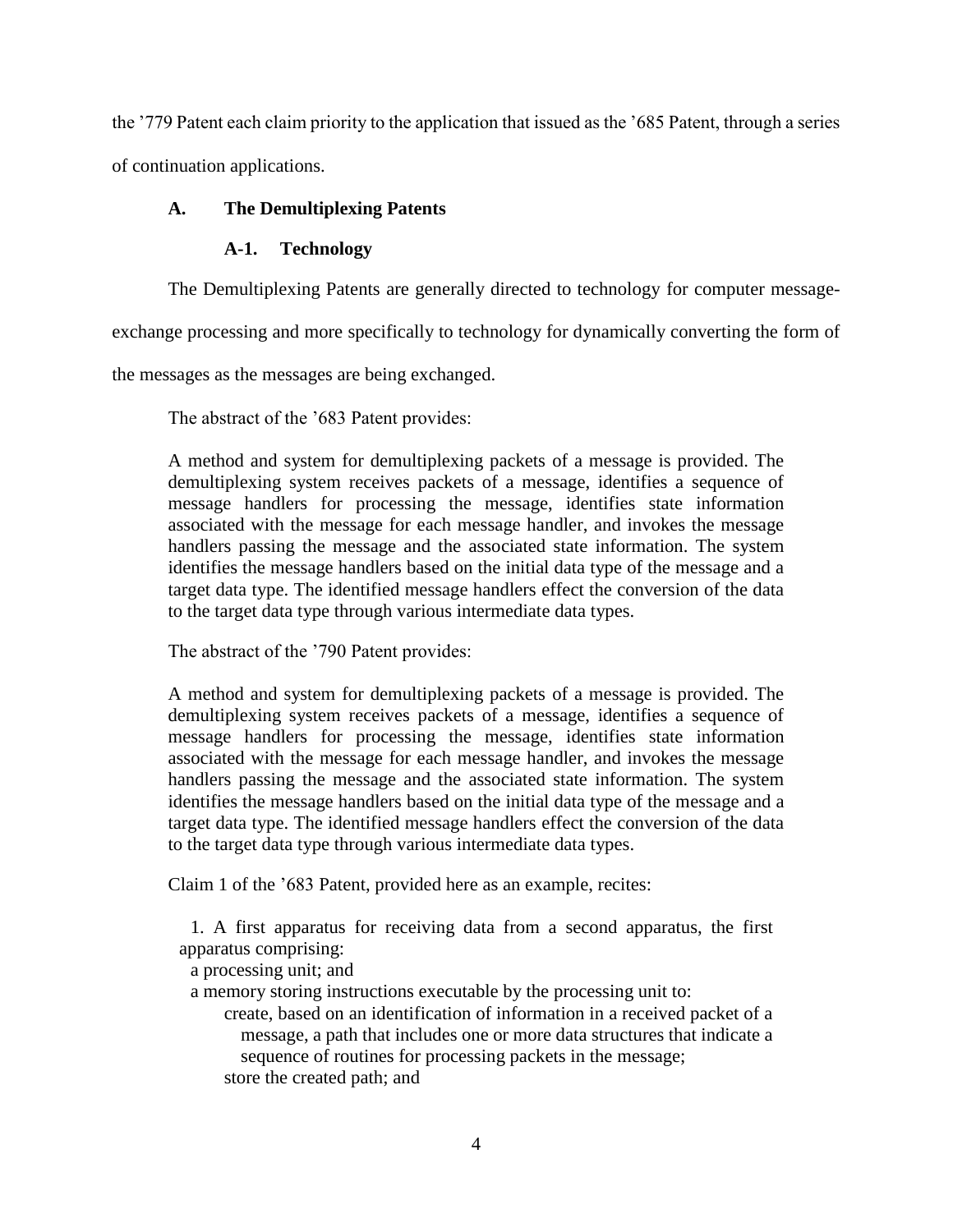process subsequent packets in the message using the sequence of routines indicated in the stored path, wherein the sequence includes a routine that is used to execute a Transmission Control Protocol (TCP) to convert one or more packets having a TCP format into a different format.

Claim 8 of the '790 Patent, provided here as an example, recites:

8. An apparatus, comprising:

a processing unit; and

a memory storing instructions executable by the processing unit to:

receive one or more packets of a message;

- identify, using an IP address and one or more port addresses located in one of the received packets, a sequence of two or more routines for processing packets in the message; and
- process the one or more received packets using the identified sequence of routines, wherein the sequence includes a routine that is executable to perform a Transmission Control Protocol (TCP) to convert at least one of the packets of the message into a different format.

# **A-2. Related Litigation**

<span id="page-4-0"></span>Two of the Demultiplexing Patents have previously been litigated in the U.S. District Court

for the Northern District of California. That court construed the '163 Patent in *Implicit Networks,* 

*Inc. v. F5 Networks, Inc.*, No. 3:10-cv-3365-SI, 2012 U.S. Dist. LEXIS 27238 (N.D. Cal. Feb. 29,

2012) ("*F5 Networks I*"). The California court later construed the '683 Patent in *Implicit L.L.C. v.* 

*F5 Networks, Inc.*, No. 3:14-cv-2856-SI, 2015 U.S. Dist. LEXIS 60197 (N.D. Cal. May 6, 2015)

("*F5 Networks II*"). The *F5 Networks I* and *F5 Networks II* constructions relate to the "sequence

of routines," "sequence of two or more routines" and "list of conversion routines" limitations of the Asserted Patents.

In *F5 Networks I*, the court construed the term "non-predefined sequence of components" found in claims of the '163 Patent. First, the court held that the term "components" was defined in the '163 Patent to mean "software routines." 2012 U.S. Dist. LEXIS 27238, at \*9–10. Then the court determined that a description of the prior art found in the '163 Patent and patent-owner statements made during reexamination of the '163 Patent amounted to disclaimer of *preconfigured*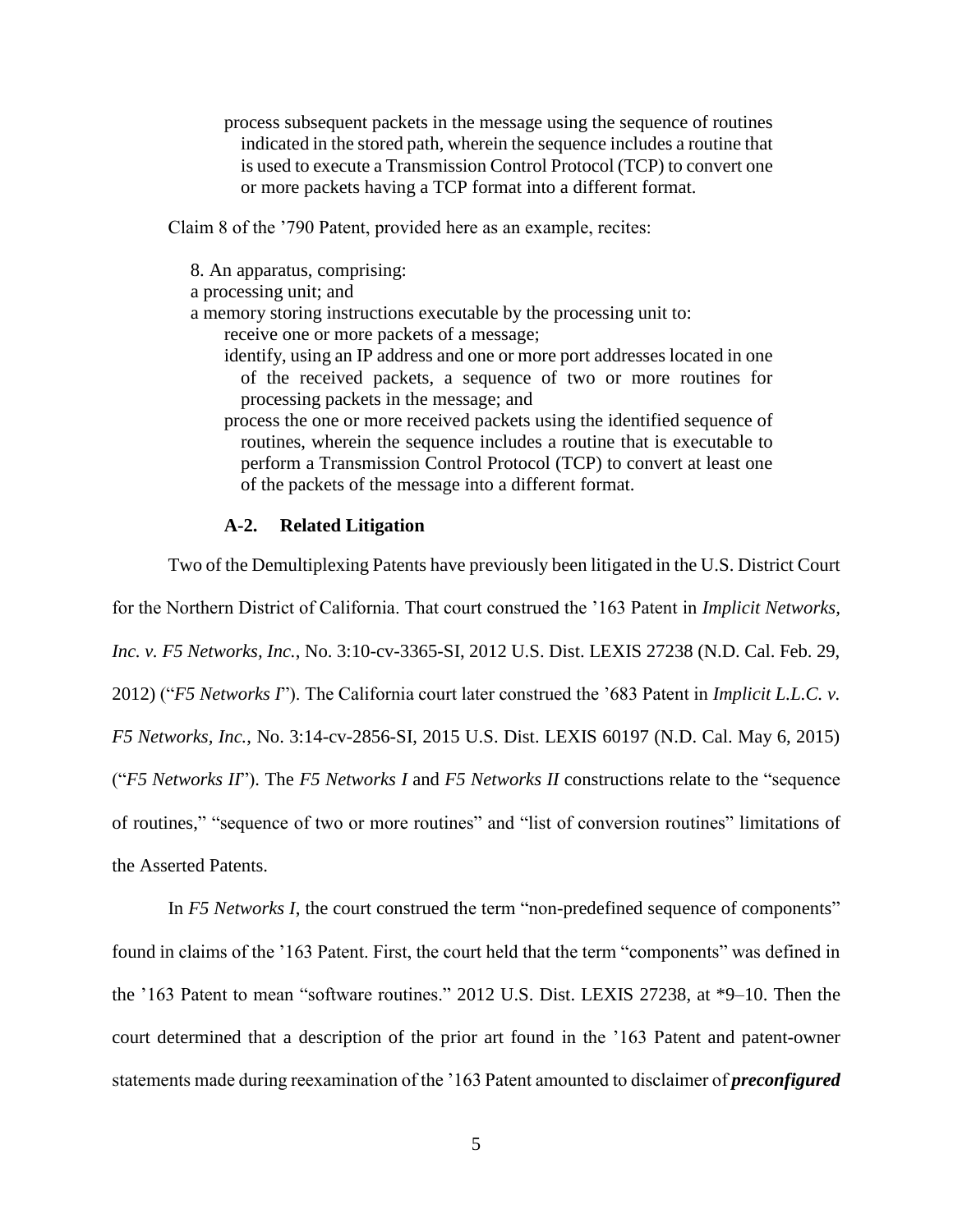sequences of software routines. *Id.* at \*10–13. Thus, the court construed "non-predefined sequence of components" as "a sequence of software routines that was not identified before the first packet of a message was received." *Id.* at \*13.

In *F5 Networks II*, the court construed the terms "sequence of routines" and "list of conversion routines" found in claims of the '683 Patent. These terms are presently before the Court, as is the similar term "sequence of two or more routines" from the '790 Patent. The *F5 Networks II* court determined that the disclaimer of *preconfigured* sequences of software routines was tied to the invention described in the '163 Patent—and not limited to specific language recited in the claims of the '163 Patent. 2015 U.S. Dist. LEXIS 60197, at \*9–12. *F5 Networks II* reiterated its analysis of the description of the prior art in the '163 and '683 Patents and the patent owner's explanation of that disavowal in the reexamination of the '163 Patent. *Id.* at \*34–37 (noting that the patent owner "devoted an entire section of its [reexamination] response to further explain these prior art disavowals in the first column of the specification shared by the '163 and '683 patents"). Ultimately, *F5 Networks II* held that the patent owner "made it definitively clear to the PTO and the public that the sequence of routines (or 'path') as disclosed in the '163 patent specification is not configured before receiving the first packet of a message" and that this disclaimer applies equally to the '683 Patent. *Id.* at \*37–39. The court construed "sequence of routines" and "list of conversion routines" as "a sequence of software routines that was not identified (i.e., configured) prior to receiving a first packet of the message" and "a list of software routines that was not identified (i.e., configured) prior to receiving a first packet of the message," respectively. *Id.* at \*42.

## **B. The Applet Patents**

<span id="page-5-0"></span>In general, the Applet Patents are directed to server technology for providing applets and applications to a client computer.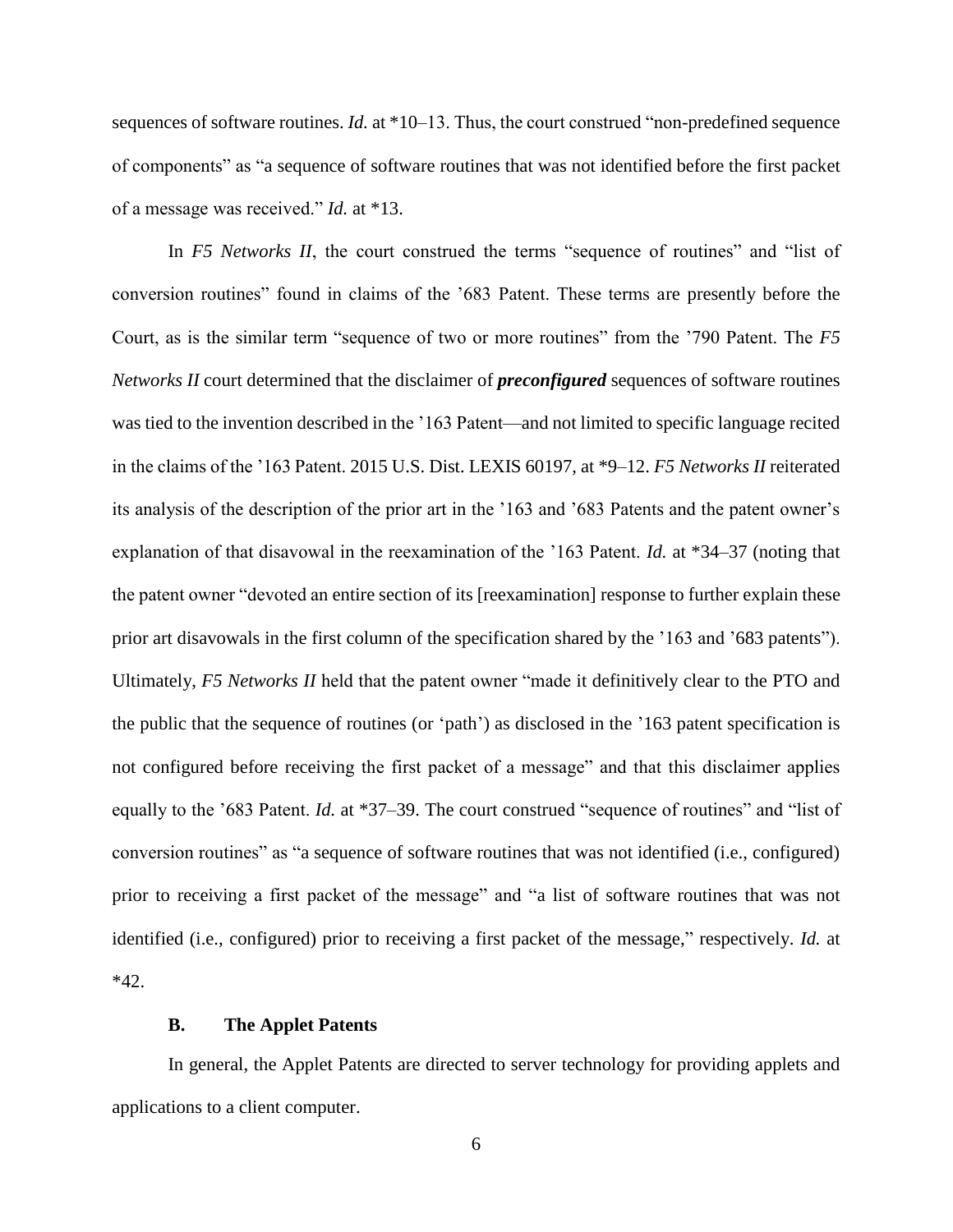The abstract of the '685 Patent provides:

The present invention is an applet server which accepts requests for applets from client computers. A request specifies the format in which an applet is to be delivered to the requesting client computer. The applet server has a cache which it uses to store applets for distribution to client computers. If the specified form of the requested applet is available in the cache, the applet server transmits the applet to the requesting client. If the applet is not available in the cache, the server will attempt to build the applet from local resources (program code modules and compilers) and transformer programs (verifiers and optimizers). If the applet server is able to build the requested applet, it will then transmit the applet to the requesting client computer. If the applet server is unable to build the requested applet, it will pass the request to another applet server on the network for fulfillment of the request.

The abstract of the '779 Patent provides:

An applet server accepts requests for applets from client computers. A request specifies the format in which an applet is to be delivered to the requesting client computer. The applet server has a cache used to store applets for distribution to client computers. If the specified form of the requested applet is available in the cache, the applet server transmits the applet to the requesting client. If the applet is not available in the cache, the server will attempt to build the applet from local resources (program code modules and compilers) and transformer programs (verifiers and optimizers). If the applet server is able to build the requested applet, it will transmit the applet to the requesting client computer. If the applet server is unable to build the requested applet, it will pass the request to another applet server on the network for fulfillment of the request.

The abstract of the '740 Patent provides:

An applet server accepts requests for applets from client computers. A request specifies the format in which an applet is to be delivered to the requesting client computer. The applet server has a cache used to store applets for distribution to client computers. If the specified form of the requested applet is available in the cache, the applet server transmits the applet to the requesting client. If the applet is not available in the cache, the server will attempt to build the applet from local resources (program code modules and compilers) and transformer programs (verifiers and optimizers). If the applet server is able to build the requested applet, it will transmit the applet to the requesting client computer. If the applet server is unable to build the requested applet, it will pass the request to another applet server on the network for fulfillment of the request.

Claim 1 of the '685 Patent, provided here as an example, recites:

1. A method in a server computer for providing applications to client computers, the method comprising: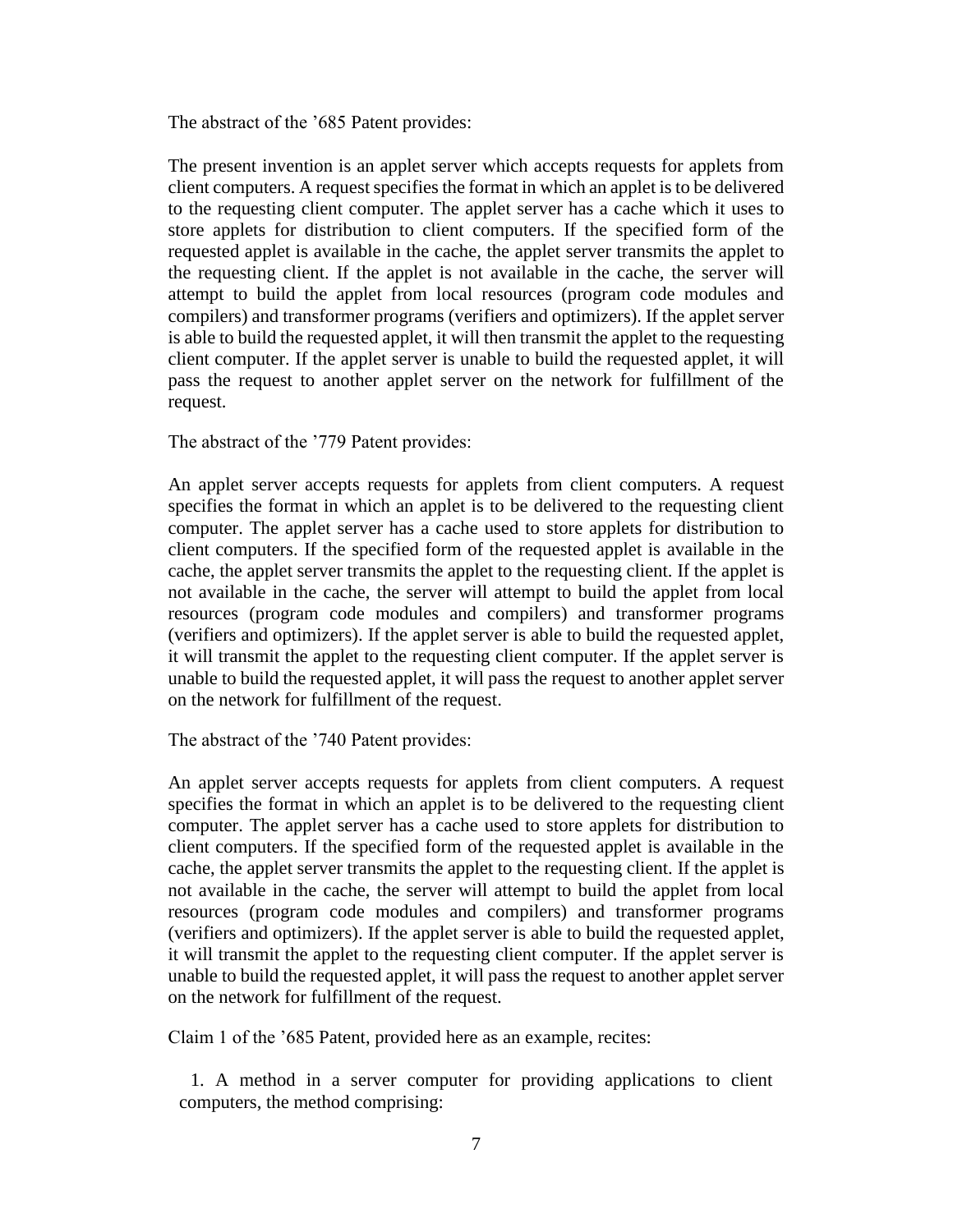receiving a request from a client computer, the request identifying an application and identifying a form of the application, the identified form being one of a plurality of available forms;

in response to receiving the request,

generating the identified form of the application from another form of the application; and

sending the identified form of the application to the client computer; and caching the identified form of the application so that when another request is received for the application in the identified form, the identified form of the application can be sent without regenerating the identified form of the application.

Claim 12 of the '779 Patent, provided here as an example, recites:

12. A non-transitory computer-readable storage medium having stored thereon instructions that are executable to cause a computer system to perform operations comprising:

receiving an applet request from a first client computer for a particular applet, wherein the applet request specifies one or more parameters for the particular applet that are based on one or more characteristics of the client computer;

- acquiring a specific form of the particular applet that includes source code, based on the specified one or more parameters in the applet request, wherein
- the specific form complies with the specified one or more parameters; and sending the specific form of the particular applet to the first client computer in

response to the applet request.

Claim 1 of the '740 Patent, provided here as an example, recites:

1. A non-transitory computer-readable storage medium having stored thereon instructions that are executable to cause a computer system to perform operations comprising:

- receiving, at the computer system, a first HTTP request from a first client computer for a resource, wherein the resource includes source code;
- producing, by the computer system, the resource for the first client computer, wherein the producing includes:
	- conveying, by the computer system, a request for the resource to an external network;
	- receiving, at the computer system, the resource from the external network; and
	- performing, by the computer system, a transformation operation on the resource; and
- sending, by the computer system, the produced resource to the first client computer in response to the first HTTP request.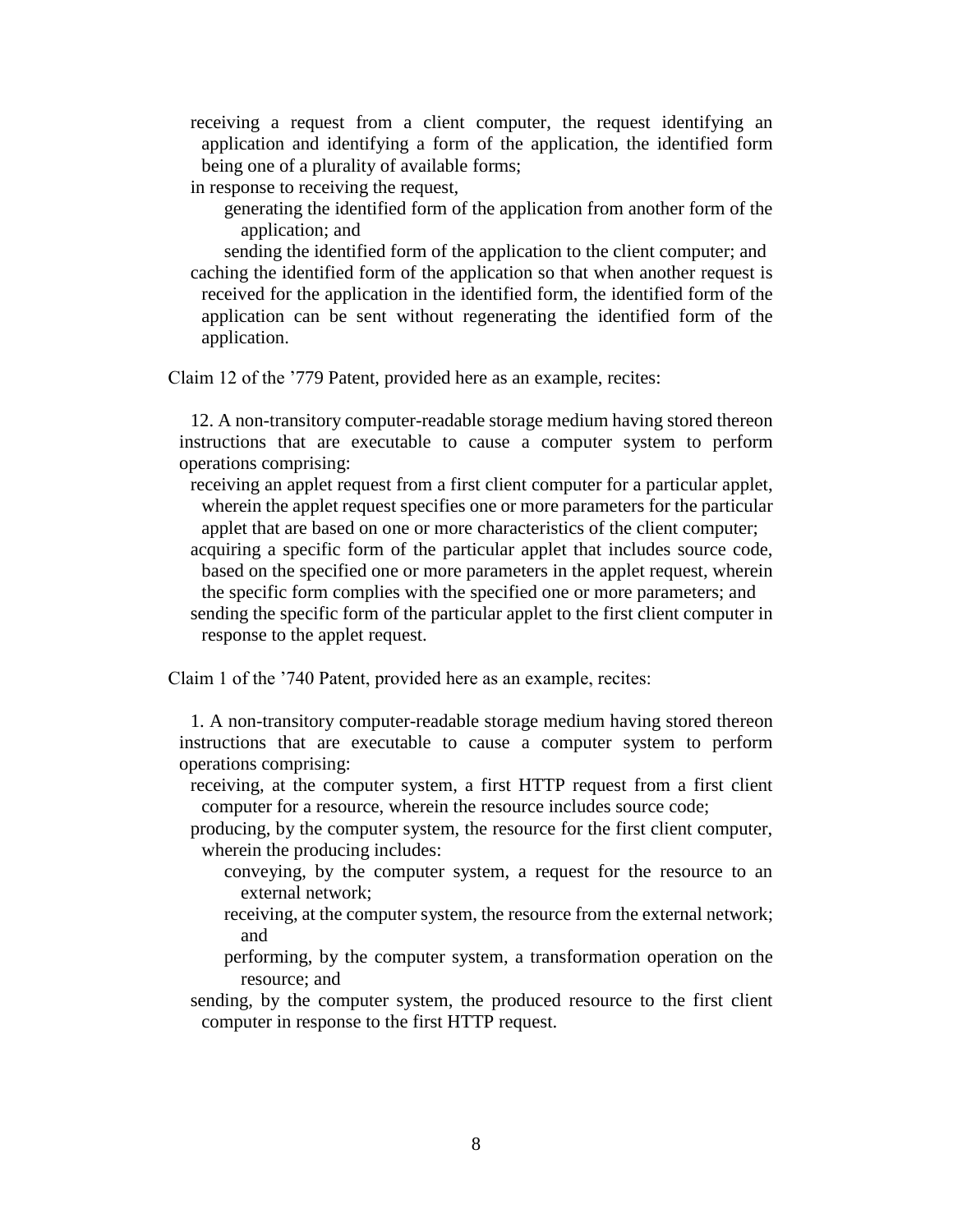# <span id="page-8-1"></span><span id="page-8-0"></span>**II. LEGAL PRINCIPLES**

#### **A. Claim Construction**

"It is a 'bedrock principle' of patent law that 'the claims of a patent define the invention to which the patentee is entitled the right to exclude.'" *Phillips v. AWH Corp.*, 415 F.3d 1303, 1312 (Fed. Cir. 2005) (en banc) (quoting *Innova/Pure Water Inc. v. Safari Water Filtration Sys., Inc.*, 381 F.3d 1111, 1115 (Fed. Cir. 2004)). To determine the meaning of the claims, courts start by considering the intrinsic evidence. *Id.* at 1313. The intrinsic evidence includes the claims themselves, the specification, and the prosecution history. *Id.* at 1314. The general rule—subject to certain specific exceptions discussed *infra*—is that each claim term is construed according to its ordinary and accustomed meaning as understood by one of ordinary skill in the art at the time of the invention in the context of the patent. *Id.* at 1312–13; *see also Azure Networks, LLC v. CSR PLC*, 771 F.3d 1336, 1347 (Fed. Cir. 2014) ("There is a heavy presumption that claim terms carry their accustomed meaning in the relevant community at the relevant time.") (vacated on other grounds).

"[I]n all aspects of claim construction, 'the name of the game is the claim.'" *Apple Inc. v. Motorola, Inc.*, 757 F.3d 1286, 1298 (Fed. Cir. 2014) (quoting *In re Hiniker Co.*, 150 F.3d 1362, 1369 (Fed. Cir. 1998)). First, a term's context in the asserted claim can be instructive. *Phillips*, 415 F.3d at 1314. Other asserted or unasserted claims can also aid in determining the claim's meaning, because claim terms are typically used consistently throughout the patent. *Id.* Differences among the claim terms can also assist in understanding a term's meaning. *Id.* For example, when a dependent claim adds a limitation to an independent claim, it is presumed that the independent claim does not include the limitation. *Id.* at 1314–15.

"[C]laims [also] 'must be read in view of the specification, of which they are a part.'" *Id.* (quoting *Markman v. Westview Instruments, Inc.*, 52 F.3d 967, 979 (Fed. Cir. 1995) (en banc)).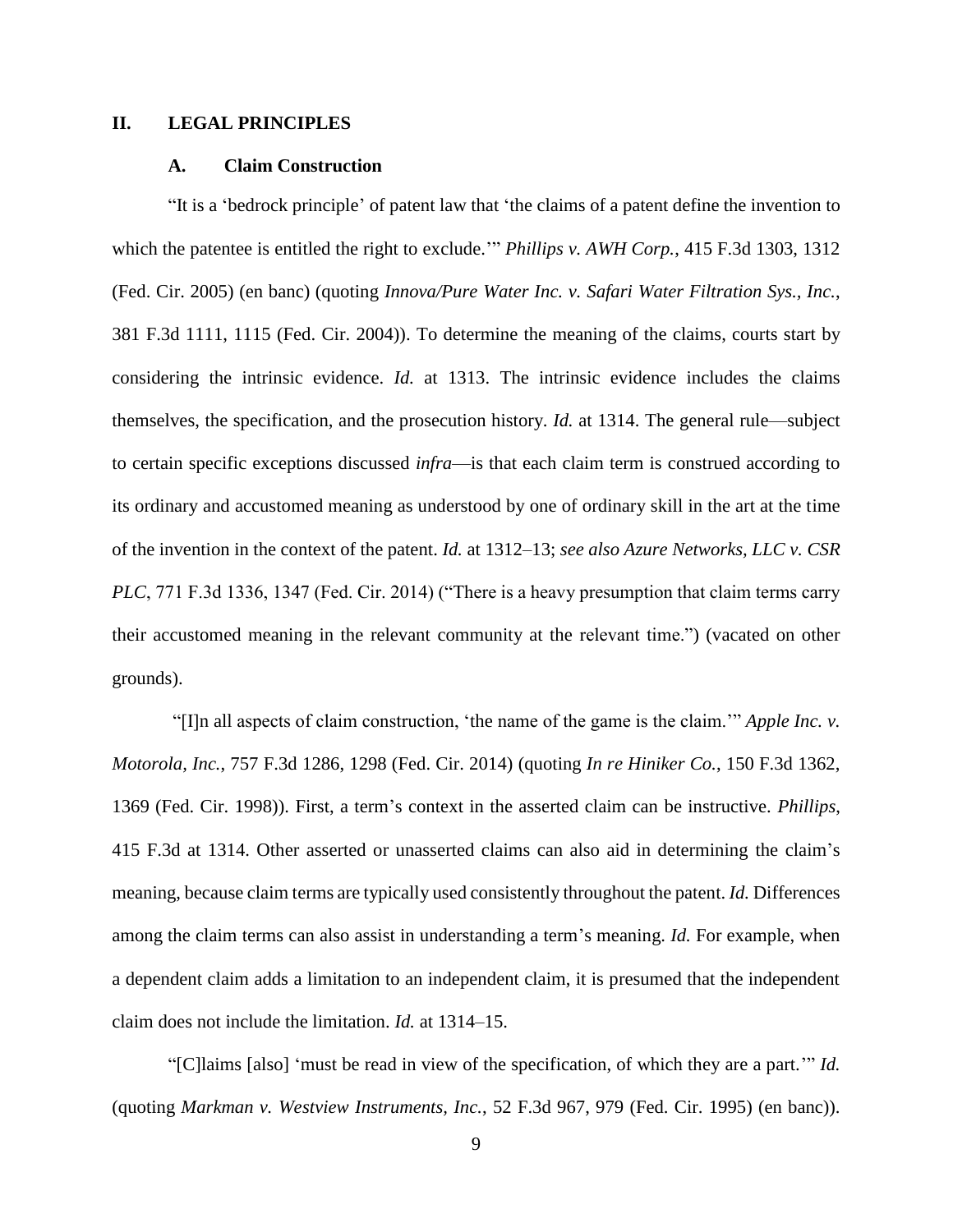"[T]he specification 'is always highly relevant to the claim construction analysis. Usually, it is dispositive; it is the single best guide to the meaning of a disputed term.'" *Id.* (quoting *Vitronics Corp. v. Conceptronic, Inc.*, 90 F.3d 1576, 1582 (Fed. Cir. 1996)). However, "'[a]lthough the specification may aid the court in interpreting the meaning of disputed claim language, particular embodiments and examples appearing in the specification will not generally be read into the claims.'" *Comark Commc'ns, Inc. v. Harris Corp.*, 156 F.3d 1182, 1187 (Fed. Cir. 1998) (quoting *Constant v. Advanced Micro-Devices, Inc.*, 848 F.2d 1560, 1571 (Fed. Cir. 1988)); *see also Phillips*, 415 F.3d at 1323. "[I]t is improper to read limitations from a preferred embodiment described in the specification—even if it is the only embodiment—into the claims absent a clear indication in the intrinsic record that the patentee intended the claims to be so limited." *Liebel-Flarsheim Co. v. Medrad, Inc.*, 358 F.3d 898, 913 (Fed. Cir. 2004).

The prosecution history is another tool to supply the proper context for claim construction because, like the specification, the prosecution history provides evidence of how the U.S. Patent and Trademark Office ("PTO") and the inventor understood the patent. *Phillips*, 415 F.3d at 1317. However, "because the prosecution history represents an ongoing negotiation between the PTO and the applicant, rather than the final product of that negotiation, it often lacks the clarity of the specification and thus is less useful for claim construction purposes." *Id.* at 1318; *see also Athletic Alternatives, Inc. v. Prince Mfg.*, 73 F.3d 1573, 1580 (Fed. Cir. 1996) (ambiguous prosecution history may be "unhelpful as an interpretive resource").

Although extrinsic evidence can also be useful, it is "'less significant than the intrinsic record in determining the legally operative meaning of claim language.'" *Phillips*, 415 F.3d at 1317 (quoting *C.R. Bard, Inc.*, 388 F.3d at 862). Technical dictionaries and treatises may help a court understand the underlying technology and the manner in which one skilled in the art might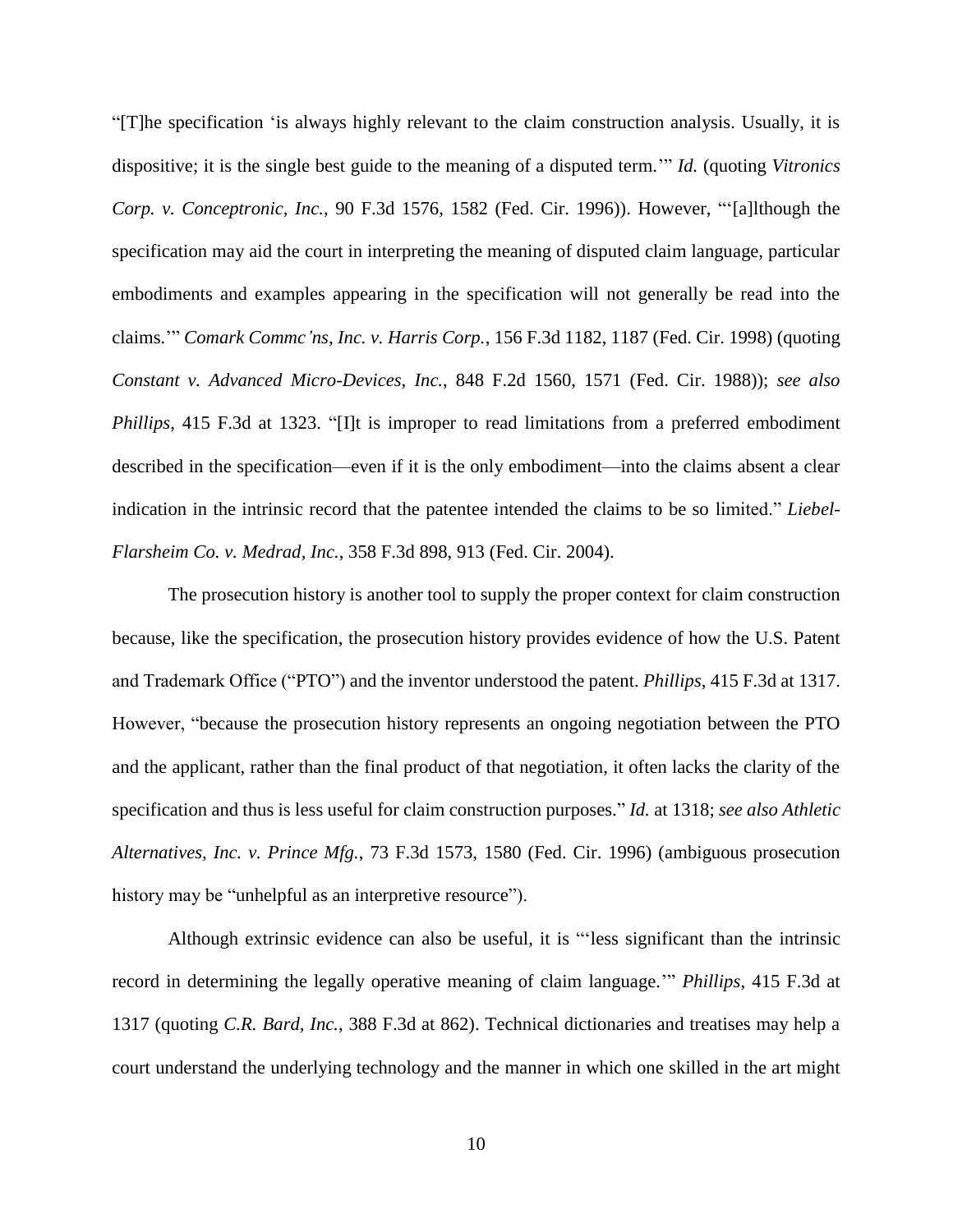use claim terms, but they may provide definitions that are too broad or may not be indicative of how the term is used in the patent. *Id.* at 1318. Similarly, expert testimony may aid a court in understanding the underlying technology and determining the particular meaning of a term in the pertinent field, but an expert's conclusory, unsupported assertions as to a term's definition are not helpful to a court. *Id*. Thus, extrinsic evidence is typically "less reliable than the patent and its prosecution history in determining how to read claim terms." *Id.* The Supreme Court recently explained the role of extrinsic evidence in claim construction:

In some cases, however, the district court will need to look beyond the patent's intrinsic evidence and to consult extrinsic evidence in order to understand, for example, the background science or the meaning of a term in the relevant art during the relevant time period. *See, e.g., Seymour v. Osborne*, 11 Wall. 516, 546 (1871) (a patent may be "so interspersed with technical terms and terms of art that the testimony of scientific witnesses is indispensable to a correct understanding of its meaning"). In cases where those subsidiary facts are in dispute, courts will need to make subsidiary factual findings about that extrinsic evidence. These are the "evidentiary underpinnings" of claim construction that we discussed in *Markman*, and this subsidiary factfinding must be reviewed for clear error on appeal.

<span id="page-10-0"></span>*Teva Pharm. USA, Inc. v. Sandoz, Inc.*, 135 S. Ct. 831, 841 (2015).

 $\overline{a}$ 

# **B. Departing from the Ordinary Meaning of a Claim Term**

There are "only two exceptions to [the] general rule" that claim terms are construed according to their plain and ordinary meaning: "1) when a patentee sets out a definition and acts as his own lexicographer, or 2) when the patentee disavows the full scope of the claim term either in the specification or during prosecution."<sup>2</sup> *Golden Bridge Tech., Inc. v. Apple Inc.*, 758 F.3d 1362, 1365 (Fed. Cir. 2014) (quoting *Thorner v. Sony Computer Entm't Am. LLC*, 669 F.3d 1362, 1365 (Fed. Cir. 2012)); *see also GE Lighting Solutions, LLC v. AgiLight, Inc.*, 750 F.3d 1304, 1309

<sup>2</sup> Some cases have characterized other principles of claim construction as "exceptions" to the general rule, such as the statutory requirement that a means-plus-function term is construed to cover the corresponding structure disclosed in the specification. *See, e.g., CCS Fitness, Inc. v. Brunswick Corp.*, 288 F.3d 1359, 1367 (Fed. Cir. 2002).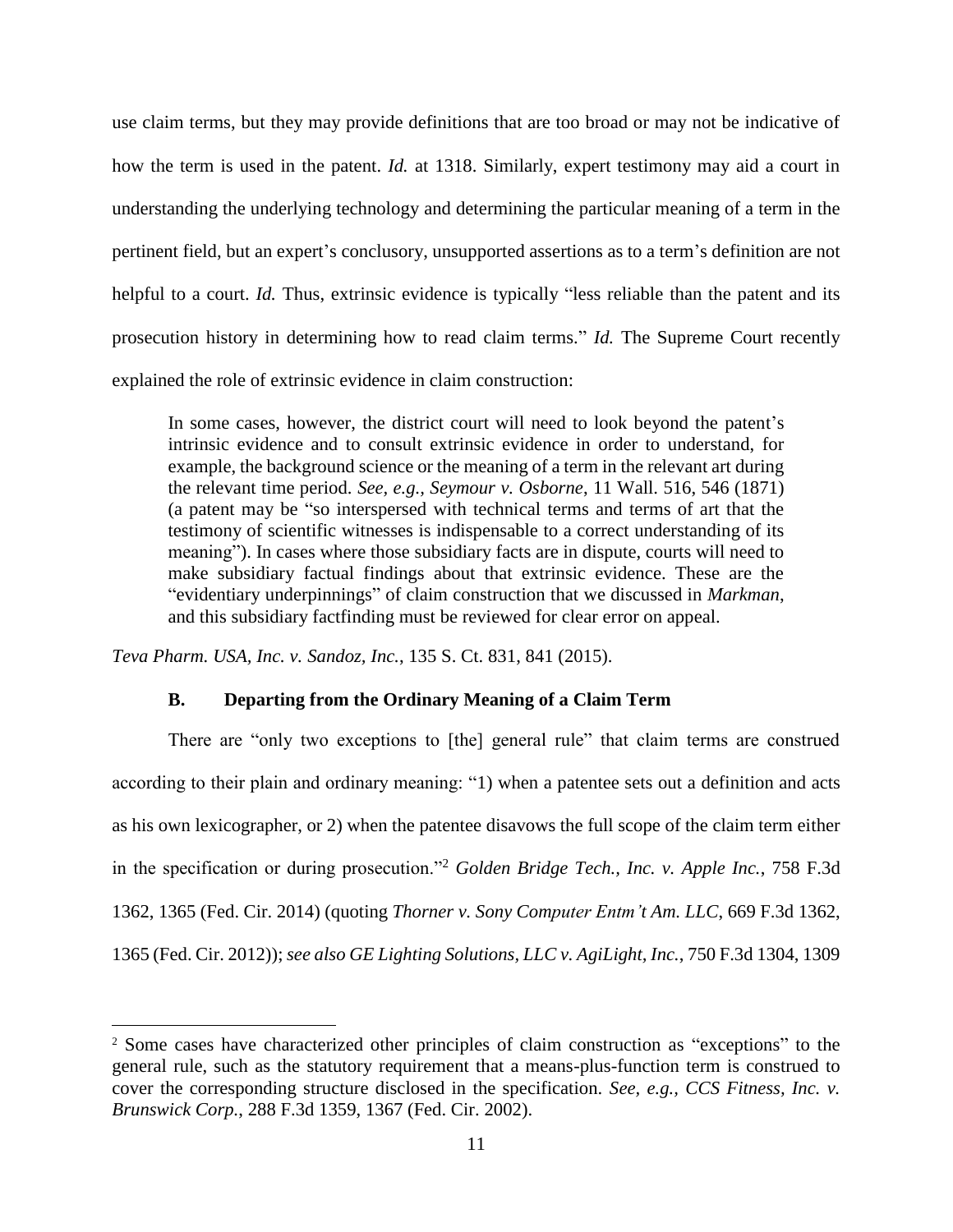(Fed. Cir. 2014) ("[T]he specification and prosecution history only compel departure from the plain meaning in two instances: lexicography and disavowal."). The standards for finding lexicography or disavowal are "exacting." *GE Lighting Solutions*, 750 F.3d at 1309.

To act as his own lexicographer, the patentee must "clearly set forth a definition of the disputed claim term," and "clearly express an intent to define the term." *Id.* (quoting *Thorner*, 669 F.3d at 1365); *see also Renishaw*, 158 F.3d at 1249. The patentee's lexicography must appear "with reasonable clarity, deliberateness, and precision." *Renishaw*, 158 F.3d at 1249*.*

To disavow or disclaim the full scope of a claim term, the patentee's statements in the specification or prosecution history must amount to a "clear and unmistakable" surrender. *Cordis Corp. v. Boston Sci. Corp.*, 561 F.3d 1319, 1329 (Fed. Cir. 2009). "Where an applicant's statements are amenable to multiple reasonable interpretations, they cannot be deemed clear and unmistakable." *3M Innovative Props. Co. v. Tredegar Corp.*, 725 F.3d 1315, 1326 (Fed. Cir. 2013).

#### <span id="page-11-0"></span>**III. AGREED CONSTRUCTIONS**

 $\overline{a}$ 

The parties have agreed to the following constructions set forth in their Joint Claim Construction Chart Statement (Dkt. No. 107).

| Term <sup>3</sup>            | <b>Agreed Construction</b>                   |
|------------------------------|----------------------------------------------|
| "message"                    | a collection of data that is related in some |
|                              | way, such as a stream of video or audio data |
| '683 Patent Claims 1, 10, 24 | or an email message                          |
| '790 Patent Claims 8, 15     |                                              |
| "applet"                     | program instructions provided as a self-     |
|                              | contained program or as a code fragment      |
| '685 Patent Claims 18, 49    | associated with a larger application         |
| '779 Patent Claims 1, 12, 18 |                                              |

 $3$  For all term charts in this order, the claims in which the term is found are listed with the term but: (1) only the highest-level claim in each dependency chain is listed, and (2) only asserted claims identified in the parties' Joint Claim Construction Chart Statement (Dkt. No. 107) are listed.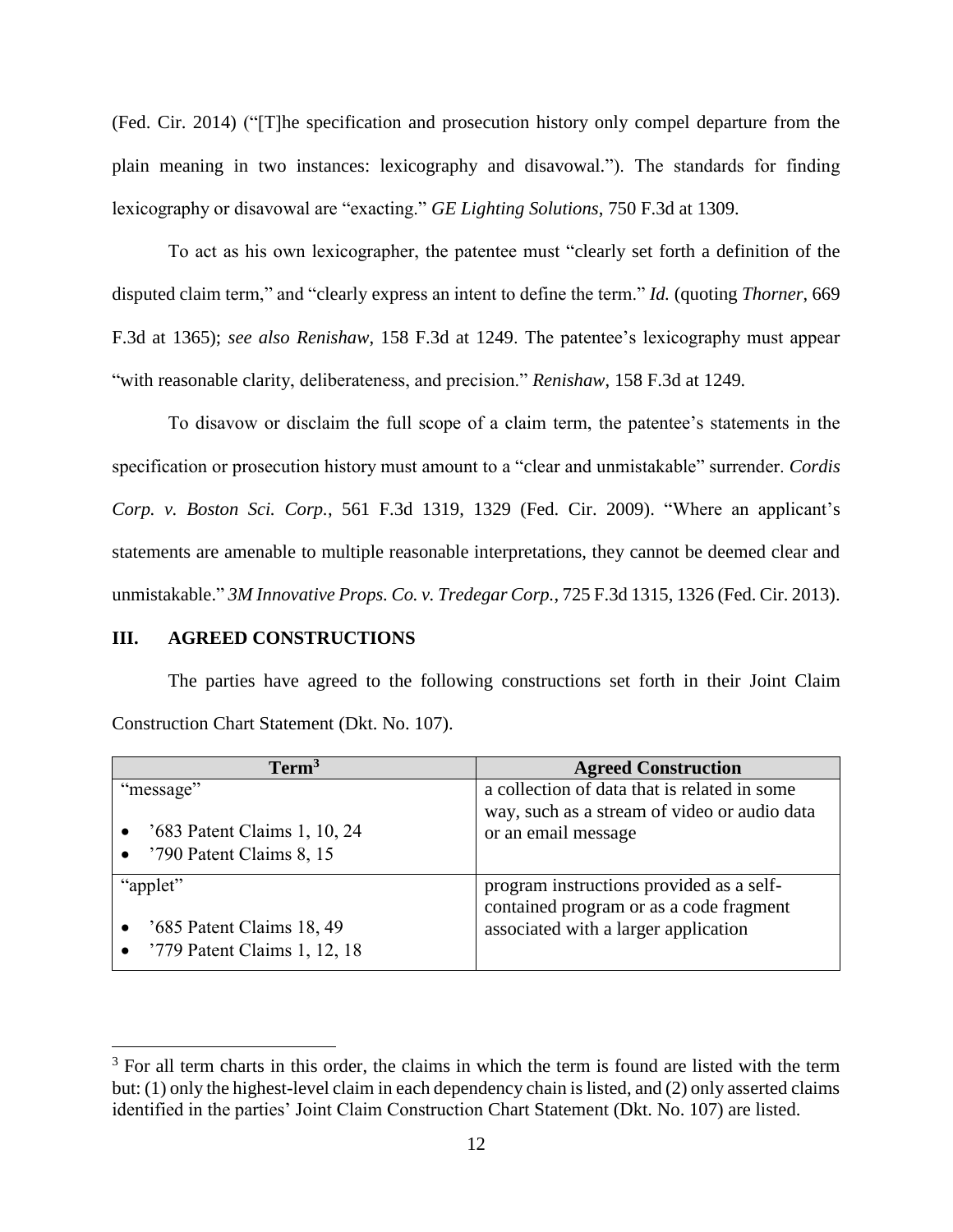| Term <sup>3</sup>                                                                | <b>Agreed Construction</b>                                                                                         |  |
|----------------------------------------------------------------------------------|--------------------------------------------------------------------------------------------------------------------|--|
| "application"<br>'685 Patent Claims 1, 3, 15, 18, 34, 49<br>'740 Patent Claim 11 | program designed to assist in the performance<br>of a specific task                                                |  |
| "cache"<br>'685 Patent Claims 15, 34<br>'779 Patent Claims 4, 5, 6               | temporary memory for storing an<br>application/applet or a portion thereof                                         |  |
| "caching"<br>'685 Patent Claims 1, 15<br>'779 Patent Claim 19                    | temporarily storing in memory an<br>application/applet or a portion thereof                                        |  |
| "source code"<br>'779 Patent Claim 1, 12, 18<br>'740 Patent Claims 1, 19         | code in the form of a higher level language<br>such as C, C++, Java, Visual Basic, ActiveX,<br>Fortran, and Modula |  |
| "optimizing"<br>'779 Patent Claim 20<br>'740 Patent Claim 15                     | making improvements to applets by<br>substituting functionally equivalent code                                     |  |

Having reviewed the intrinsic and extrinsic evidence of record, the Court agrees with and

hereby adopts the parties' agreed constructions.

# <span id="page-12-1"></span><span id="page-12-0"></span>**IV. CONSTRUCTION OF DISPUTED TERMS**

# **A. The Demultiplexing Patents**

# **A-1. "sequence of routines" and "sequence of two or more routines"**

<span id="page-12-2"></span>

| <b>Disputed Term</b>      | <b>Plaintiff's Proposed</b>   | <b>Defendants' Proposed</b>            |
|---------------------------|-------------------------------|----------------------------------------|
|                           | <b>Construction</b>           | <b>Construction</b>                    |
| "sequence of routines"    | an ordered arrangement of     | an ordered arrangement of              |
|                           | software routines             | software routines that was not         |
| '683 Patent Claims 1, 24  |                               | identified ( <i>i.e.</i> , configured) |
|                           |                               | prior to receiving a first             |
|                           |                               | packet of the message                  |
| "sequence of two or more" | an ordered arrangement of     | an ordered arrangement of              |
| routines"                 | two or more software routines | two or more software routines          |
|                           |                               | that was not identified (i.e.,         |
| '790 Patent Claim 8       |                               | configured) prior to receiving         |
|                           |                               | a first packet of the message          |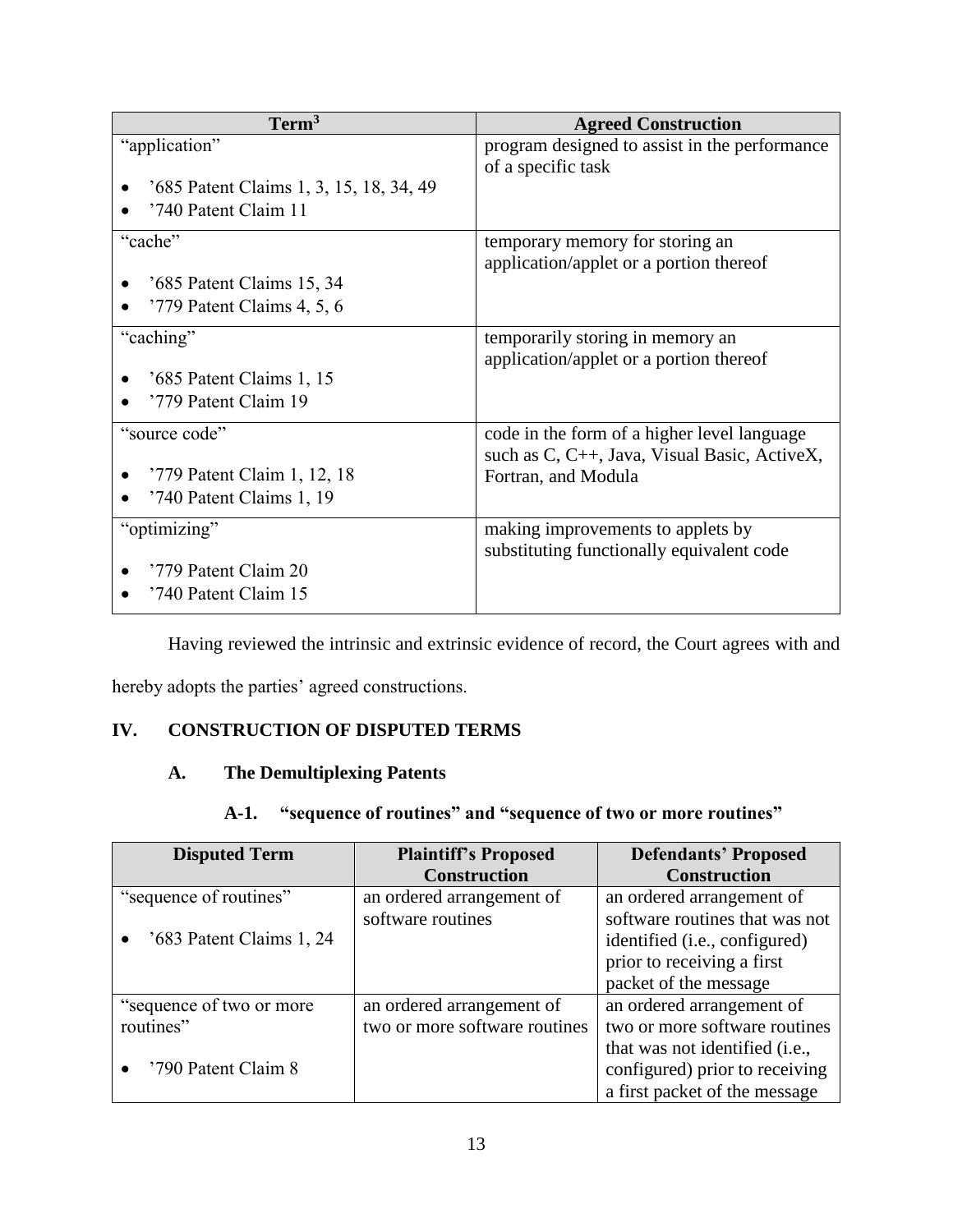Because the parties' arguments and proposed constructions with respect to these terms are related, the Court addresses the terms together.

## **The Parties' Positions**

Plaintiff submits the claim constructions in *Implicit Networks, Inc. v. F5 Networks, Inc.*, No. 3:10-cv-3365-SI, 2012 U.S. Dist. LEXIS 27238 (N.D. Cal. Feb. 29, 2012) ("*F5 Networks I*") and *Implicit L.L.C. v. F5 Networks, Inc.*, No. 3:14-cv-2856-SI, 2015 U.S. Dist. LEXIS 60197 (N.D. Cal. May 6, 2015) ("*F5 Networks II*") are not binding on Plaintiff or the Court. Dkt. No. 101 at 10–11. Plaintiff argues that the plain and ordinary meanings of these terms govern and that there was no disclaimer of preconfigured sequences. *Id.* at 11–13. According to Plaintiff, *F5 Networks II* erred in holding disclaimer and the basis of this error was conflating "sequence" with "path." *Id.* at 11–13. Plaintiff argues that, in the Demultiplexing Patents, a "path is a sequence of sessions, each session having associated with it its own sequence of conversion routines." *Id.* at 11. Plaintiff further argues that the patents explain that while sessions are dynamically configured (i.e., they are not preconfigured), the sequences of the dynamically generated sessions may be preconfigured. *Id.* at 11–12.

In addition to the claims themselves, Plaintiff cites the following intrinsic and extrinsic evidence to support its position: **Intrinsic evidence**: '683 Patent figs.5, 15, col.2 ll.44–49, col.3 ll.9–12, col.3 ll.34–35, col.3 ll.43–53, col.3 ll.62–67, col.6 ll.24–29, col.10 ll.46–49, col.11 ll.1–3, col.11 ll.19–21. **Extrinsic evidence**: *Authoritative Dictionary of IEEE Standards Terms*, "routine" and "sequence," (6th ed. 1996); *Microsoft Press Computer Dictionary*, "routine" (1997).

Defendants respond that: (1) the statements made in reexamination of the '163 Patent constitute disclaimer of preconfigured sequences of routines in the Demultiplexing Patents, and (2) Plaintiff is collaterally estopped from challenging the *F5 Networks I* holding of this disclaimer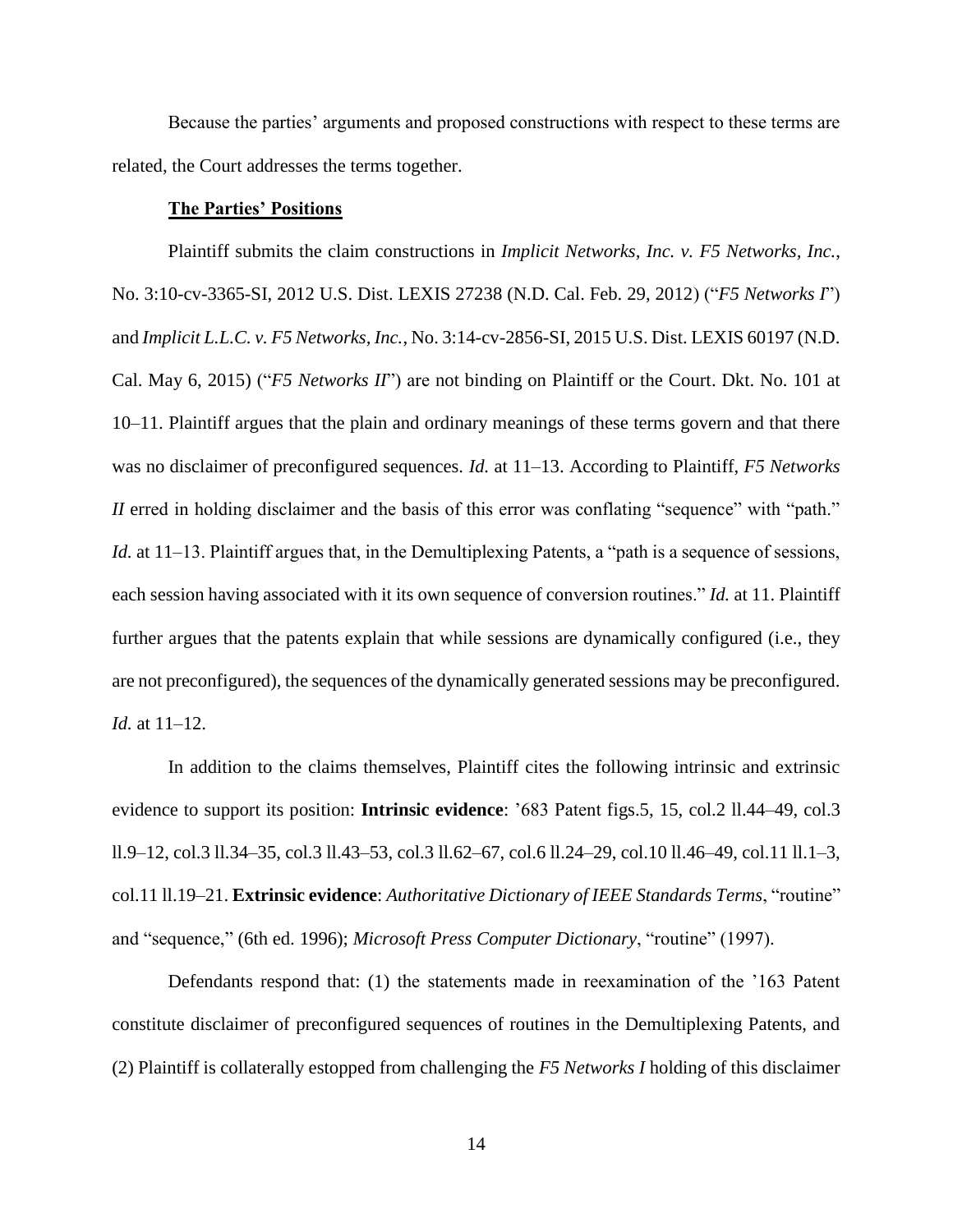with respect to the '163 Patent and the *F5 Networks II* holding of this disclaimer with respect to the Demultiplexing Patents. Dkt. No. 103 at 6–17. Defendants contend the patentee equated "sequence of conversion routines" and "path" in the reexamination of the '163 Patent. *Id.* at 15– 16.

In addition to the claims themselves, Defendants cite the following **intrinsic evidence** to support their position: '163 Patent File Wrapper September 1, 2009 Amendment and Response to Office Action in Ex Parte Reexamination 90/010,356 (Defendants' Ex. 1, Dkt. No. 103-1), February 8, 2010 Amendment and Response to Advisory Action in Ex Parte Reexamination 90/010,356 (Defendants' Ex. 2, Dkt. No. 103-2), October 23, 2009 Interview Summary in Ex Parte Reexamination 90/010,356 (Defendants' Ex. 4, Dkt. No. 103-4).

Plaintiff replies that neither *F5 Networks I* nor *F5 Networks II* triggers collateral estoppel. Dkt. No. 106 at 5–8. With respect to *F5 Networks I*, Plaintiff contends: (1) the litigation involved only the '163 Patent, not any of the Asserted Patents and (2) the claim language there at issue— "*dynamically* identifying a *non-predefined* sequence of components"—is meaningfully different from the claim language here, thus the issues are not identical. *Id.* at 5, 7 (emphasis by Plaintiff). With respect to *F5 Networks II*, Plaintiff contends: (1) the litigation ended by settlement rather than judgment, and (2) the '790 Patent was not at issue. *Id.* at 5–8.

Plaintiff further replies that rather than disclaiming preconfigured sequences, the patentee expressly claimed such in Claim 9 of the '683 Patent, which recites a sequence that is stored "prior to receiving the packet of the message." *Id.* at 7.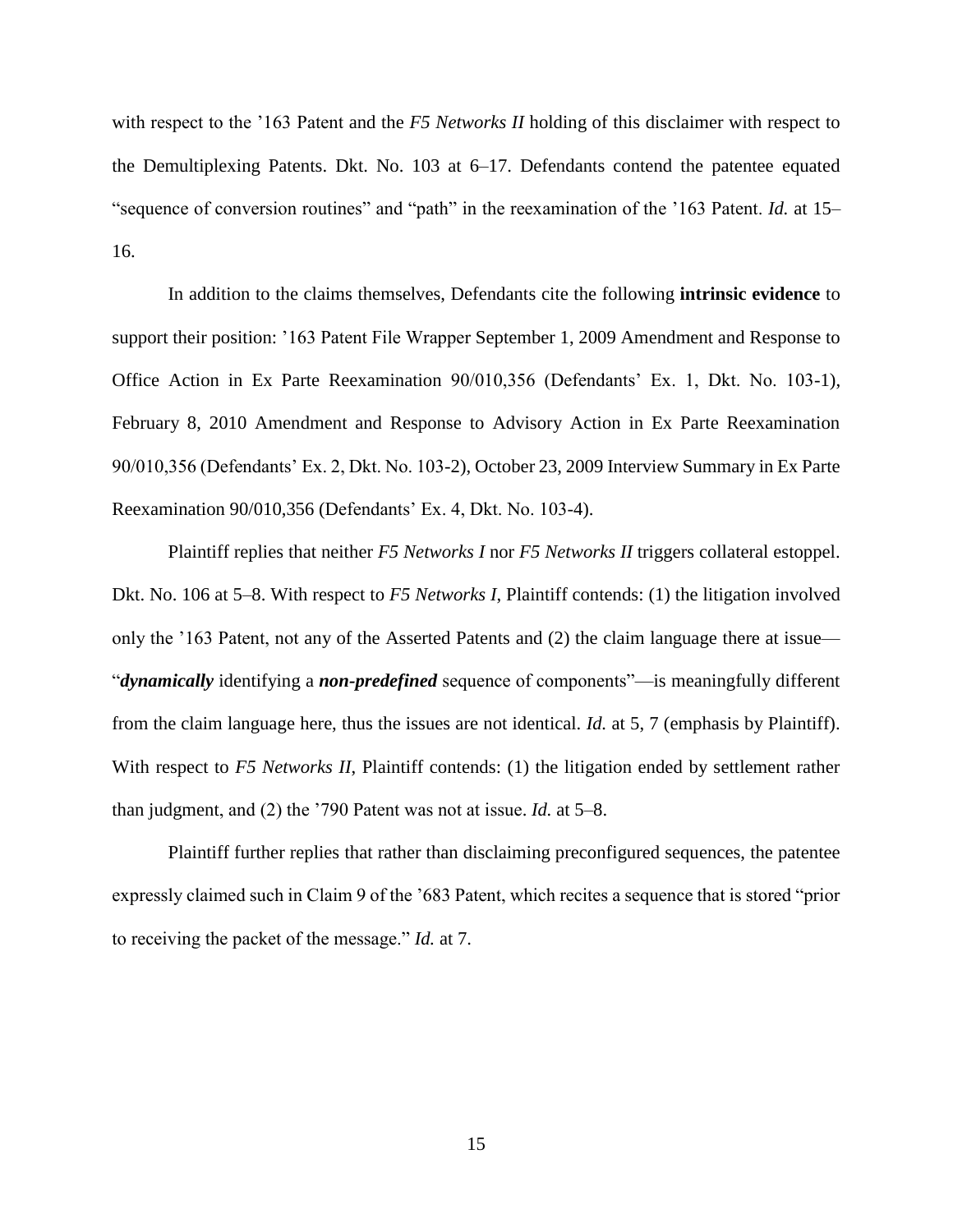#### **Analysis**

The issue here distills to whether the inventions of the '683 and '790 Patents include identifying or creating the message-processing sequence of routines before receipt of the first packet of the message. They do not.

The '683 and '790 Patents are directed to dynamic configuration of conversion-processing routines used to process packetized messages into the appropriate forms. For example, the patents teach that "[i]t would be desirable to have a technique for dynamically identifying a series of conversion routines for processing data." '683 Patent col.2 ll.4–6; '790 Patent col.2 ll.5–7 (same). The dynamic nature of the inventions is an answer to the static-nature failings of the disparaged prior art. '683 Patent col.1 l.45 – col.2 l.3; '790 Patent col.1 l.46 – col.2 l.4. Specifically, the priorart "computer systems typically use predefined configuration information to load the correct combination of conversion routines for processing data." '683 Patent col.1 ll.48–50; '790 Patent col.1 ll.49–51. These systems "may create a separate process for each conversion that needs to take place." '683 Patent col.1 ll.52–54; '790 Patent col.1 ll.53–55. However, data to be converted "may take many different formats that may not be known until the data is received." '683 Patent col.1 ll.54–57; '790 Patent col.1 ll.55–58. Because of this, "[t]he overhead of statically providing each possible series of conversion routines is very high." '683 Patent col.1 ll.57–59; '790 Patent col.1 ll.58–60. The patentee explained this disclosure—as identically found in the '163 Patent at column 1, line 38 to column 2, line 5: it "clearly states that the invention requires the sequence of conversion routines (that form the paths) to be identified at run-time, and disavows prior art systems (like Mosberger) that use pre-configured paths, which are defined at 'build-time' before the first packet of a message is received." '163 Patent File Wrapper September 1, 2009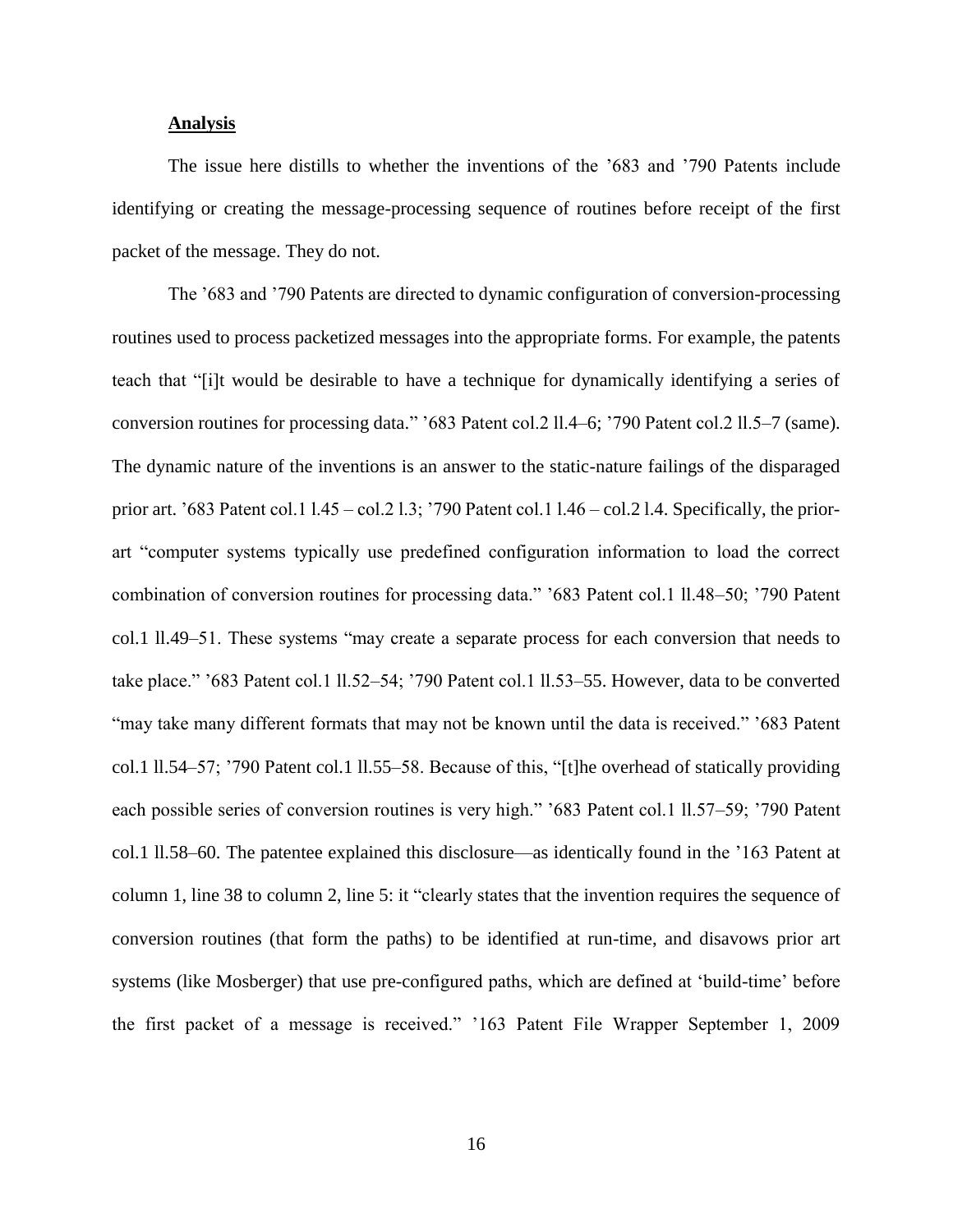Amendment and Response to Office Action in Ex Parte Reexamination 90/010,356 at 18 (Dkt. No. 103-1 at 18).

The patents and related prosecution history help explain the inventive dynamicconfiguration approach. For example, the patents teach that "[w]hen a packet of a message is received, the conversion system in one embodiment searches for and identifies a sequence of conversion routines (or more generally message handlers) for processing the packets of the message by comparing the input and output formats of the conversion routines." '683 Patent col.2 ll.44–49; '790 Patent col.2 ll.45–50. The patentee explained this passage—as identically found in the '163 Patent at column 2 lines 40–45—to mean "the sequence of conversion routines (or 'path') is not configured prior to receiving the first packet of a message." '163 Patent File Wrapper September 1, 2009 Amendment and Response to Office Action in Ex Parte Reexamination 90/010,356 at 18 (Dkt. No. 103-1 at 18). The patents also describe the invention with reference to Figure 1 (reproduced in part below): a driver (101) sends the first packet of a message to a "message send routine" (102) which invokes a "demux routine" (103) which invokes a "labelmap get routine" (104) to identify a sequence of routines to process the message and the "demux routine" (103) subsequently enter path entries for each of the identified routines. '683 Patent col.4 ll.1–21; '790 Patent col.4 ll.1–21. The patentee explained that this description—as identically found in the '163 Patent at column 3 line 65 to column 4 line 18—teaches that:

the path data structure containing the sequence of conversion routines (i.e., "sequence of components") needed to process the message is not configured until after the first packet of the message is received. In other words, all path configuration and path creation happens at runtime, after the first packet of a message is received.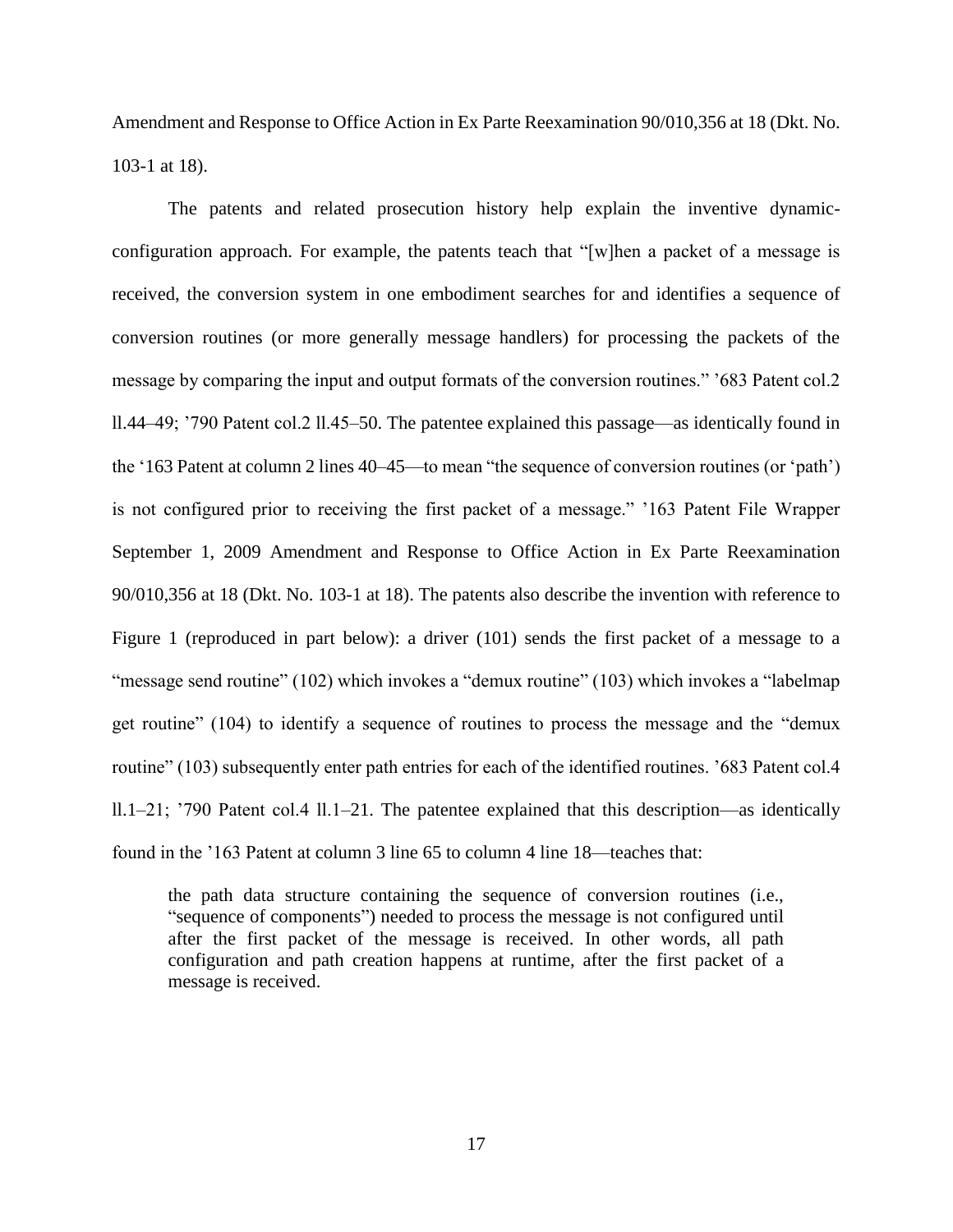'163 Patent File Wrapper September 1, 2009 Amendment and Response to Office Action in Ex Parte Reexamination 90/010,356 at 18–19 (Dkt. No. 103-1 at 18–19).



Ultimately, the teachings of the patents regarding the inventions' dynamic-configuration approach, and disparagement of the prior-art static-configuration approach, explain that the sequence of conversion routines that together process the packets "cannot be configured before the first packet of the message is received." *See* '163 Patent File Wrapper September 1, 2009 Amendment and Response to Office Action in Ex Parte Reexamination 90/010,356 at 20 (Dkt. No. 103-1 at 20); *see also*, '163 Patent File Wrapper October 23, 2009 Interview Summary in Ex Parte Reexamination 90/010,356 at 10 (Dkt. No. 103-4 at 10) ("'163 spec states sequence of components is identified when first packet arrives and disavows prior art 'predefined configuration' (e.g., 1:41- 43, 1:64-66, 2:40-45)"). It is appropriate to limit the claims accordingly. *See Inpro II Licensing, S.A.R.L. v. T-Mobile USA Inc.*, 450 F.3d 1350, 1353–57 (Fed. Cir. 2006) (limiting a claim to exclude certain technology when that technology was disparaged in the patent and prosecution history and when overcoming the failing of that technology was described as a purpose of the invention); *see also*, *Chicago Bd. Options Exch., Inc. v. Int'l Sec. Exch., LLC*, 677 F.3d 1361, 1371–72 (Fed. Cir. 2012) (disparaged technology excluded from claims); *UltimatePointer, L.L.C. v. Nintendo Co.*, 816 F.3d 816, 822–24 (Fed. Cir. 2016) (same).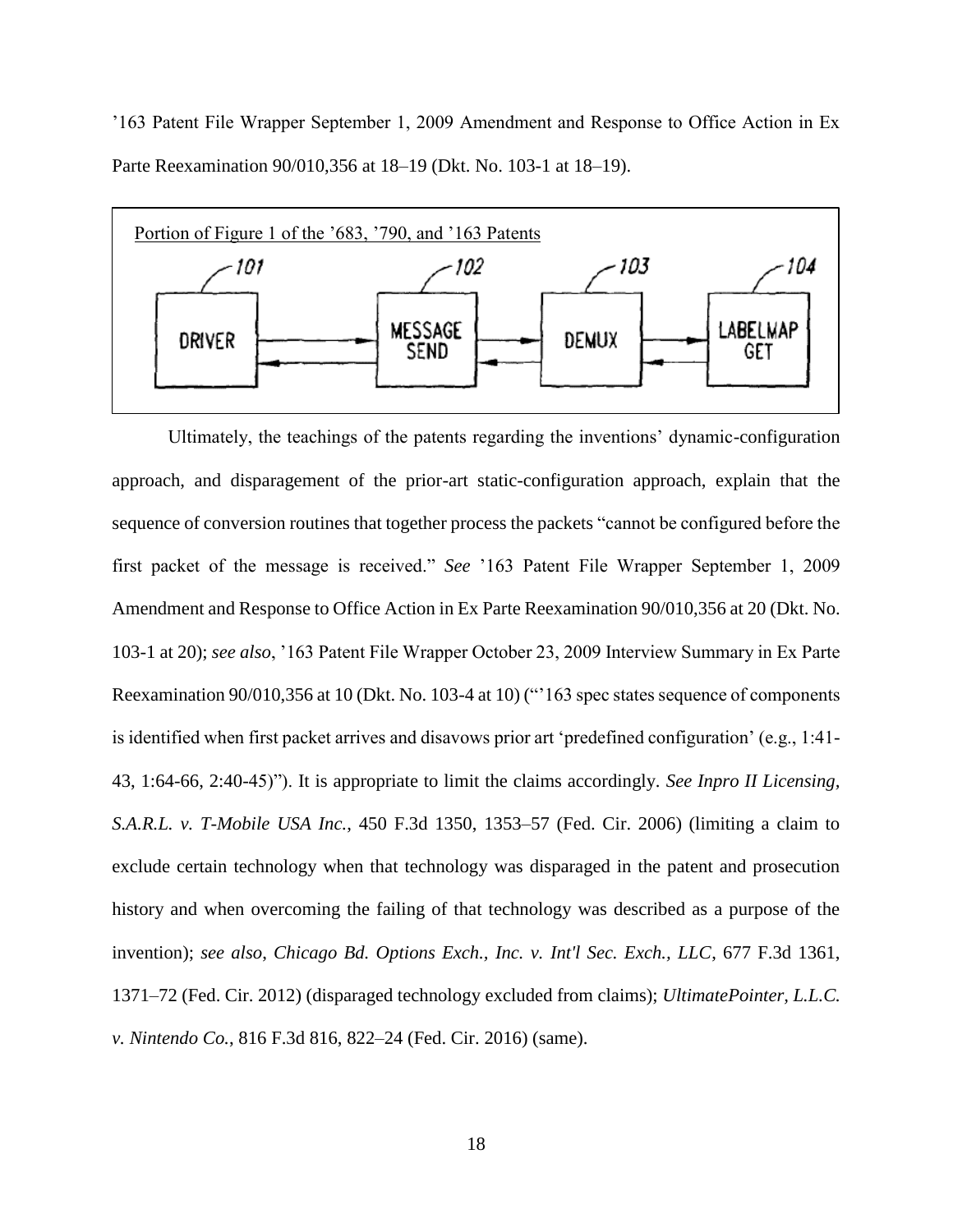Claim 9 does not dictate a different result. Rather, this claim should be understood to mean that the sequence of routines may be dynamically configured by selecting preexisting sequences of routines that are combined to form the dynamically generated sequence. *See Phillips v. AWH Corp.*, 415 F.3d 1303, 1316 (Fed. Cir. 2005) (en banc) ("'The construction that stays true to the claim language and most naturally aligns with the patent's description of the invention will be, in the end, the correct construction.'" (quoting *Renishaw PLC v. Marposs Societa' per Azioni*, 158 F.3d 1243, 1250 (Fed. Cir. 1998)). The Court addresses Claim 9 in more detail in the section on "the packet of the message" below.

The Court's understanding of the "sequence of routines" that form the processing sequence comports with the *F5 Networks II* determination that the invention disclosed in the '683 Patent is limited to sequences that are not configured before receipt of the first packet. The Court need not reach issues relating to estoppel. Further, the Court agrees with the analysis in *F5 Networks II*. Specifically, the statements in the prosecution history of the '163 Patent are relevant to interpretation of the '683 and '790 Patents and that the statements regarding preconfigured sequences of routines are directed to the invention disclosed in the patents, and not specifically to claim language unique to the '163 Patent. Indeed, the prosecution-history statements explain a disavowal of preconfigured sequences that is stated in the common specification of the '163, '683, and '790 Patents.

Accordingly, the Court construes "sequence of routines" and "sequence of two or more routines" as follows:

> • "sequence of routines" means "an ordered arrangement of software routines that was not identified (i.e., configured) prior to receiving a first packet of the message"; and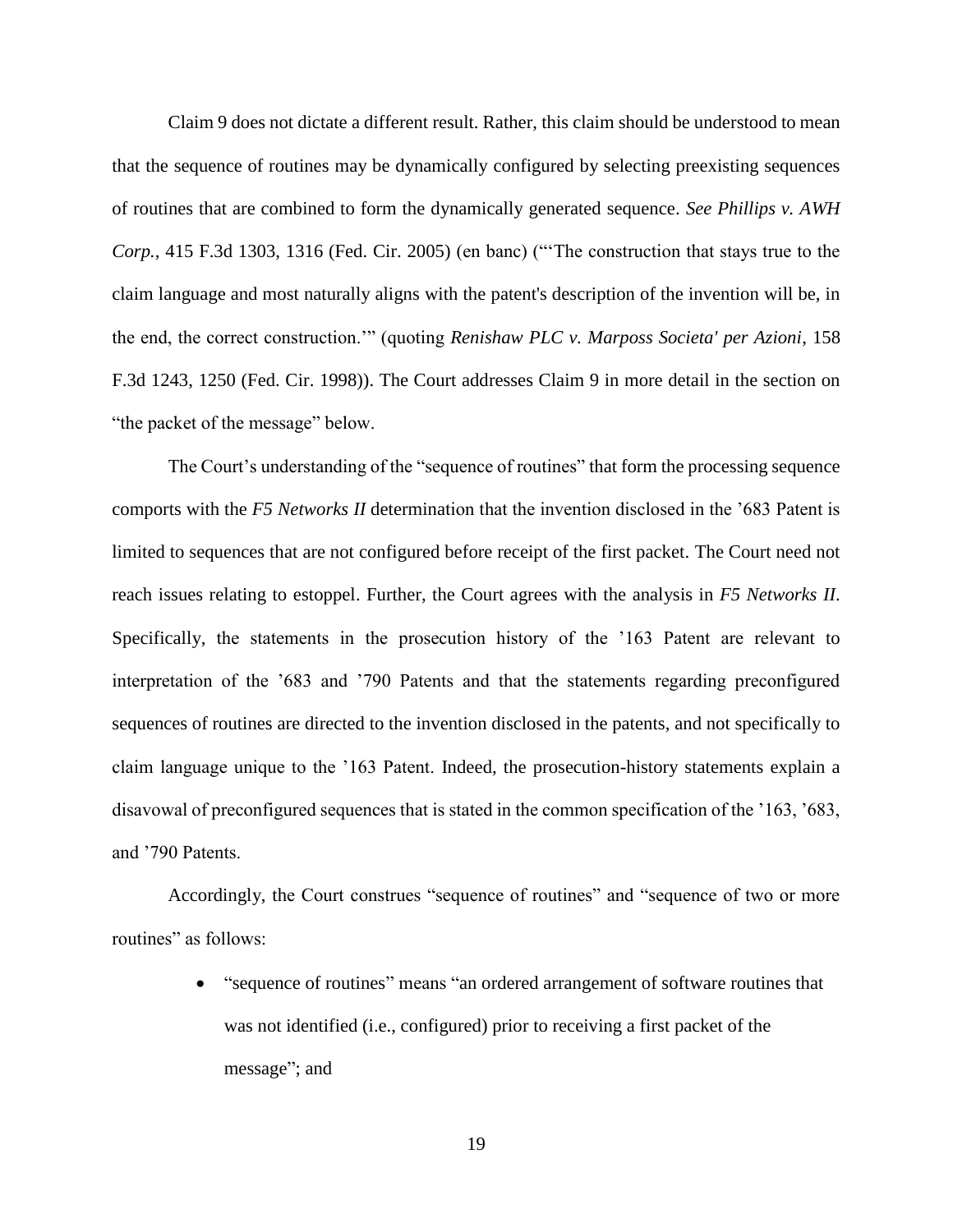"sequence of two or more routines" means "an ordered arrangement of two or more software routines that was not identified (i.e., configured) prior to receiving a first packet of the message."

<span id="page-19-0"></span>

| <b>Disputed Term</b>                                                      | <b>Plaintiff's Proposed</b><br><b>Construction</b> | <b>Defendants' Proposed</b><br><b>Construction</b>        |
|---------------------------------------------------------------------------|----------------------------------------------------|-----------------------------------------------------------|
| "processing packets"<br>'683 Patent Claims 1<br>'790 Patent Claim 8       | applying one or more<br>routines to packets        | applying one or more<br>conversion routines to<br>packets |
| "process  packets"<br>'683 Patent Claims 1, 10, 24<br>'790 Patent Claim 8 | apply one or more<br>routines to packets           | apply one or more conversion<br>routines to packets       |

# **A-2. "processing packets" and "process … packets"**

Because the parties' arguments and proposed constructions with respect to these terms are related, the Court addresses the terms together.

# **The Parties' Positions**

Plaintiff submits packet processing of the claims is not limited to application of *conversion* routines. Dkt. No. 101 at 13–14.

Defendants respond that the Demultiplexing Patents limit packet-processing routines to conversion routines. Dkt. No. 103 at 19–20.

In addition to the claims themselves, Defendants cite the following **intrinsic evidence** to

support their position: '683 Patent col.2 ll.44–49, col.2 l.65 – col.3 l.1, col.3 ll.17–20, col.4 ll.32–

34.

Plaintiff replies that "process" and "processing" are not specially defined as conversion processing and are entitled their full plain and ordinary meaning. Dkt. No. 106 at 8.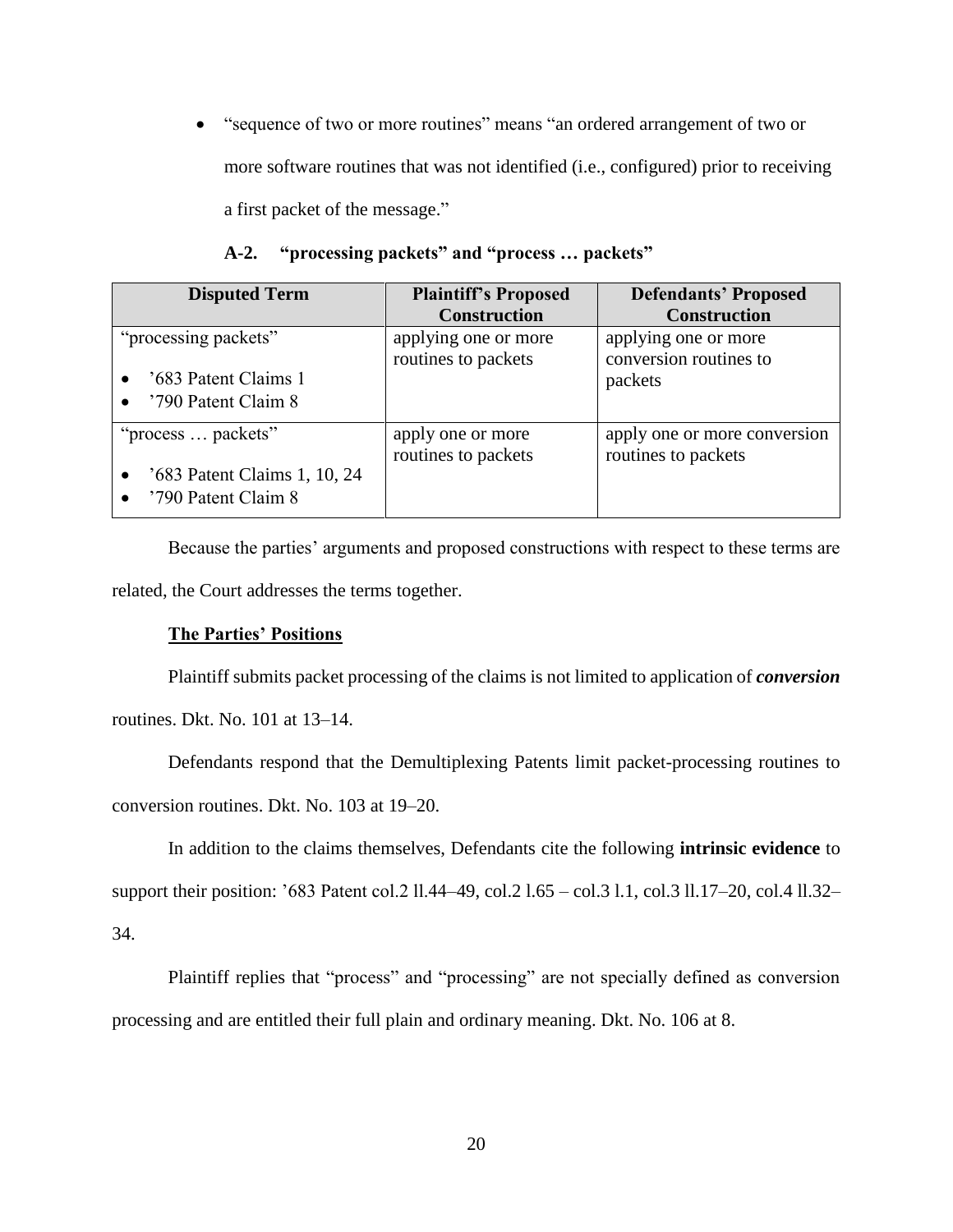# **Analysis**

The parties agree that packet-processing limitations require application of one or more routines to packets. The issue in dispute appears to be whether each routine in the sequence of routines is a conversion routine. While the claims are directed to converting packets from one form to another by processing with the sequence of routines, they do not require that each routine in the sequence is necessarily a conversion routine.

Each claim is explicitly directed to processing data packets to convert from one form to

another. For example, '683 Patent Claim 1 recites:

process subsequent packets in the message using the sequence of routines indicated in the stored path, wherein the sequence includes a routine that is used to execute a Transmission Control Protocol (TCP) to convert one or more packets having a TCP format into a different format.

'683 Patent col.14 ll.30–35. Claim 24 recites:

process subsequent packets of the message using the sequence of routines referenced by the one or more data structures, including by removing an outermost header of a given packet using a first routine corresponding to a protocol in a first layer and by removing the resulting outermost header using a second routine corresponding to a different protocol in a different layer."

*Id.* at col.16 ll.34–39. Similar conversion-process limitations are found in each independent claim of the '683 and '790 Patents.

Other than Claim 10, however, the claims do not explicitly require that each of the processing routines of the sequence be a "conversion routine." The Court will not read such a limitation into the claims. That the term "conversion routines" was used in Claim 10—and simply "routines" in the other claims—strongly suggests that the patentee did not intend to limit all the routines to "conversion routines." *See Phillips v. AWH Corp*., 415 F.3d 1303, 1314 (Fed. Cir. 2005) (en banc) (noting that the use of the term "steel baffles" "strongly implies that the term 'baffles' does not inherently mean objects made of steel"). The Court is not persuaded that the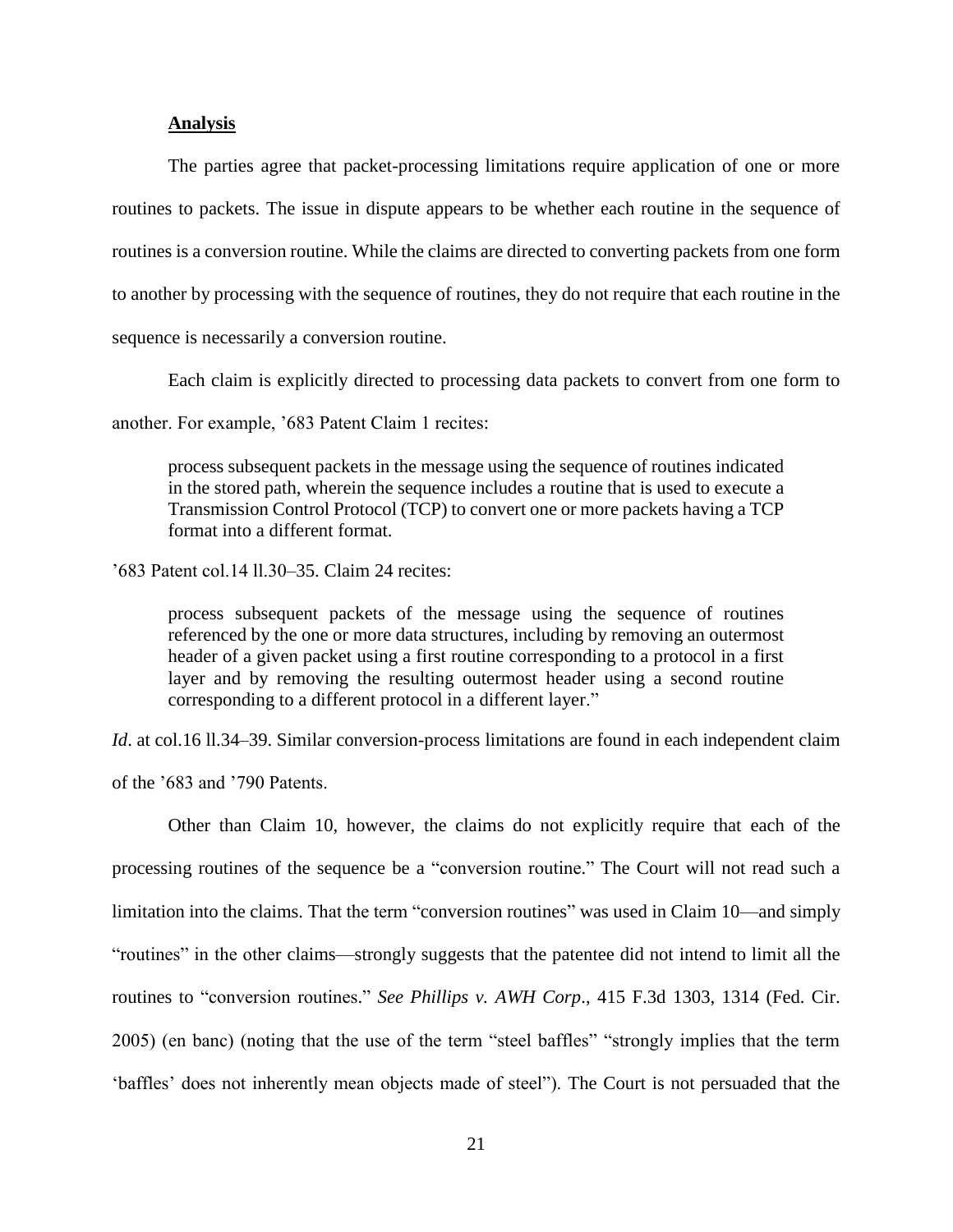patents otherwise limited "routines" to conversion routines. Even if all described routines are conversion routines, that alone is not sufficient to inject such a limitation into the claims. *Id.* at 1323 ("we have expressly rejected the contention that if a patent describes only a single embodiment, the claims of the patent must be construed as being limited to that embodiment"); *Thorner v. Sony Comput. Entm't Am. LLC*, 669 F.3d 1362, 1366 (Fed. Cir. 2012) ("It is likewise not enough that the only embodiments, or all of the embodiments, contain a particular limitation. We do not read limitations from the specification into claims; we do not redefine words. Only the patentee can do that."); *SRI Int'l v. Matsushita Elec. Corp.*, 775 F.2d 1107, 1121 (Fed. Cir. 1985) (en banc) ("The law does not require the impossible. Hence, it does not require that an applicant describe in his specification every conceivable and possible future embodiment of his invention."). Finally, Claim 6 recites: "wherein the sequence of routines *includes a routine that is executable to process the packets without converting a format of the packets*." '683 Patent col.14 ll.53–55 (emphasis added). Simply, "routine" is broader than "conversion routine."

Defendants' argument also seems to exclude processing disclosed in the patents. Specifically, Defendants state that compression is not a conversion routine. Dkt. No. 103 at 20. Yet the patents contemplate that compression (and encryption) routines may be used in the process for transmitting and receiving data in computer-to-computer messaging. '683 Patent col.1 ll.24– 44. That is, the patents disclose that processes other than converting from one transport-layer format to another may be part of the packet processing.

Accordingly, the Court construes "processing packets" and "process … packets" as follows:

- "processing packets" means "applying one or more routines to packets";
- "process ... packets" means "apply one or more routines to packets."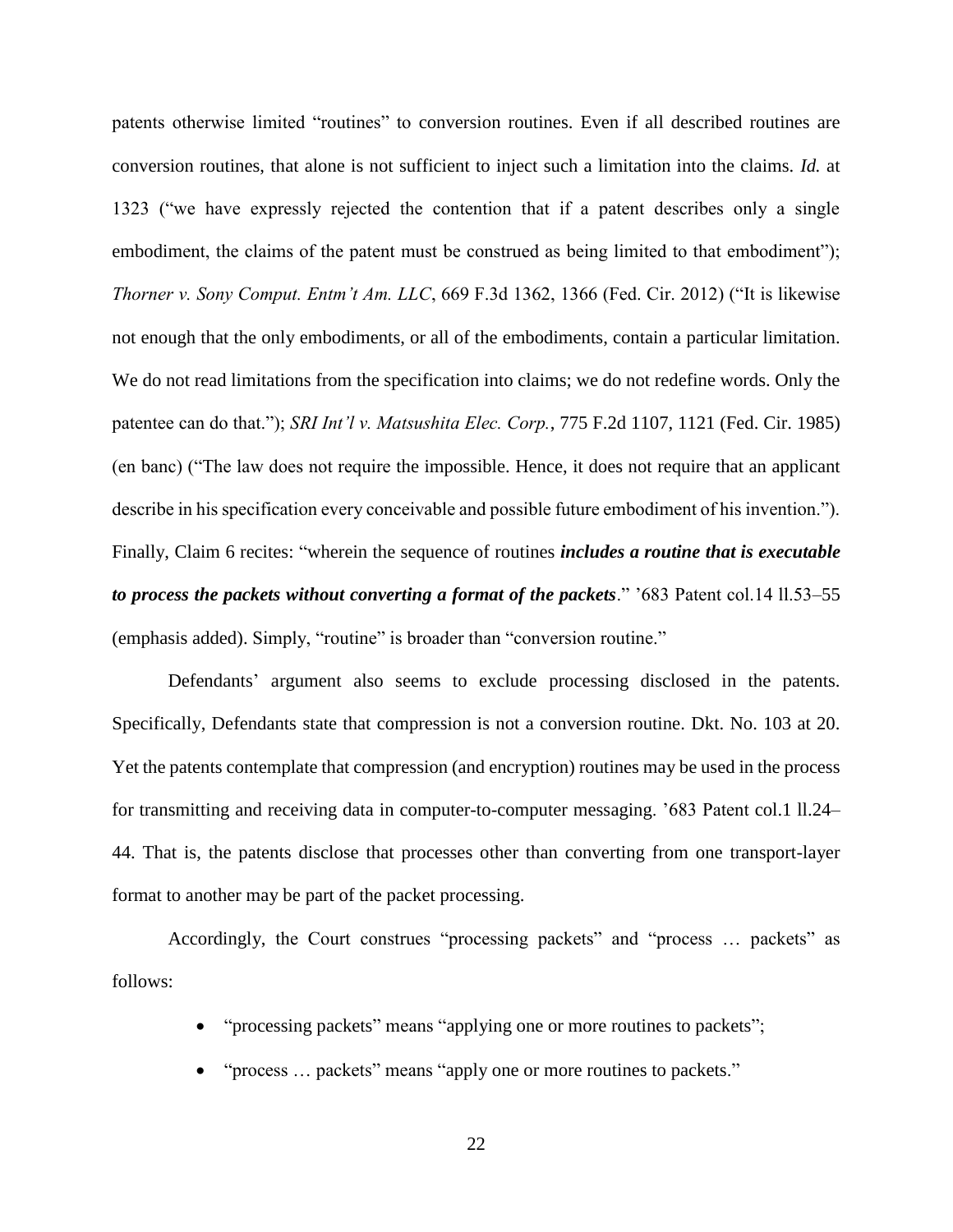#### **A-3. "create"**

<span id="page-22-0"></span>

| <b>Disputed Term</b>                          | <b>Plaintiff's Proposed</b> | <b>Defendants' Proposed</b>                                                |  |
|-----------------------------------------------|-----------------------------|----------------------------------------------------------------------------|--|
|                                               | <b>Construction</b>         | <b>Construction</b>                                                        |  |
| "create"<br>$'683$ Patent Claims 1, 10,<br>24 | plain and ordinary meaning  | dynamically generate after<br>the first packet of a message<br>is received |  |

#### **The Parties' Positions**

Plaintiff submits that the "create" of the Demultiplexing Patents may occur at any time it is not limited either to dynamic generation or creation that occurs only after receipt of the first packet of a message. Dkt. No. 101 at 14.

Defendants respond that the claims themselves require that the "create" happens after receipt of a packet in a message. Dkt. No. 103 at 18–19. Defendants also contend that '683 Patent distinguishes the prior art on the ground that the invention creates a sequence of routines after receiving the first packet of the message. *Id.* at 19 (citing '683 Patent col.1 l.45 – col.2 l.11). Finally, Defendants note that their proposed construction is consistent with the disclaimer of preconfigured sequences. *Id.*

In addition to the claims themselves, Defendants cite the following **intrinsic evidence** to support their position: '683 Patent col.1 l.45 – col.2 l.11; '163 Patent File Wrapper September 1, 2009 Amendment and Response to Office Action in Ex Parte Reexamination 90/010,356 (Defendants' Ex. 1, Dkt. No. 103-1), February 8, 2010 Amendment and Response to Advisory Action in Ex Parte Reexamination 90/010,356 (Defendants' Ex. 2, Dkt. No. 103-2), October 23, 2009 Interview Summary in Ex Parte Reexamination 90/010,356 (Defendants' Ex. 4, Dkt. No. 103-4).

Plaintiff replies that the plain and ordinary meaning of "create" does not require "dynamically" creating or creating "after the first packet of a message is received." Dkt. No. 106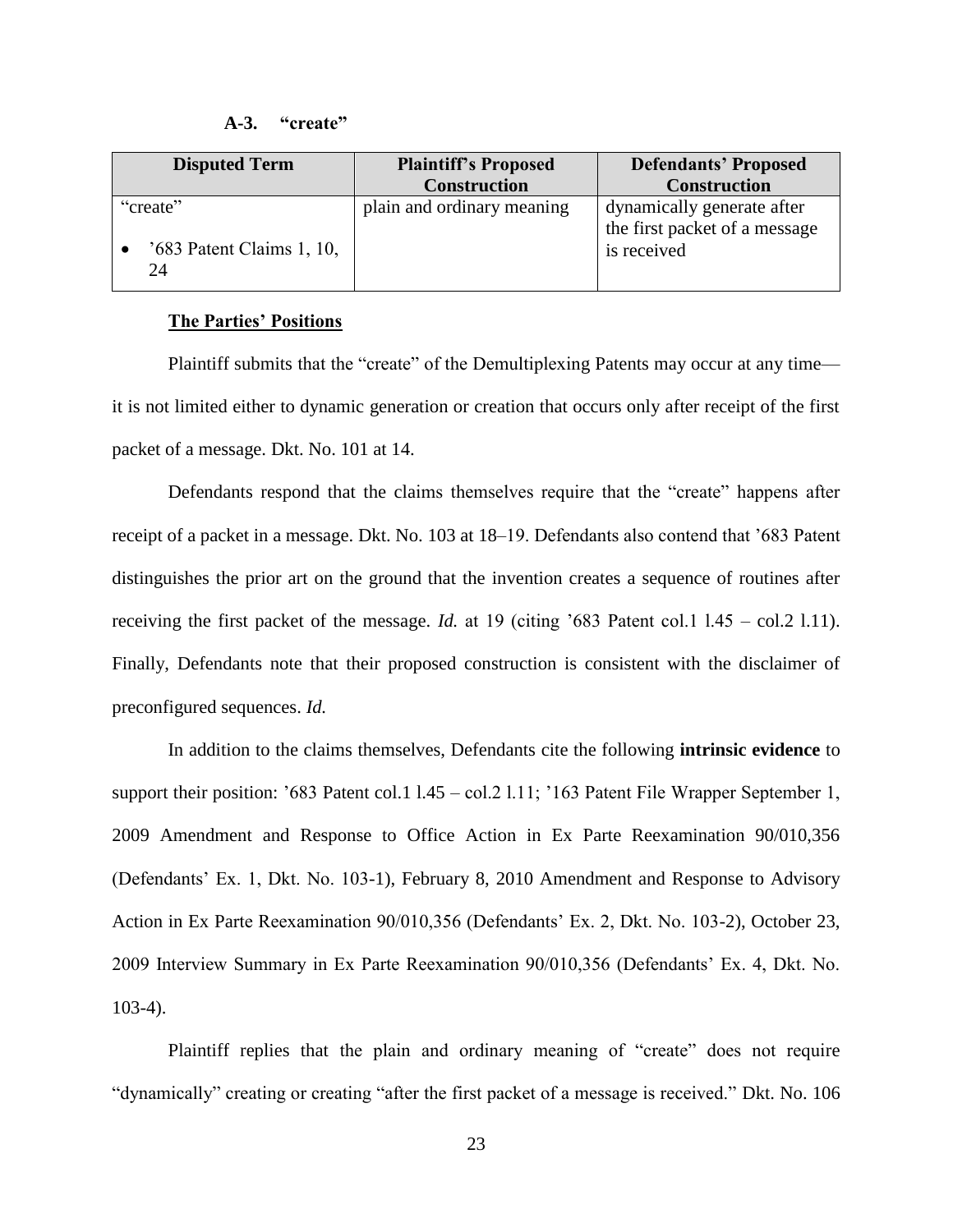at 8. Rather, Plaintiff contends, Claim 10 expressly recites "obtain information from a *particular*  packet," not necessarily from the first packet. *Id.* (emphasis by Plaintiff).

# **Analysis**

The issue here is the same as the issue addressed in the section on "sequence of routines"; namely, whether the created path/data structure may comprise a preconfigured sequence of routines. It may not.

As explained above, the invention of the '683 Patent is directed to dynamic configuration of conversion-processing sequences—and does not include preconfiguring the conversionprocessing sequence of routines. Thus, the path/data structure comprising the conversionprocessing sequence of routines is necessarily created after receipt of the first packet of the message. That said, this limitation is found in the Court's construction of "sequence of routines" and "list of conversion routines" and does not need to be separately injected into "create."

Accordingly, the Court determines that "create" has its plain and ordinary meaning without the need for further construction.

# **A-4. "the packet of the message"**

<span id="page-23-0"></span>

| <b>Disputed Term</b>        | <b>Plaintiff's Proposed</b> | <b>Defendants' Proposed</b> |
|-----------------------------|-----------------------------|-----------------------------|
|                             | <b>Construction</b>         | <b>Construction</b>         |
| "the packet of the message" | plain and ordinary meaning  | indefinite                  |
| '683 Patent Claim 9         |                             |                             |

#### **The Parties' Positions**

Plaintiff submits that "the packet of the message" in Claim 9 of the '683 Patent refers to "a received packet of a message" in Claim 1, from which Claim 9 ultimately depends. Dkt. No. 101 at 15–16.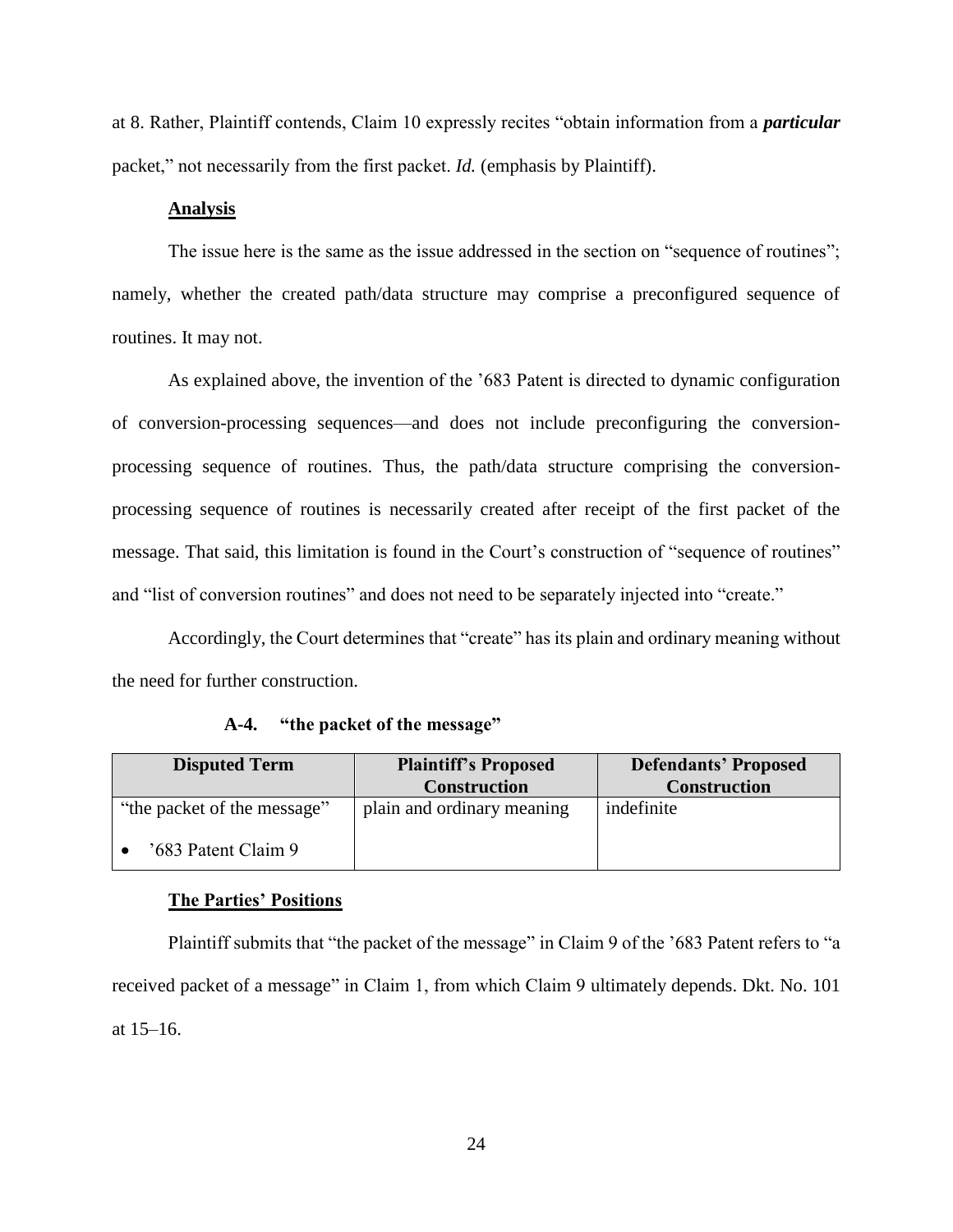Defendants respond that this term lacks antecedent basis. Dkt. No. 103 at 20–22. Specifically, Defendants argue that because Claim 1 recites both "a received packet of a message" and "subsequent packets in the message," it is unclear which packet of the message is "the packet of the message" in Claim 9. *Id.* at 21–22.

Plaintiff replies that the antecedent basis of "the packet of the message" is Claim 1's "information in a received packet of a message" because: (1) Claim 8 recites "to identify an address associated with the information," which refers to the information in the received packet and (2) Claim 9, which depends from Claim 8, recites using this "address" that is associated with "the packet of the message." Dkt. No. 106 at 9.

## **Analysis**

The issue here is whether the antecedent basis for "the packet of the message" is reasonably certain. In context, it is reasonably certain that antecedent basis is the "received packet of a message" recited in Claim 1.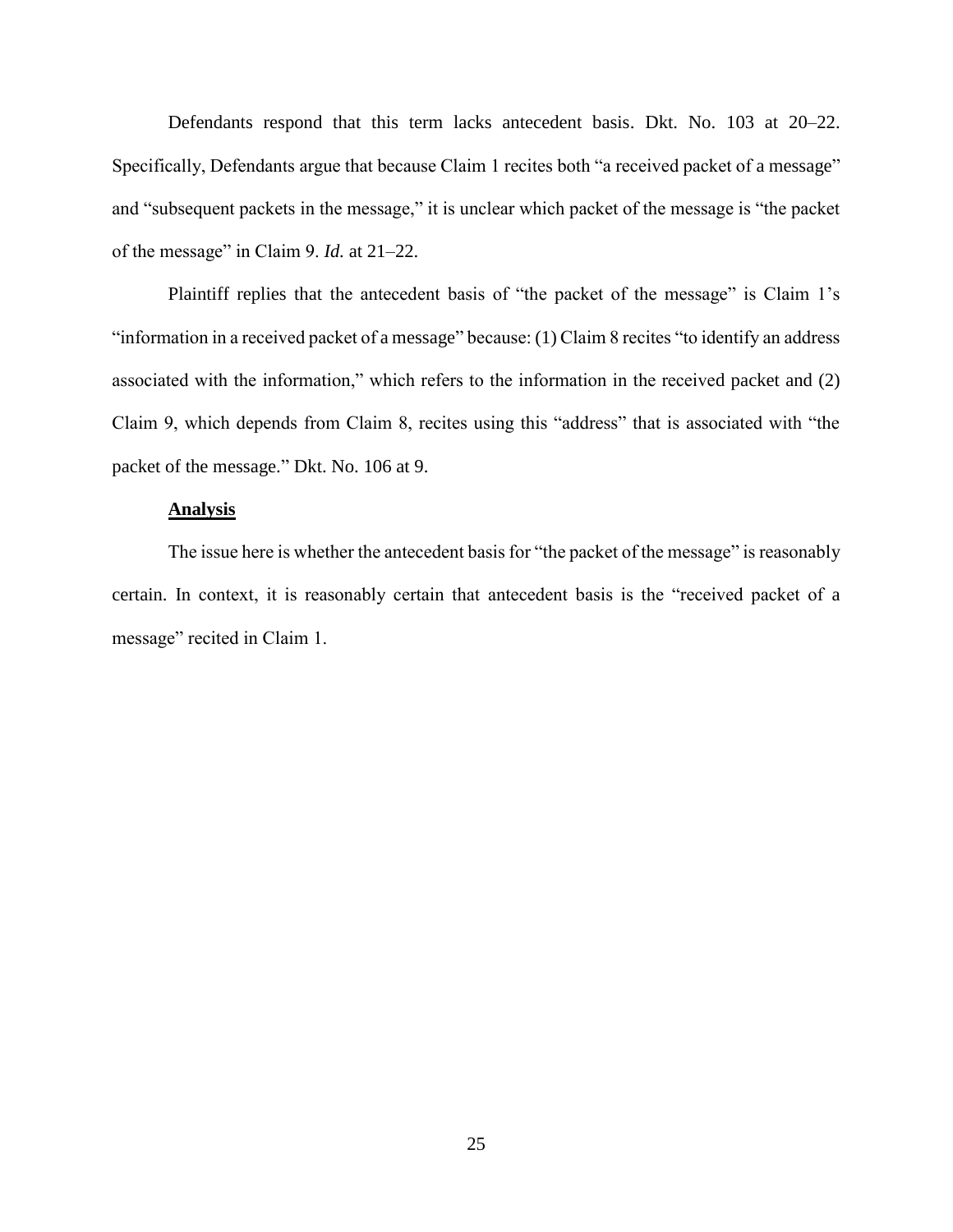Claim 9's "the packet of the message" refers to the "received packet of a message" in Claim

1. Claim 1, reproduced here and annotated by the Court, creates and stores a path indicating a sequence of routines "based on information in a received packet of information." As explained above, this sequence of routines is created dynamically on or after receipt of the packet. Claim 1 further processes "subsequent packets in the message" using the created and stored path. Claim 8, which depends from Claim 1, further identifies "an address associated with the information, wherein the address indicates the routines in the sequence of routines of the created path." Thus, (1) the address is associated with the information in

1. A first apparatus for receiving data from a second apparatus, the first apparatus comprising: a processing unit; and a memory storing instructions executable by the processing unit to: create, based on an identification of information in a *received packet of a message*, a path that includes one or more data structures that indicate a sequence of routines for processing packets in the message; store the created path; and process subsequent packets in the message using the sequence of routines indicated in the stored path, wherein the sequence includes a routine that is used to execute a Transmission Control Protocol (TCP) to convert one or more packets having a TCP format into a different format. 8. The first apparatus of claim 1, wherein the memory stores instructions executable by the processing unit to identify an address associated with the information, wherein the address indicates the routines in the sequence of routines of the created path. 9. The first apparatus of claim 8, wherein the memory stores instructions executable by the processing unit to use the address to select the sequence of routines from

a plurality of sequences of routines that are stored by the first apparatus prior to *receiving the packet of the message*.

the received packet that triggers creation of the sequence of routines and (2) the address indicates the routines in the created sequence. Claim 9, which depends from Claim 8, recites using this "address to select the sequence of routines from a plurality of sequences of routines that are stored by the first apparatus prior to receiving the packet of the message." Here, "prior to receiving the packet of the message" establishes a time based on receiving the packet. The only reference in the dependency chain to receiving a packet is Claim 1's "received packet of a message." Thus, it is reasonably certain that Claim 9's "the packet of the message" refers to Claim 1's "received packet of a message."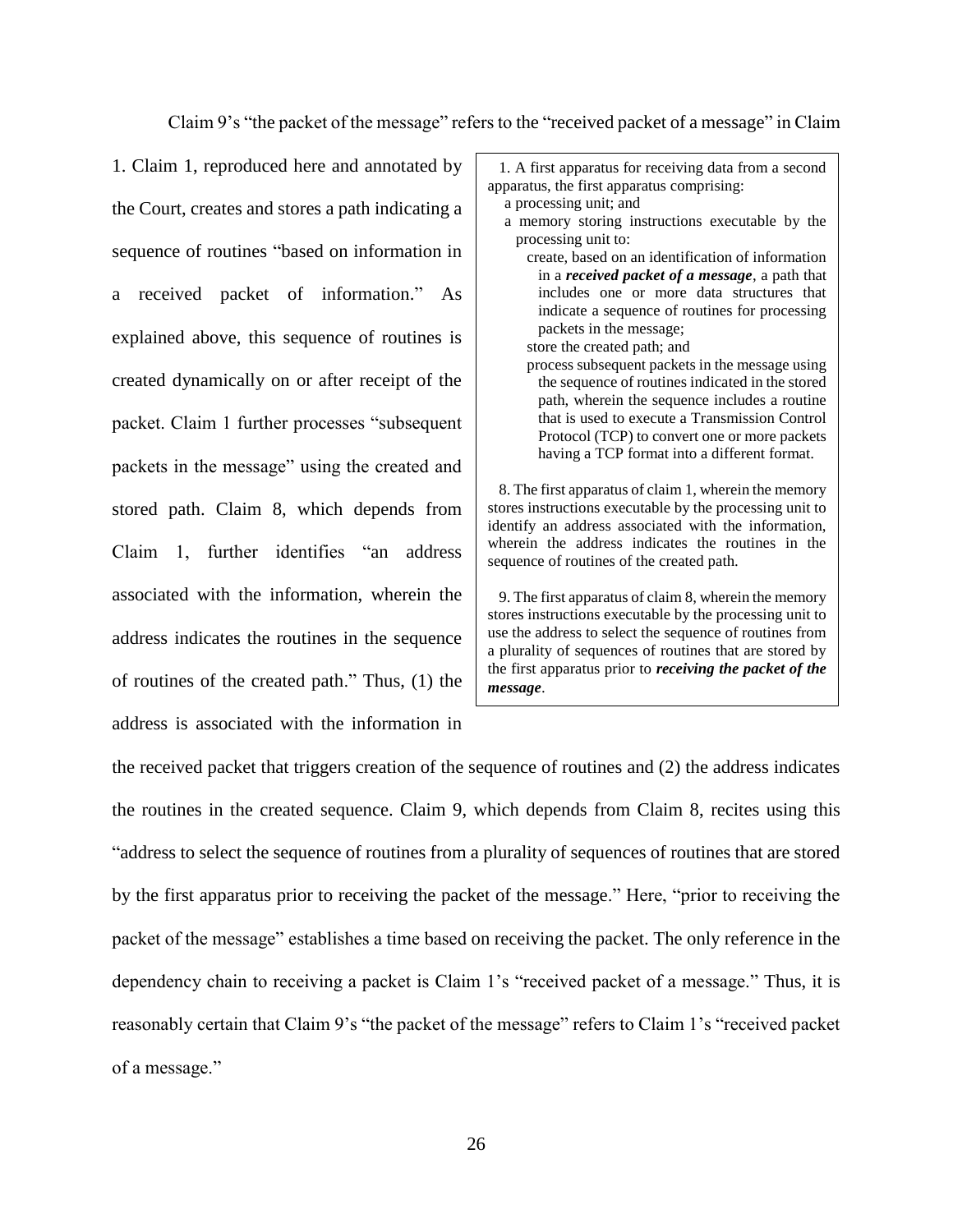This does not mean, however, that Claim 1's "create … a path" limitation encompasses merely selecting a preconfigured sequence of routines. As stated above, the patents explain that the invention does not include using the prior-art approach of "pre-configured paths, which are defined at 'build-time' before the first packet of a message is received." '163 Patent File Wrapper September 1, 2009 Amendment and Response to Office Action in Ex Parte Reexamination 90/010,356 at 18 (Dkt. No. 103-1 at 18). The Court thus understands that Claim 9 is directed to selecting pre-existing sequences to create the sequence of routines that constitutes the path. *See Phillips v. AWH Corp.*, 415 F.3d 1303, 1316 (Fed. Cir. 2005) (en banc) ("'The construction that stays true to the claim language and most naturally aligns with the patent's description of the invention will be, in the end, the correct construction.'" (quoting *Renishaw PLC v. Marposs Societa' per Azioni*, 158 F.3d 1243, 1250 (Fed. Cir. 1998))). The Court's understanding comports with the *F5 Network II* explanation that "the invention may rely in some part on 'predefined configuration information'" so long as "it does not identify the complete sequence of … routines needed to process the packet until *after* a first packet of the message is received." 2015 U.S. Dist. LEXIS 60197, at \*40–41.

Accordingly, the Court determines that Defendants have not established that "the packet of the message" renders any claim indefinite.

> • "the packet of the message" means "the received packet of the message that was used to create the path."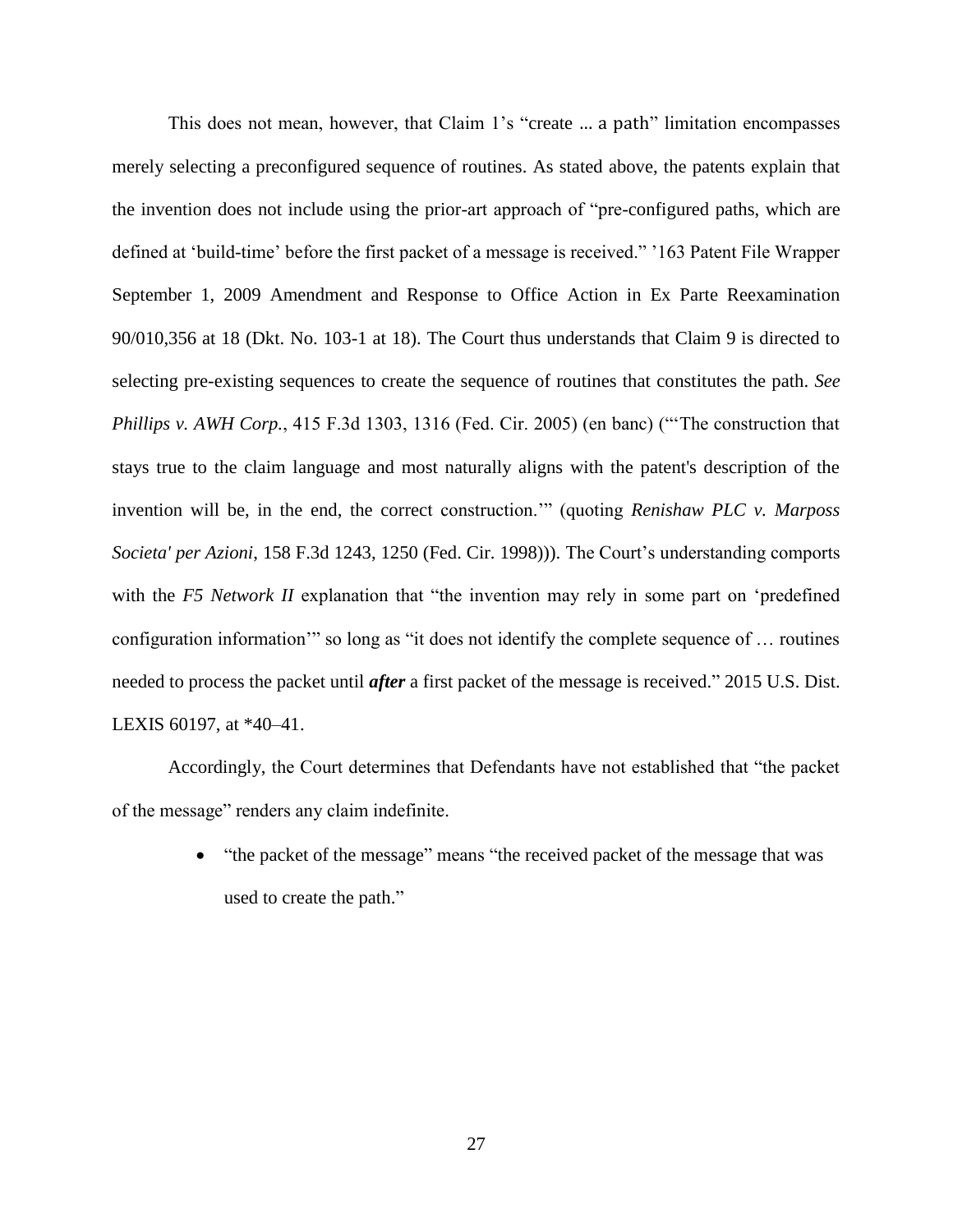| $A-5.$<br>"list of conversion routines" |  |
|-----------------------------------------|--|
|-----------------------------------------|--|

<span id="page-27-0"></span>

| <b>Disputed Term</b>          | <b>Plaintiff's Proposed</b> | <b>Defendants' Proposed</b>            |  |
|-------------------------------|-----------------------------|----------------------------------------|--|
|                               | <b>Construction</b>         | <b>Construction</b>                    |  |
| "list of conversion routines" | An ordered arrangement of   | an ordered arrangement of              |  |
|                               | software routines for       | software routines for                  |  |
| '683 Patent Claim 10          | changing data               | converting data from one.              |  |
|                               |                             | format to another that was not         |  |
|                               |                             | identified ( <i>i.e.</i> , configured) |  |
|                               |                             | prior to receiving a first             |  |
|                               |                             | packet of the message                  |  |
|                               |                             |                                        |  |

# **The Parties' Positions**

Plaintiff submits that for the same reasons "sequence of routines" should not be limited as Defendants propose, "list of conversion routines" should not be limited as Defendants propose. Dkt. No. 101 at 16.

Defendants respond that the disclaimer of preconfigured routines applies to "list of conversion routines." Dkt. No. 103 at 17. Defendants further respond that a "conversion routine" of the '683 Patent is not simply a routine for changing data, but rather is a routine for converting data from on format to another format. *Id.* at 17–18.

In addition to the claims themselves, Defendants cite the following **intrinsic evidence** to support their position: '683 Patent col.2 ll.42–49, col.2 ll.61–65, col.4 ll.46–48; '163 Patent File Wrapper September 1, 2009 Amendment and Response to Office Action in Ex Parte Reexamination 90/010,356 (Defendants' Ex. 1, Dkt. No. 103-1), February 8, 2010 Amendment and Response to Advisory Action in Ex Parte Reexamination 90/010,356 (Defendants' Ex. 2, Dkt. No. 103-2), October 23, 2009 Interview Summary in Ex Parte Reexamination 90/010,356 (Defendants' Ex. 4, Dkt. No. 103-4).

Plaintiff replies that there is no disclaimer of preconfigured routines. Dkt. No. 106 at 9. Plaintiff further replies that the '683 Patent describes "converting" as changing the format and that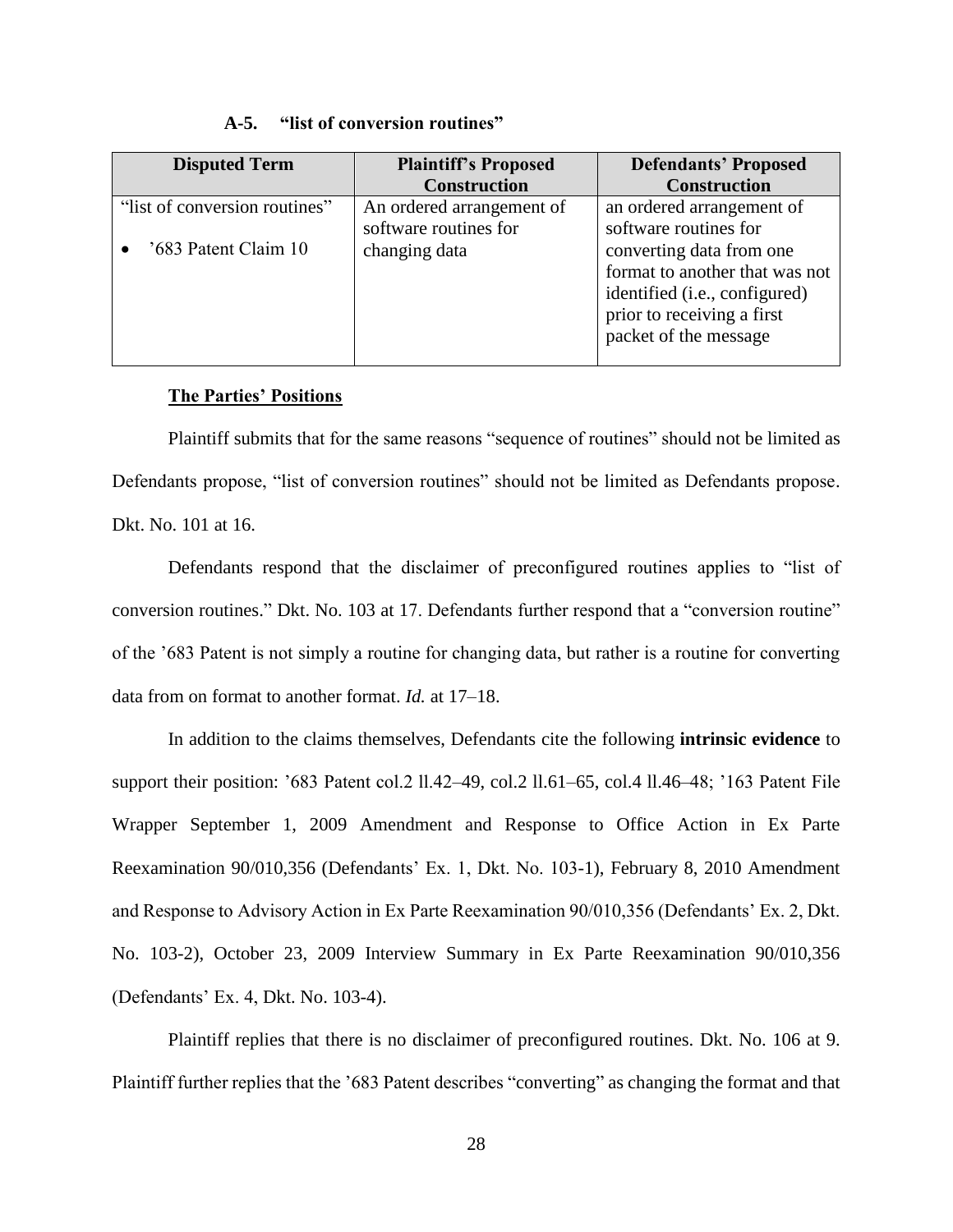Defendants' proposed construction is unhelpful as it simply rewrites "conversion" as "converting." *Id.*

Plaintiff cites further **intrinsic evidence** to support its position: '683 Patent col.1 ll.31–44.

# **Analysis**

There are two issues in dispute. First, whether the list of routines is necessarily identified only after receipt of the first packet of the message. Second, whether the conversion routines necessarily convert the format of the data. With respect to the first issue, the Court determines the list of routines is dynamically generated as explained in the section on "sequence of routines" above. With respect to the second issue, the Court determines that a conversion routine changes the form or format of data, not merely the substance of the data.

As explained above, the invention of the '683 Patent is directed to dynamic configuration of conversion-processing sequences—and does not include preconfiguring the conversionprocessing sequence of routines. This applies equally to the conversion-processing "list of conversion routines."

A "conversion routine" is one that changes the form of data. As explained in the "Background" section of the patents, data exchange among computers may require the data to take on different forms at different points in the transport route. '683 Patent col.1 l.24 – col.2 l.3. For example, data to be transmitted may first be converted to a compressed-and-encrypted form. *Id*. at col.1 ll.32–35. Then, the compressed-and-encrypted form of the data may be converted into a TCP format and then from a TCP format to an IP format and then to an Ethernet format. *Id*. at col.1 ll.35–39. On receipt, the data may be converted back to the uncompressed-and-unencrypted form and ultimately to the format appropriate for output on the computer. *Id*. at col.1 ll.39–44. While it seems the parties agree the format of the data is changed by a conversion routine, it is unclear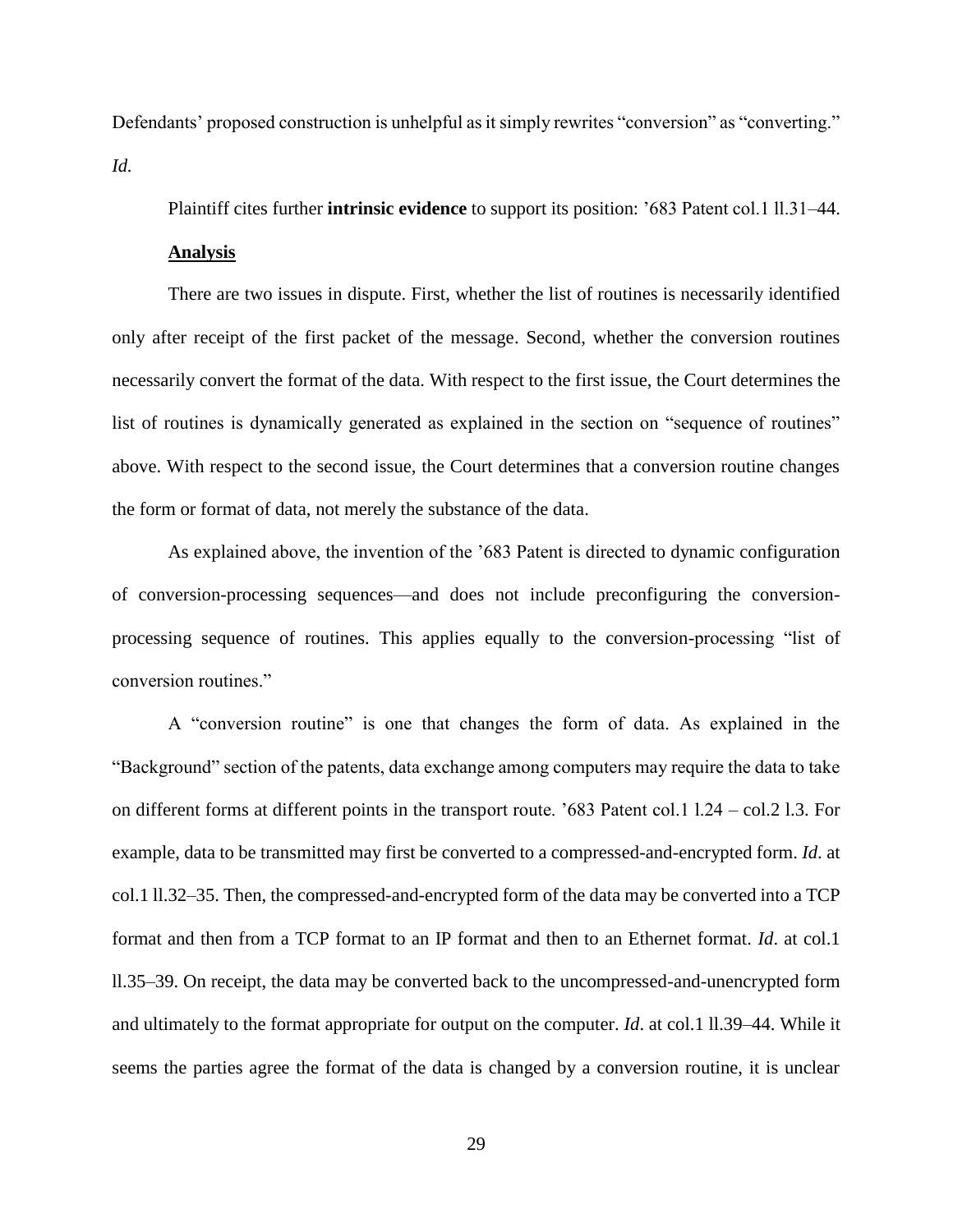whether Defendants intend "converting data from one format to another" to include changing the form of the data through such as compression or encryption. Dkt. No. 103 at 20 (arguing that compression is not application of a conversion routine). To make it clear that conversion routines are not limited to converting among transport-layer formats and include form-changing processes such as conversion, the Court adopts "changing the form of data."

Accordingly, the Court construes "list of conversion routines" as follows:

• "list of conversion routines" means "an ordered arrangement of software routines for changing the form of data and that was not identified (i.e., configured) prior to receiving a first packet of the message."

## <span id="page-29-0"></span>**B. The Applet Patents**

| $B-1.$ |  |  | "form of the application" |  |  |
|--------|--|--|---------------------------|--|--|
|--------|--|--|---------------------------|--|--|

<span id="page-29-1"></span>

| <b>Disputed Term</b>                                                      | <b>Plaintiff's Proposed</b> | <b>Defendants' Proposed</b>                                 |  |
|---------------------------------------------------------------------------|-----------------------------|-------------------------------------------------------------|--|
|                                                                           | <b>Construction</b>         | <b>Construction</b>                                         |  |
| "form of the application"<br>$'685$ Patent Claims 1, 3,<br>15, 18, 34, 49 | plain and ordinary meaning  | source, intermediate or binary<br>format of the application |  |

# **The Parties' Positions**

Plaintiff submits that "form" is not synonymous with "format" and that the Applet Patents allow that an application may come in a variety of forms. Dkt. No. 101 at 17. Plaintiff argues that the patents allow for forms other than the formats enumerated in Defendants' proposal. *Id.* For example, Plaintiff contends that Claim 5 refers to "Java byte code" form, Claim 92 refers to "compiled forms," and Claim 95 refers to "Java source" form. *Id.* at 17–18.

In addition to the claims themselves, Plaintiff cites the following **intrinsic evidence** to support its position: '685 Patent col.3 ll.44–56.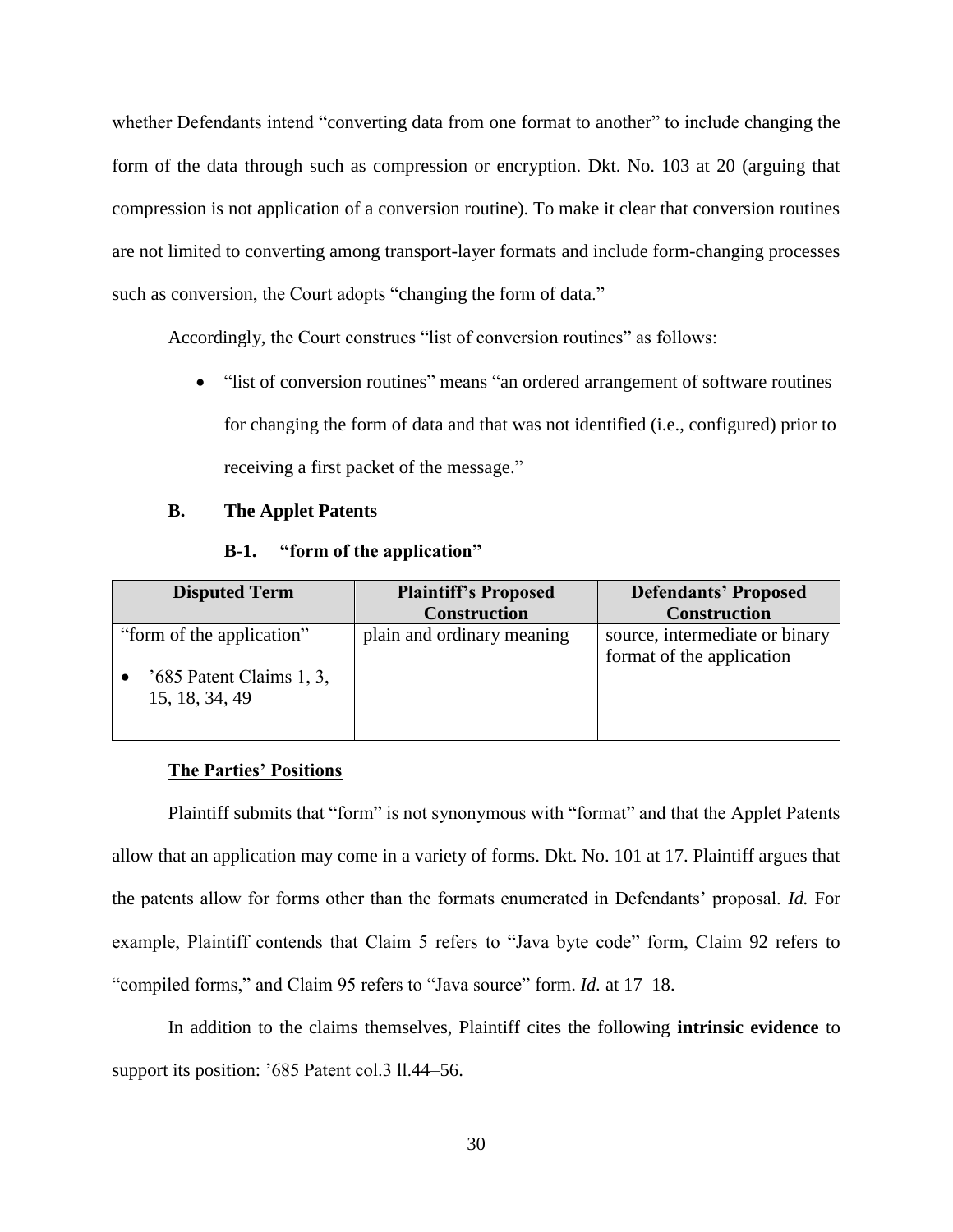Defendants respond that the Applet Patents and related prosecution-history statements describe that the form of the application is one of source, intermediate, or binary format. Dkt. No. 103 at 22–24. Defendants argue that the patentee disclaimed any other interpretation of "form of the application" in prosecuting U.S. Patent No.  $7,774,740<sup>4</sup>$  which issued from an application in the series of continuation applications connecting the Applet Patents. *Id.* at 22–23. According to Defendants, "Java byte code" is in the intermediate format and the intermediate and binary formats are both compiled forms, thus their proposed construction encompasses the forms recited in the claims. *Id.* at 24.

In addition to the claims themselves, Defendants cite the following **intrinsic evidence** to support their position: '685 Patent fig.2A, col.3 ll.12–13, col.3 ll.16–26, col.3 ll.48–51, col.4 l.15, col.4 l.36, col.4 l.60, col.5 ll.40–42, col.6 ll.29–33; U.S. Patent No. 7,774,740 File Wrapper October 14, 2009 Office Action (Defendants' Ex. 7, Dkt. No. 103-7), December 14, 2009 Response (Defendants' Ex. 8, Dkt. No. 103-8).

Plaintiff replies that the Applet Patents distinguish "form" from "format" as well as "compiled" from "intermediate" code and disclose that the application may be "any form of program instructions," so it would be improper to limit the "form of the application" to the three exemplary formats. Dkt. No. 106 at 10–12. Plaintiff further replies that the prosecution-history statements for U.S. Patent No. 7,774,740, when considered in context, are not a disclaimer of any form other than the three exemplary formats and instead disclose a web page as a form of application. *Id.* at 11.

 $\overline{a}$ 

<sup>4</sup> U.S. Patent No. 7,774,740 is related to the '685 Patent through a series of continuation applications and the specifications of the two patents are therefore substantially identical except for the claim sets. *See* '779 Patent, at [63] Related U.S. Application Data.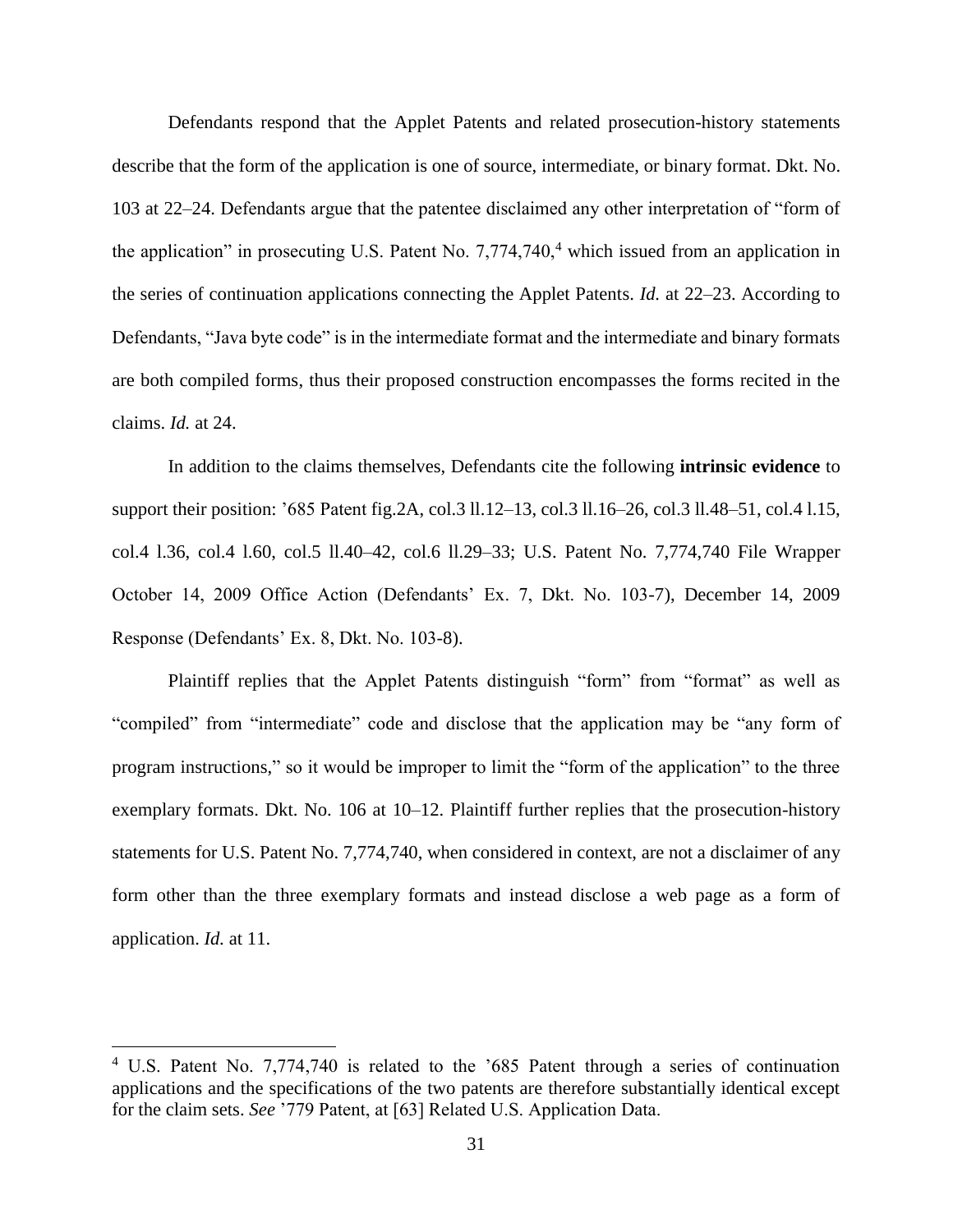Plaintiff cites further **intrinsic evidence** to support its position: '685 Patent col.2 ll.39–45, col.3 ll.10–13; U.S. Patent No. 7,774,740 File Wrapper December 14, 2009 Response (Defendants' Ex. 8, Dkt. No. 103-8).

## **Analysis**

 $\overline{a}$ 

The issue with respect to this term is whether the "application" of the claims of the '685 Patent can take on forms other than source, intermediate, or binary format. As the patent describes, an application is necessarily either uncompiled, partially compiled, or compiled to run on the client computer. These are, respectively, the source, intermediate, and binary formats of the patent. While the application is necessarily in such format, it may take on multiple forms within those formats.

The "form" of an application is not coextensive with the application's "format." As explained in the '685 Patent, an applet, and by extension an application,<sup>5</sup> is "any *form* of program instructions." '685 Patent col.3 ll.10–15 (emphasis added). These instructions are limited to three *formats*: (1) binary format, compiled for a specific processor, (2) intermediate format, compiled, but not for a specific processor, and (3) source format, uncompiled. *Id*. at col.2 ll.25–44, col.3 ll.9– 27, col.3 ll.48–50, col.4 l.66 – col.5 l.14. While limited to three formats, the patent explains that "[t]he form may be selected from a large matrix of many possible forms that can be recognized by the system." *Id*. at col.46–48. The Court does not understand that three formats constitute a "large matrix." The form includes format, but also includes factors such as whether it is verified, optimized, or compressed. *Id*. at col.3 ll.44–56. The patents also explain that a request for an applet "is made up of a series of tags which specify the requested applet, the platform on which it is to be run and the type of code (source/intermediate/binary), a verification level and an optimization

<sup>&</sup>lt;sup>5</sup> The Court understands that under the parties' agreed constructions of "application" and "applet," teachings in the Applet Patents regarding "applets" also apply to "applications."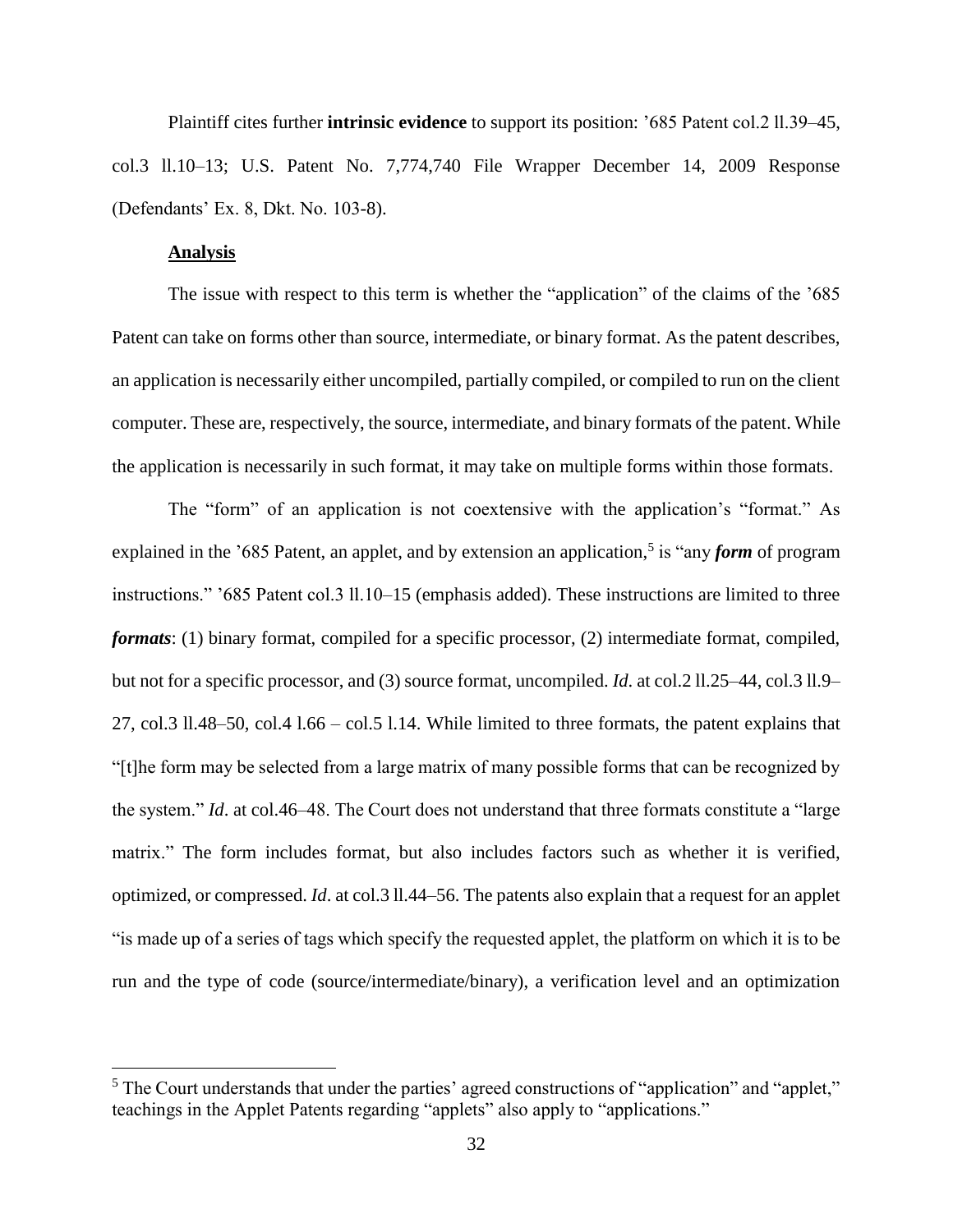level." *Id*. at col.6 ll.53–56. The Court understands "the platform on which it is to be run" is another exemplary factor of the form of the application. This suggests that the "form" of an applet/application depends on much more than the format (or "type of code" of the applet). Given the number of exemplary form factors, the potential forms of an application may indeed constitute a "large matrix." Thus, while all application forms are necessarily restricted to three formats (source/intermediate/binary), "form" and "format" are not coextensive.

Further, the patent describes changing the form of an applet without changing the format of the applet. Specifically, the patent describes "transformers" that perform "transformation operations." *Id*. at col.3 l.64 – col.4 l.1. These transformers "are programs that take in intermediate code and put out intermediate code." *Id*. at col.5 ll.15–25. The transformers transform (change the form) of the application without changing the format of the application (intermediate code). *Id*. Again, this suggests that form is not defined exclusively by format.

The patentee's statements in prosecution of a related application do not redefine "form" to be coextensive with "format." True, the patentee stated: "the Examiner has confused the 'form' of the application in the present invention, i.e., whether it is source code, binary code or intermediate code, with the FORM element of HTML discussed in Ferris." U.S. Patent No. 7,774,740 File Wrapper December 14, 2009 Response at 13 (Dkt. No. 103-8 at 13). In the context of other of the patentee's prosecution-statements and the shared disclosure of the Applet Patents, equating "form" and "format" would be improper. For example, as discussed above, the '685 Patent (and U.S. Patent 7,774,740) teach transforming an application without changing its format. *See, e.g.*, '685 Patent col.5 ll.15–25. The patentee discussed this transformation when prosecuting U.S. Patent No. 7,774,740. *See, e.g.*, December 14, 2009 Response at 15 (Dkt. No. 103-8 at 15). Thus, in the very prosecution response Defendants contend evinces that "form" and "format" are coextensive,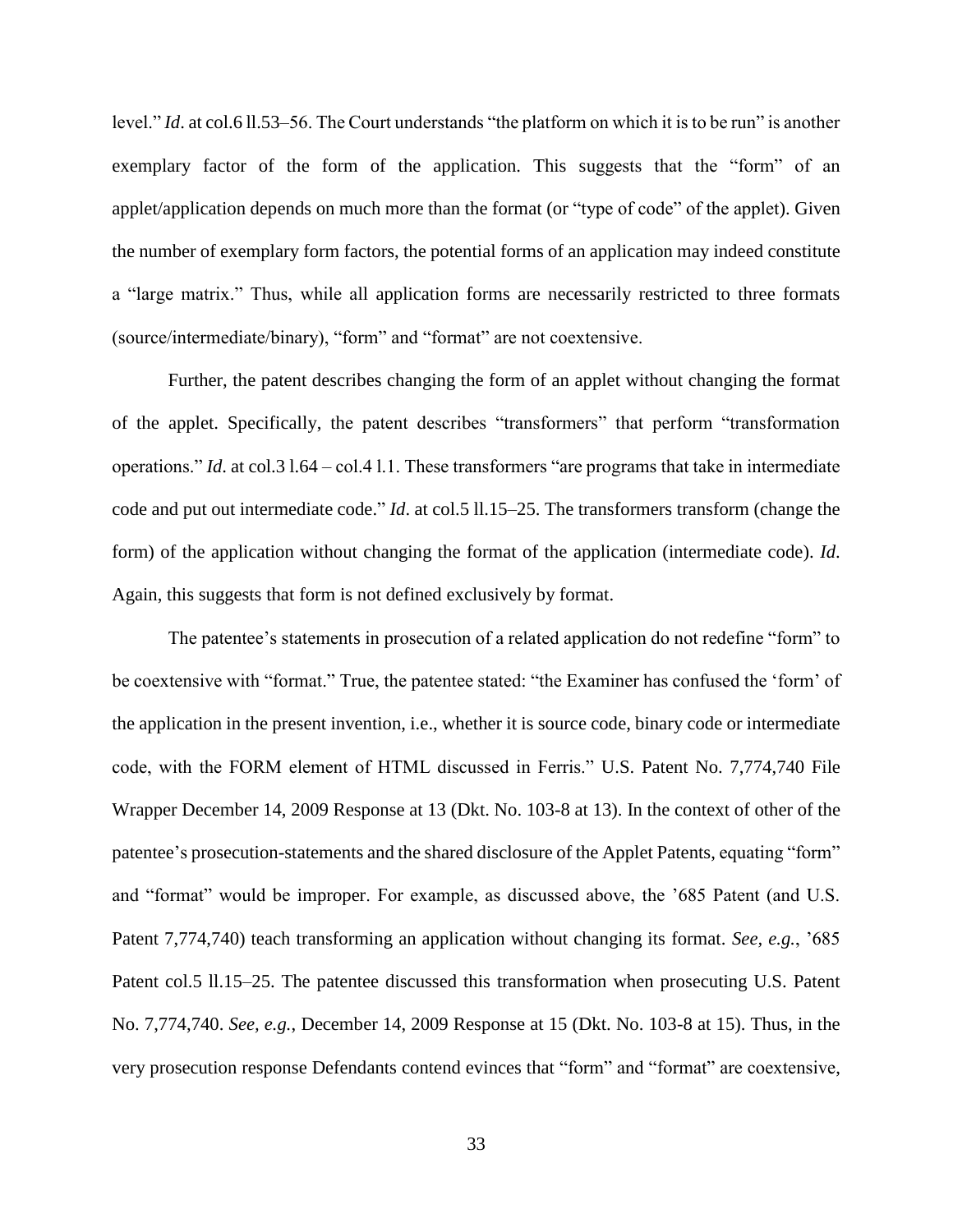the patentee suggested that "form" and "format" are distinct. To the extent that the prosecutionhistory sentence Defendants cite equates "form" and "format," that statement is clearly incorrect and should be disregarded. *See Biotec Biologische Naturverpackungen GmbH v. Biocorp, Inc.*, 249 F.3d 1341, 1348 (Fed. Cir. 2001) ("A person of reasonable intelligence would not be misled into relying on the erroneous statement [in the prosecution history], for it is contrary not only to the plain language of the claims and the specification, but also to other statements in the same prosecution document.").

Accordingly, the Court determines that the "form of the application" is distinct from the format of the application and "form of the application" has its plain and ordinary meaning without the need for further construction.

<span id="page-33-0"></span>

| <b>Disputed Term</b>     | <b>Plaintiff's Proposed</b> | <b>Defendants' Proposed</b> |
|--------------------------|-----------------------------|-----------------------------|
|                          | <b>Construction</b>         | <b>Construction</b>         |
| "resource"               | plain and ordinary meaning  | an application or applet    |
| '740 Patent Claims 1, 19 |                             |                             |

#### **The Parties' Positions**

Plaintiff submits that a "resource" is not limited to "an application or applet." Dkt. No. 101 at 14. Plaintiff notes that Claim 10 of the '740 Patent recites that "the resource is a web page" and Claim 11 recites that "the resource is an application." *Id.* at 19. Plaintiff contends that a "web page" is neither an applet nor an application, so it would be improper to limit "resource" as Defendants propose. Plaintiff also contends that Claim 11 would be rendered superfluous by Defendants' construction. *Id.*

In addition to the claims themselves, Plaintiff cites the following **extrinsic evidence** to support its position: W3C, *HTML & CSS*, [https://www.w3.org/standards/webdesign/htmlcss.](https://www.w3.org/standards/webdesign/htmlcss)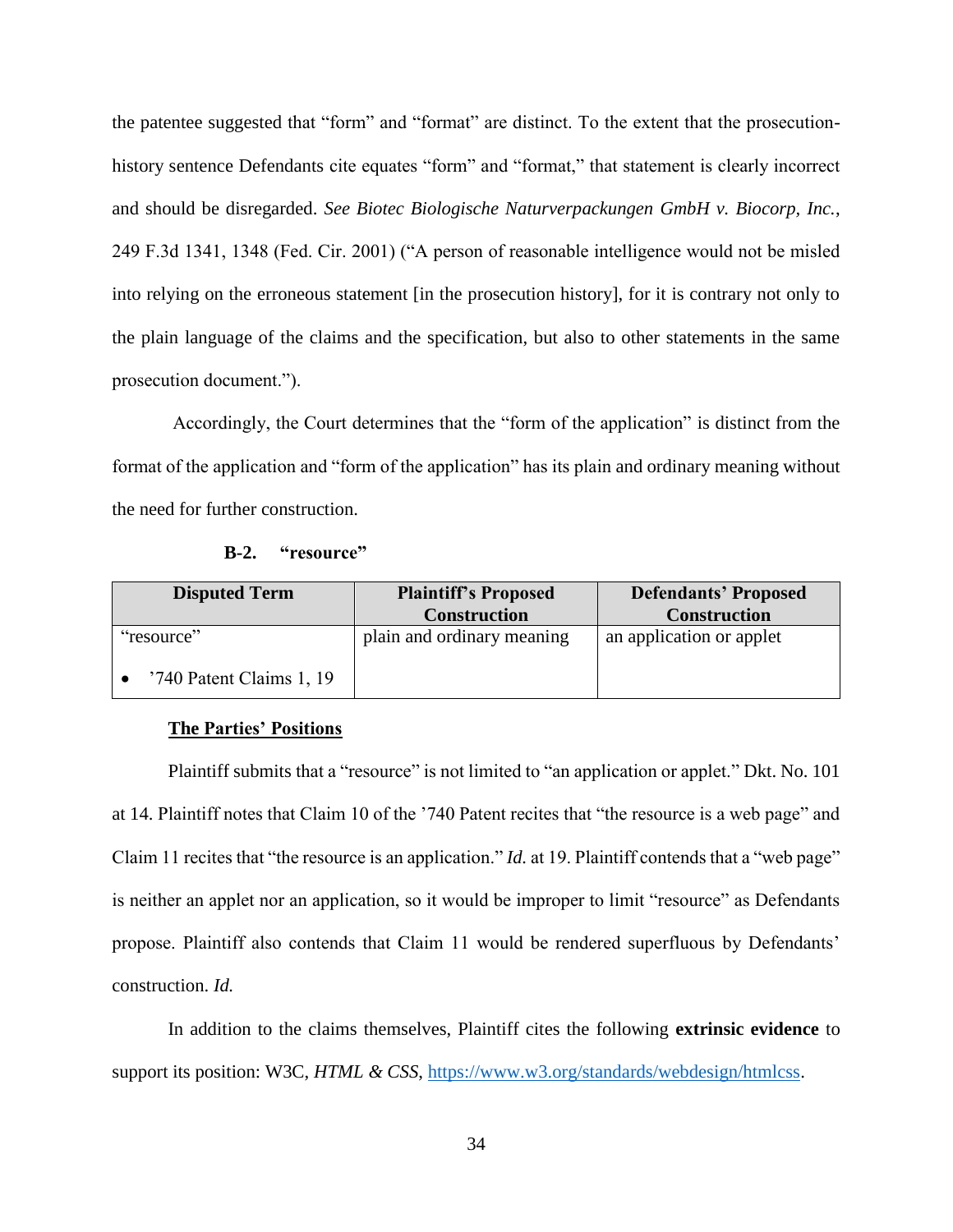Defendants respond that the described invention of the '740 Patent (and all the Applet Patents) is "an applet server computer that fills requests for 'applets' and 'applications'" and "resource" must be construed consistent with what the patents describe as the invention. Dkt. No. 103 at 24–27. Defendants argue that although Claim 10 states that the resource is a web page and a web page is neither an application nor an applet, Claim 10 is not supported by the written description. *Id.* at 16.

In addition to the claims themselves, Defendants cite the following **intrinsic evidence** to support their position: '685 Patent, at [57] Abstract, col.2 ll.10–14, col.2 l.66 – col.3 l.6, col.3 ll.29–34, col.6 ll.53–56.

Plaintiff replies that the plain meaning of "resource" is well understood, and is not limited to applications and applets. Dkt. No. 106 at 12. Rather, in the context of the Applet Patents, a "resource" is "any data object that may be referred to by a URL." *Id.*

Plaintiff cites further intrinsic and extrinsic evidence to support its position: **Intrinsic evidence**: '740 Patent figs.2A, 2B, col.6 ll.63–66. **Extrinsic evidence**: Network Working Group, *Request for Comments 2068*, *Hypertext Transfer Protocol – HTTP/1.1* (Jan. 1997), available at <http://www.ietf.org/rfc/rfc2068.txt> (Plaintiff's Reply Ex. 2, Dkt. No. 106-2); Network Working Group, *Request for Comments 1738*, *Uniform Resource Locators (URL)* (Dec. 1994), available at <https://www.ietf.org/rfc/rfc1738.txt> (Plaintiff's Reply Ex. 3, Dkt. No. 106-3).

#### **Analysis**

The issue in dispute is whether "resource" is limited to an application or applet. The Court understands that while a resource necessarily includes an applet or application or code that can be used to build an applet or application, it is not coextensive with an applet or application.

35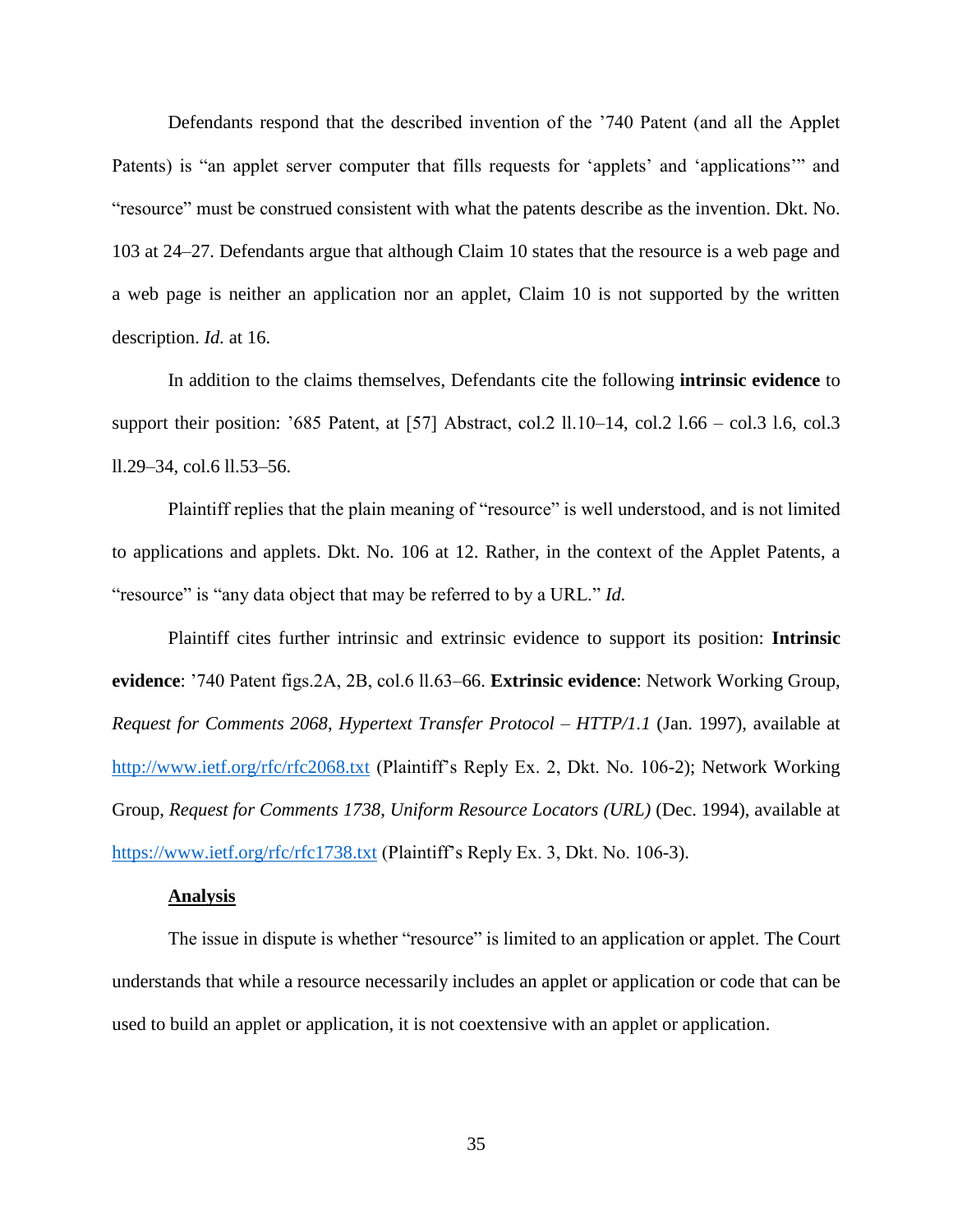The "resources" described in the Applet Patents "are comprised of program modules 32 (applets in source form, not the requested form) and compilers 30." '685 Patent col.4 ll.34–35; '740 Patent col.4 ll.54–56; *see also*, '740 Patent at [57] Abstract ("local resources (program code modules and compilers)"). These resources are used to construct applets. '685 Patent col.3 l.64 – col.4 l.16 ("the applet server manager 22 will attempt to build the requested applet from local resources 26"), col.4 ll.40–41 ("Program modules 32 are program code used to build applets.");'740 Patent at col.4 ll.17–36, col.4 ll.60–61. The resources may be on the applet server or they may be available on an external network. '685 Patent at col.4 ll.10–17; '740 Patent at col.4 ll.29–36. The resources contain the program-module code that can be used to build an applet. '685 Patent at col.4 ll.41–43("Program modules 32 may be stored in local resources 26 in source, binary, or intermediate formats."); '740 Patent at col.4 ll.61–62.

The claims of the '740 Patent are directed to providing applet source-code resources from an external network, not just "any data object that may be referred to by a URL." The '740 Patent, like all the Applet Patents, is directed to provision of applets/applications*. See, e.g.,* '740 Patent col.2 ll.21–25 ("There is a need for a scalable distributed system architecture that provides a mechanism for client computers to request and execute applets in a safe manner without requiring the client machines to have local resources to compile or verify the code."); *see also, id*. at [57] Abstract ("An applet server accepts requests for applets from client computers."). The term "resources" must be understood in this context. *Phillips v. AWH Corp.*, 415 F.3d 1303, 1316 (Fed. Cir. 2005) (en banc) ("The claims are directed to the invention that is described in the specification; they do not have meaning removed from the context from which they arose." (quoting *Netword, LLC v. Centraal Corp.*, 242 F.3d 1347, 1352 (Fed. Cir. 2001))). Each claim of the '740 Patent recites "a resource, wherein the resource includes source code." '740 Patent col.7 ll.27–28 (Claim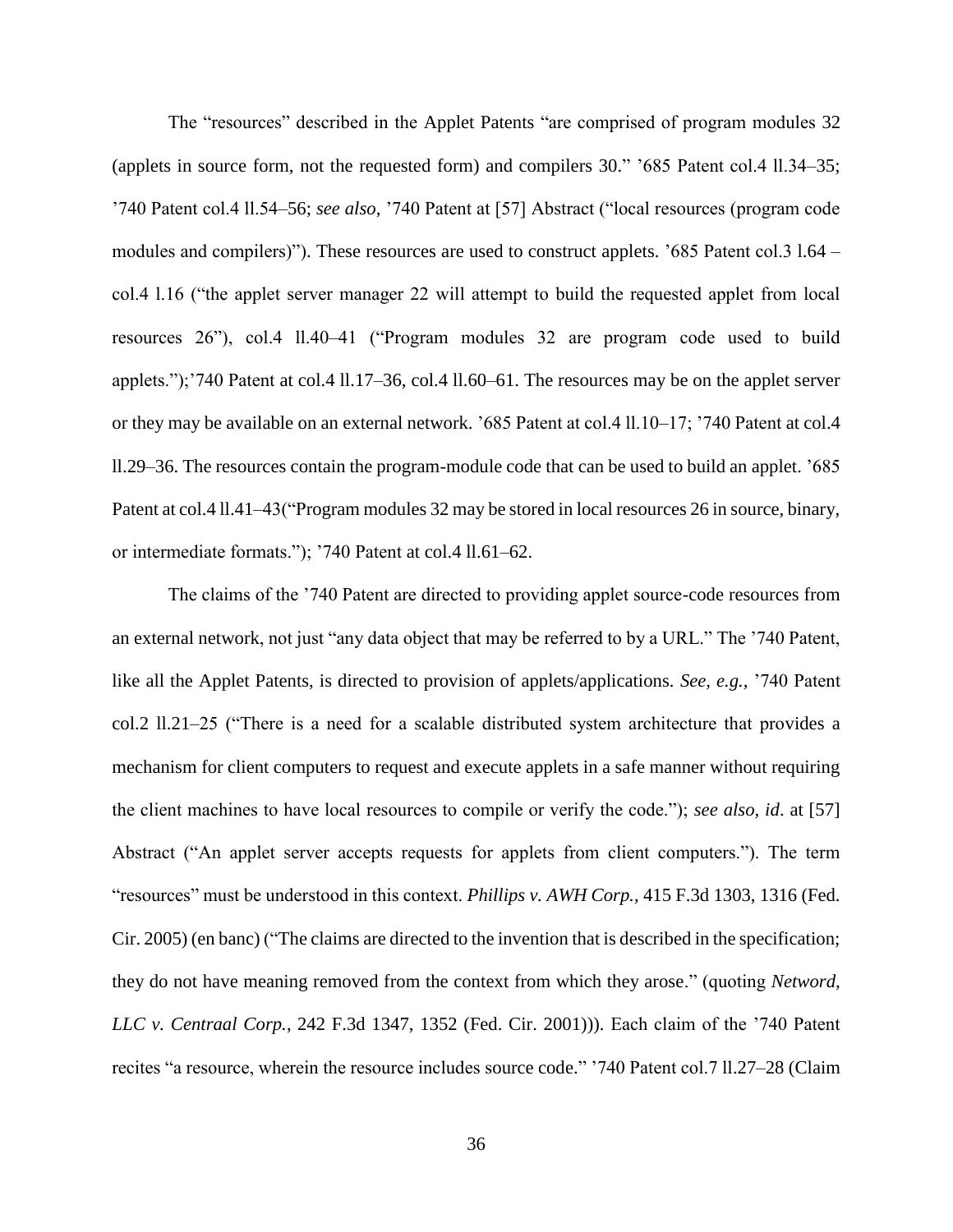1), col.8 ll.60–61 (Claim 19), col.9 ll.7–8 (Claim 20). Each claim further recites "conveying … a request for the resource to an external network." *Id*. at col.7 ll.31–32 (Claim 1), col.8 ll.64–65 (Claim 19), col.9 ll.11–12 (Claim 20). This claim language closely parallels the described embodiments in which the server collects "local resources" from an external server to use those resources to provide the application that client requests. Thus, while the resources may take on various forms, such as a web page (Claim 10) or an application (Claim 11), the resources all contain source code that comprises an application or applet or can be used to build an application or applet.

Accordingly, the Court construes "resource" as follows:

• "resource" means "data object containing code that:  $(1)$  is an application,  $(2)$  is an applet, or (3) can be used to build an application or applet."

# **B-3. "generating the identified form of the application from another form of the application" and "generated the identified form of the application from another form of the application"**

<span id="page-36-0"></span>

| <b>Disputed Term</b>                                                                                                                                                                                                                                                          | <b>Plaintiff's Proposed</b><br><b>Construction</b> | <b>Defendants' Proposed</b><br><b>Construction</b>                                                                                                                                                                                                                  |
|-------------------------------------------------------------------------------------------------------------------------------------------------------------------------------------------------------------------------------------------------------------------------------|----------------------------------------------------|---------------------------------------------------------------------------------------------------------------------------------------------------------------------------------------------------------------------------------------------------------------------|
| "generating the identified"<br>form of the application from<br>another form of the<br>application"<br>$3, 685$ Patent Claims 1, 3,<br>15, 18<br>"generated the identified form<br>of the application from<br>another form of the<br>application"<br>'685 Patent Claims 34, 49 | plain and ordinary meaning                         | building or producing the<br>form of the application from<br>local resources on the server<br>through the compilation of<br>one or more program code<br>modules using one or more<br>compilers, and optionally<br>applying one or more<br>transformation operations |

Because the parties' arguments and proposed constructions with respect to these terms are

related, the Court addresses the terms together.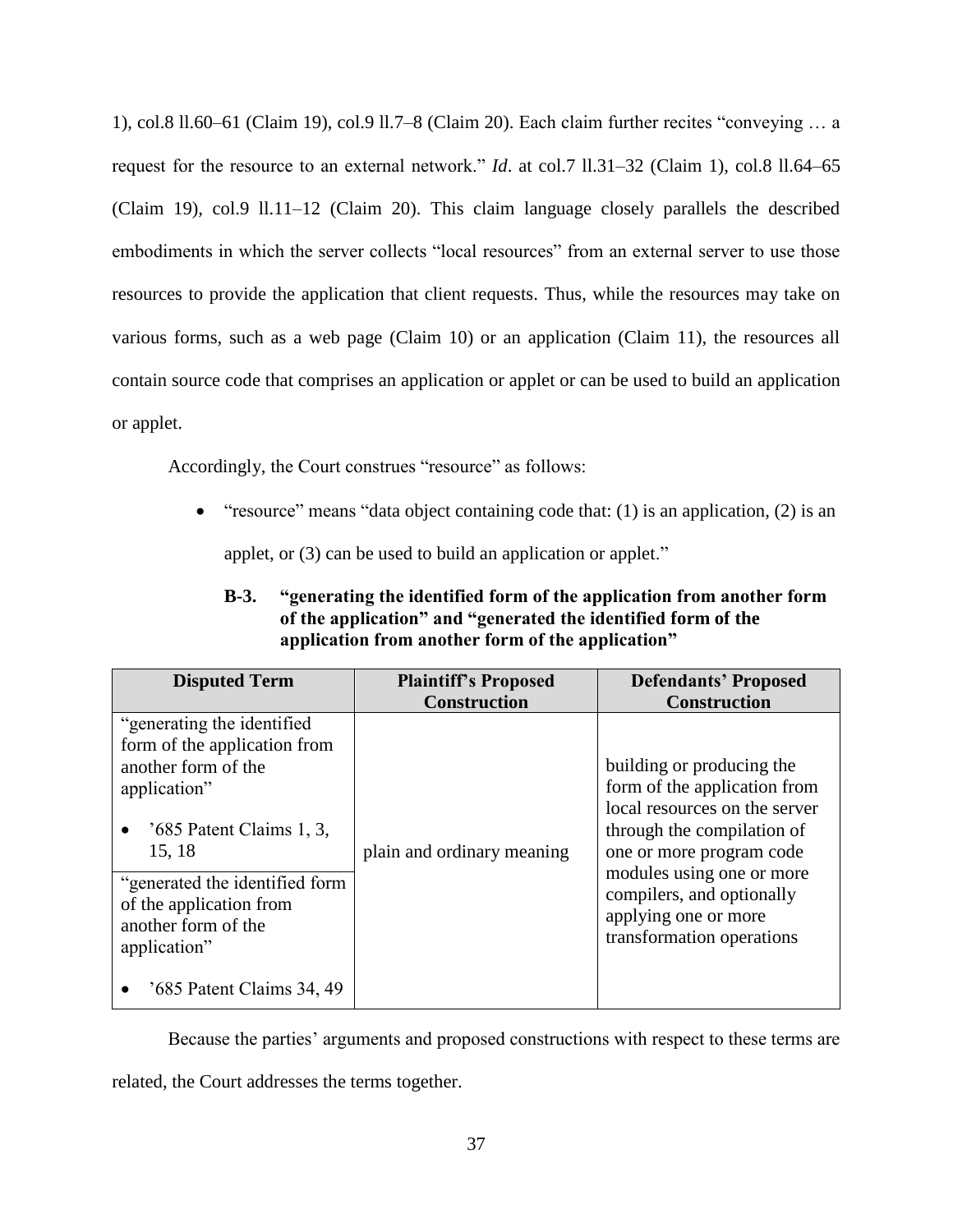#### **The Parties' Positions**

Plaintiff submits that the claims separately recite the "how and why" of "generating the identified form" and such details should not be read into the construction of "generating the identified form of the application from another form of the application" and "generated the identified form of the application from another form of the application." Dkt. No. 101 at 20.

Defendants respond that its proposed construction is the same construction that Plaintiff proposed in a previous litigation and is as described in the Applet Patents. Dkt. No. 103 at 27–28 (citing Joint Claim Construction and Prehearing Statement, *Implicit Networks, Inc. v. Sybase, Inc. and Microsoft Corporation*, No. 3:09-cv-1478-SI (N.D. Cal. Jan. 11, 2010), Dkt. No. 46 (Dkt. No. 103-9)). Specifically, Defendants contend that the patents describe generating the form "necessarily involves the compilation of one or more program code modules using one or more compilers." *Id.* at 28.

In addition to the claims themselves, Defendants cite the following **intrinsic evidence** to support their position: '685 Patent col.3 ll.16–20, col.3 ll.24–27, col.3 l.57 – col.4 l.9, col.4 ll.56– 65.

Plaintiff replies that Defendants' reliance on the Joint Claim Construction and Prehearing Statement in the Microsoft litigation is misplaced because: (1) judicial estoppel does not apply because Plaintiff's positions were not adopted, and (2) the claims at issue here are distinct from those at issue in Microsoft in that Claim 3 requires "requesting the application in the other form from a computer other than the server computer" which contradicts the notion that the application must be generated on the server. Dkt. No. 106 at 12–13.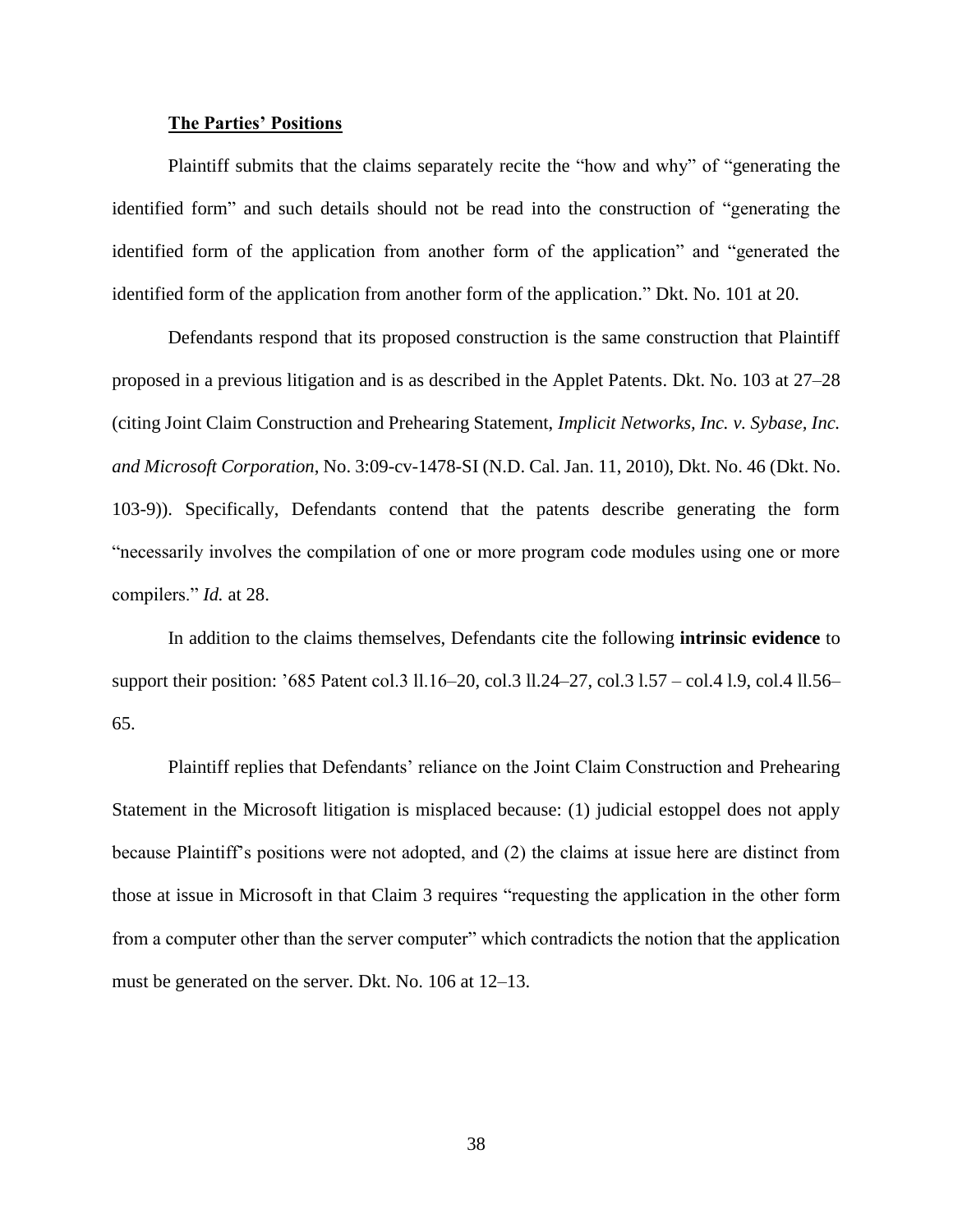#### **Analysis**

The issue in dispute here is whether generating the identified form of the application from another form of the application necessarily entails building the form of the application from resources on the server through compilation of program modules. It does not.

The '685 Patent discloses multiple ways in which the server can provide the requested application in the form requested. As explained in the Applet Patents, "[t]he request [for an applet] is made up of a series of tags which specify the requested applet, the platform on which it is to be run and the type of code (source/intermediate/binary), a verification level and an optimization level." '685 Patent col.6 ll.53–56. The patent also provides compression as another exemplary form factor. *Id*. at col.3 ll.50–53. The combination of such form factors specifies the "form" of the applet (or application). On request for an applet/application, the server can identify an existing application in its cache. *Id*. at col.3 l.57 – col.4 l.16. If no suitable applet/application exists, the server can build one from local resources and transformers on the server. *Id*. It may also request the applet/application, or the required resources and transformers, from an external network. *Id*. Transformers are used to change the form of the applet/application but are distinct from compilers—transformers change the form without changing the format as would the compiler. *Id*. at col.4 l.66 – col.5 l.25 (explaining compilers and transformers); *see also, id*. at col.5 l.26–53 (verifier transformer), col.5 l.66 – col.6 l.6 (optimizer transformer). Thus, the patent contemplates generating the requested form of an application, e.g., a verified application, by acquiring the application from an external network and running it through a transformer, e.g., a verifier transformer. Defendants' proposed construction does not encompass this generation of the requested form of the application.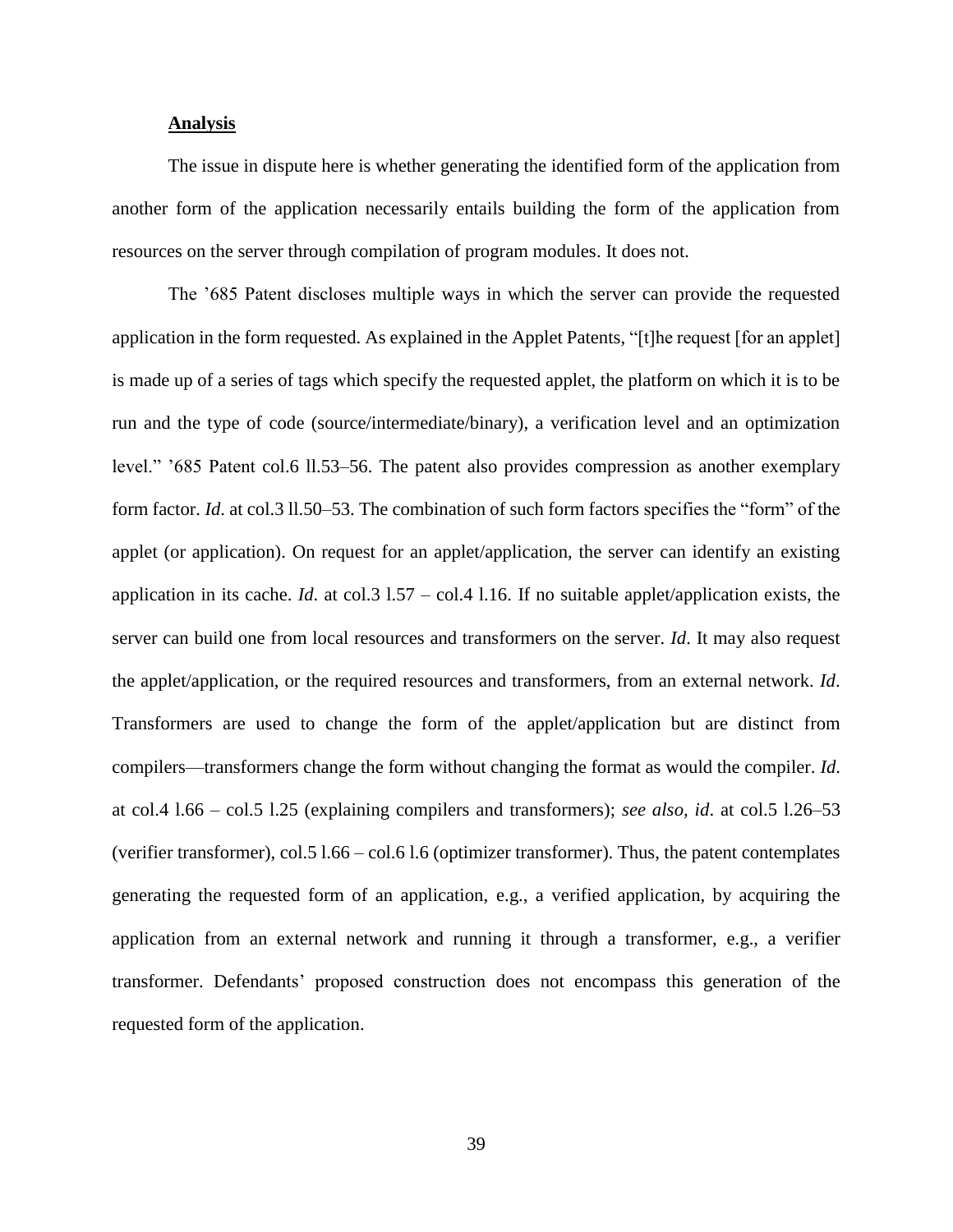Accordingly, the Court rejects Defendants' proposed construction and determines that "generating the identified form of the application from another form of the application" and "generated the identified form of the application from another form of the application" each has its plain and ordinary meaning without the need for further construction.

**B-4. "source code that is in a form based on the specified one or more client parameters for the first client computer"**

<span id="page-39-0"></span>

| <b>Construction</b><br><b>Construction</b><br>"source code that is in a form"<br>plain and ordinary meaning<br>source code that has been<br>optimized, verified and/or<br>based on the specified one or<br>more client parameters for the | <b>Disputed Term</b>   | <b>Defendants' Proposed</b> | <b>Plaintiff's Proposed</b> |                             |
|-------------------------------------------------------------------------------------------------------------------------------------------------------------------------------------------------------------------------------------------|------------------------|-----------------------------|-----------------------------|-----------------------------|
|                                                                                                                                                                                                                                           |                        |                             |                             |                             |
| specified in the received<br>'779 Patent Claim 1, 18<br>applet request                                                                                                                                                                    | first client computer" | or more client parameters   |                             | compressed based on the one |

# **The Parties' Positions**

Plaintiff submits there is no support for limiting the form of the source code to one "that has been optimized, verified and/or compressed." Dkt. No. 101 at 20–21.

Defendants respond that the only relevant client parameters described in the Applet Patents refer to the transformation operations, and the only transformation operations disclosed are optimization, verification, and compression. Dkt. No. 103 at 31–32.

In addition to the claims themselves, Defendants cite the following **intrinsic evidence** to support their position: '685 Patent col.6 ll.7–12.

Plaintiff replies that claims do not recite variants of "optimize," "verify," or "compressed" and it would be improper to limit the claims to require such. Dkt. No. 106 at 13.

# **Analysis**

The issue here is whether the form of source code based on client parameters is limited to optimized, verified, or compressed. It is not.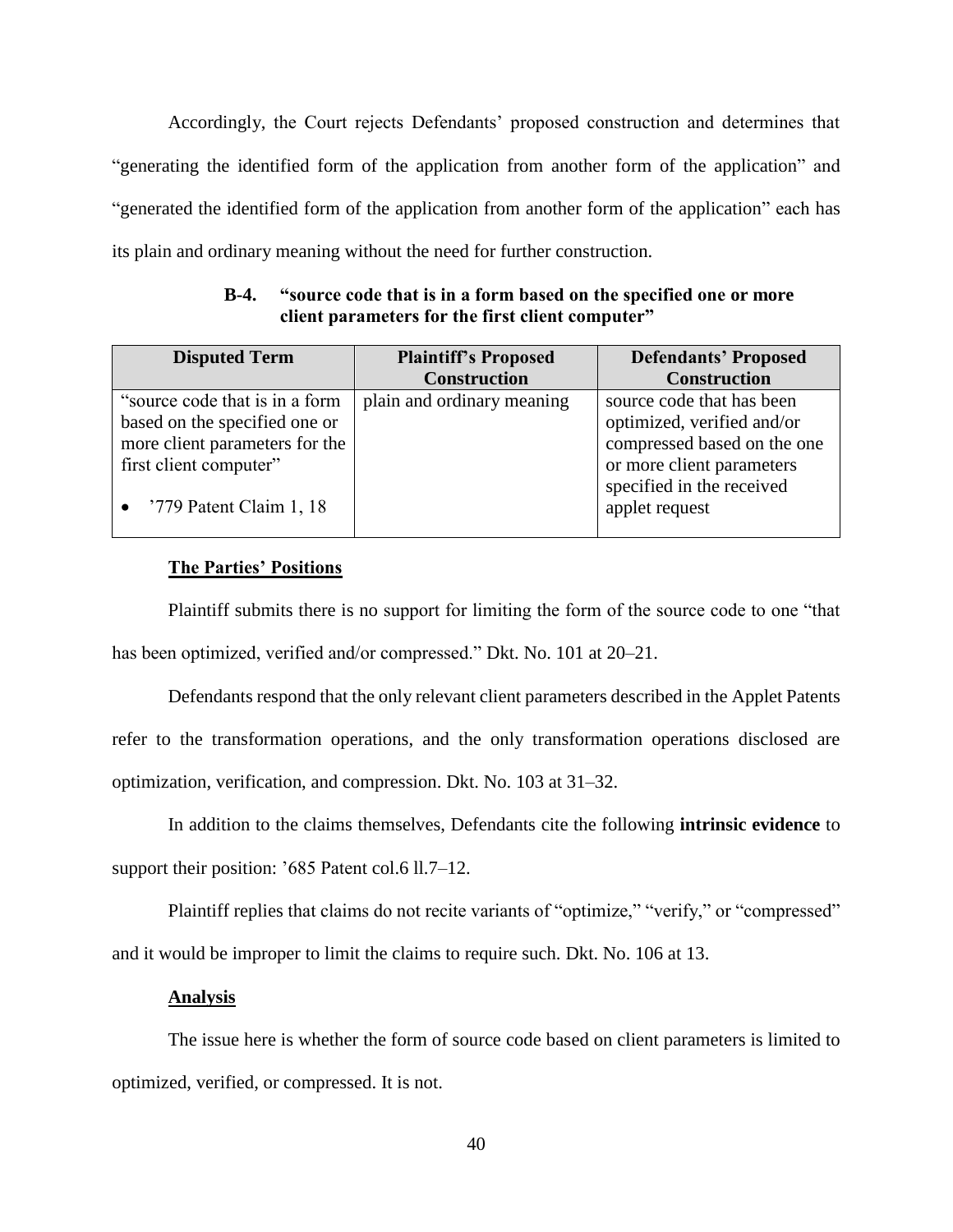While the Applet Patents describe that the client may specify optimization, verification, or compression, the patents do not limit client parameters to those three. As explained in the patents, "[t]he request [for and applet] is made up of a series of tags which specify the requested applet, the platform on which it is to be run and the type of code (source/intermediate/binary), a verification level and an optimization level." '685 Patent col.6 ll.53-56; '779 Patent col.7 ll.18-21. The patents also provide compression as another exemplary form factor. '685 Patent col.3 ll.50–53; '779 Patent col.4 ll.19–23. Notably absent from Defendants list of limitations is the exemplary "platform on which it is to be run." This is important to understand Claim 3 of the '779 Patent, which recites "wherein the form of the source code is suitable for running on the first client computer." '779 Patent col.7 ll.56–57. Further, the patents provide that "[v]erification, optimization and compression are *examples* of types of transformation operations." '685 Patent col.3 ll.52–53; '779 Patent col.4 ll.21–23. Even without mention of the "platform on which it is to be run," it would be improper to limit the claims to transformation operations, and their associated client parameters, to a items expressly labeled as "examples." *See Thorner v. Sony Computer Entm't Am., LLC*, 669 F.3d 1362, 1367 (Fed. Cir. 2012) ("The patentee is free to choose a broad term and expect to obtain the full scope of its plain and ordinary meaning unless the patentee explicitly redefines the term or disavows its full scope."). Simply, the Applet Patents do not limit the list of client parameters as Defendants contend.

Accordingly, the Court rejects Defendants' proposed construction and determines that the term has its plain and ordinary meaning without the need for further construction.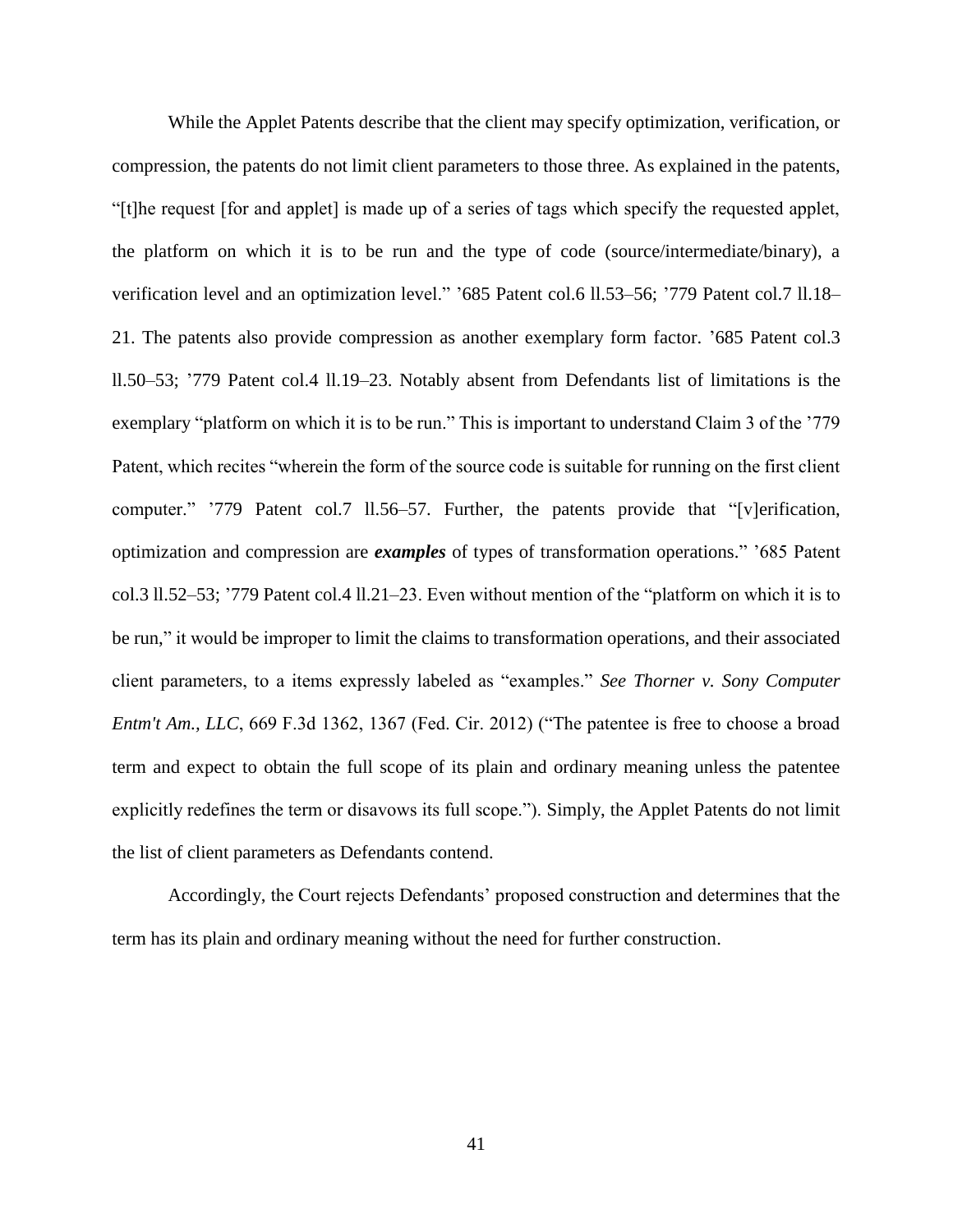**B-5. "a specific form of the particular applet that includes source code, based on the specified one or more parameters in the applet request, wherein the specific form complies with the specified one or more parameters"**

<span id="page-41-0"></span>

| <b>Disputed Term</b>                                                                                                                                                                                    | <b>Plaintiff's Proposed</b> | <b>Defendants' Proposed</b>                                                                                                                                                             |
|---------------------------------------------------------------------------------------------------------------------------------------------------------------------------------------------------------|-----------------------------|-----------------------------------------------------------------------------------------------------------------------------------------------------------------------------------------|
|                                                                                                                                                                                                         | <b>Construction</b>         | <b>Construction</b>                                                                                                                                                                     |
| "a specific form of the<br>particular applet that includes<br>source code, based on the<br>specified one or more<br>parameters in the applet<br>request, wherein the specific<br>form complies with the | plain and ordinary meaning  | applet that includes source<br>code that has been optimized,<br>verified and/or compressed<br>based on the one or more<br>client parameters specified in<br>the received applet request |
| specified one or more<br>parameters"<br>'779 Patent Claim 12                                                                                                                                            |                             |                                                                                                                                                                                         |

## **The Parties' Positions**

Plaintiff submits there is no support for limiting the form of the applet's source code to one "that has been optimized, verified and/or compressed." Dkt. No. 101 at 22.

Defendants respond that the only relevant client parameters described in the Applet Patents refer to the transformation operations, and the only transformation operations disclosed are optimization, verification, and compression. Dkt. No. 103 at 32–33.

Plaintiff replies that claims do not recite variants of "optimize," "verify," or "compressed" and it would be improper to limit the claims to require such. Dkt. No. 106 at 13–14.

#### **Analysis**

The issue in dispute here is the same as addressed in the section on "source code that is in a form based on the specified one or more client parameters for the first client computer." For the same reasons given in that section, the Court rejects Defendants' proposed construction and determines that the term has its plain and ordinary meaning without the need for further construction.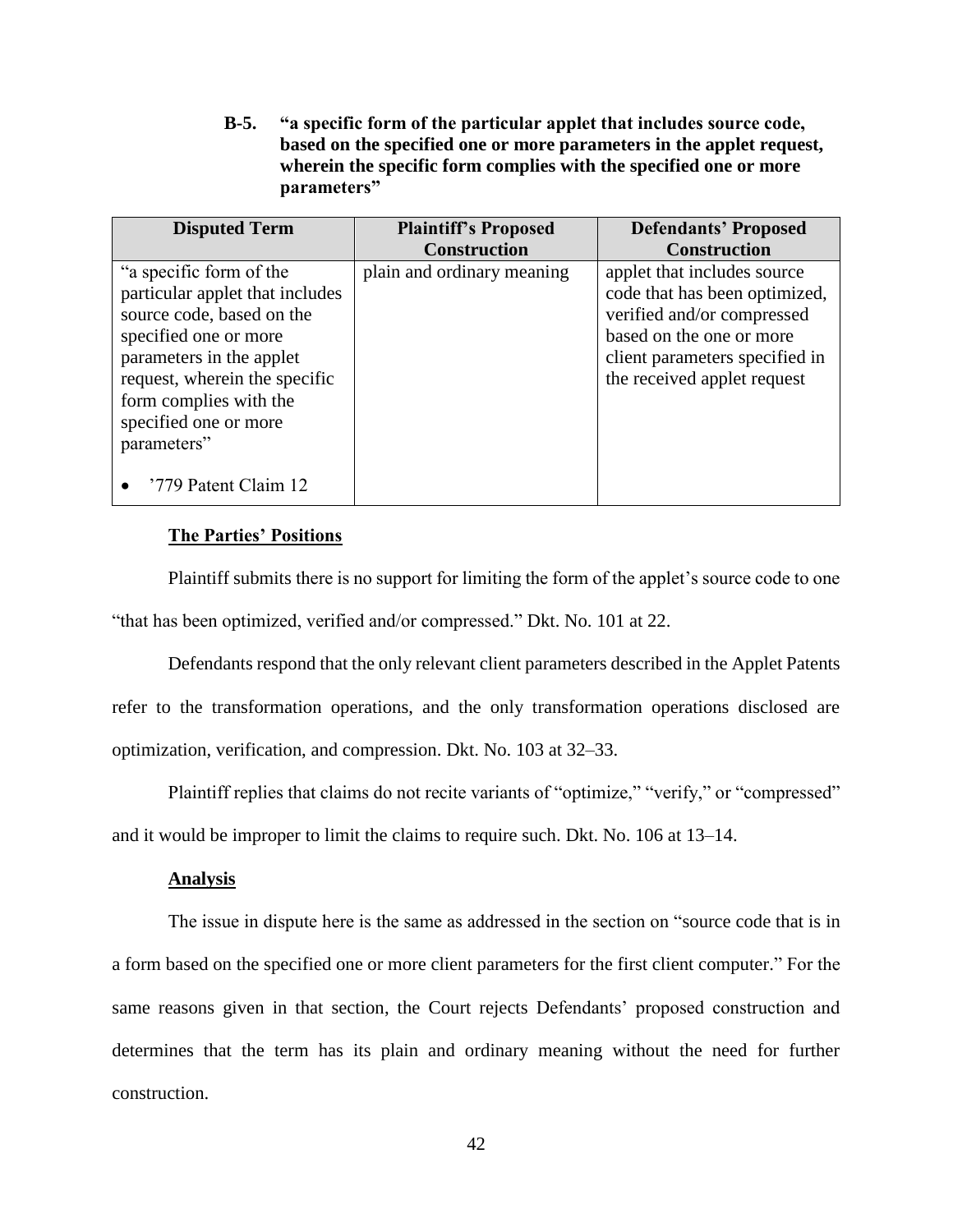<span id="page-42-0"></span>

| <b>Disputed Term</b>                             | <b>Plaintiff's Proposed</b>                                                                             | <b>Defendants' Proposed</b>                                        |
|--------------------------------------------------|---------------------------------------------------------------------------------------------------------|--------------------------------------------------------------------|
|                                                  | <b>Construction</b>                                                                                     | <b>Construction</b>                                                |
| "transformation operation"                       | an operation that analyzes                                                                              | an operation that verifies,                                        |
| '779 Patent Claim 16<br>'740 Patent Claims 1, 19 | and/or modifies code,<br>including for example<br>through verification,<br>optimization, or compression | optimizes or compresses code<br>within an application or<br>applet |

#### **B-6. "transformation operation"**

# **The Parties' Positions**

Plaintiff submits the "transformation operation" of the Applet Patents encompasses more than verification, optimization, or compression. Dkt. No. 101 at 23. Plaintiff argues that the patents expressly state that these three transformations are exemplary: "[v]erification, optimization, and compression are examples of types of transformation operations." *Id.* (quoting '779 Patent col.4  $11.19 - 25$ ).

In addition to the claims themselves, Plaintiff cites the following **intrinsic evidence** to support its position: '779 Patent col.4 ll.19–25, col.5 ll.51–61.

Defendants respond that all transformation operations described in the Applet Patents operate on code. Dkt. No. 103 at 29–30. Defendants contend that the described transformations are limited to verification, optimization, and compression that involves code-level evaluation. *Id.* at 30–31.

In addition to the claims themselves, Defendants cite the following **intrinsic evidence** to support their position: '685 Patent col.5 ll.15–20; '779 Patent col.4 ll.19–25, col.5 ll.51–61.

Plaintiff replies that the "transformation operation" of Claims 1 and 19 of the '740 Patent applies to a "resource" rather than "an application or applet" so it would be improper to limit the transformation operation to applications or applets. Dkt. No. 106 at 14.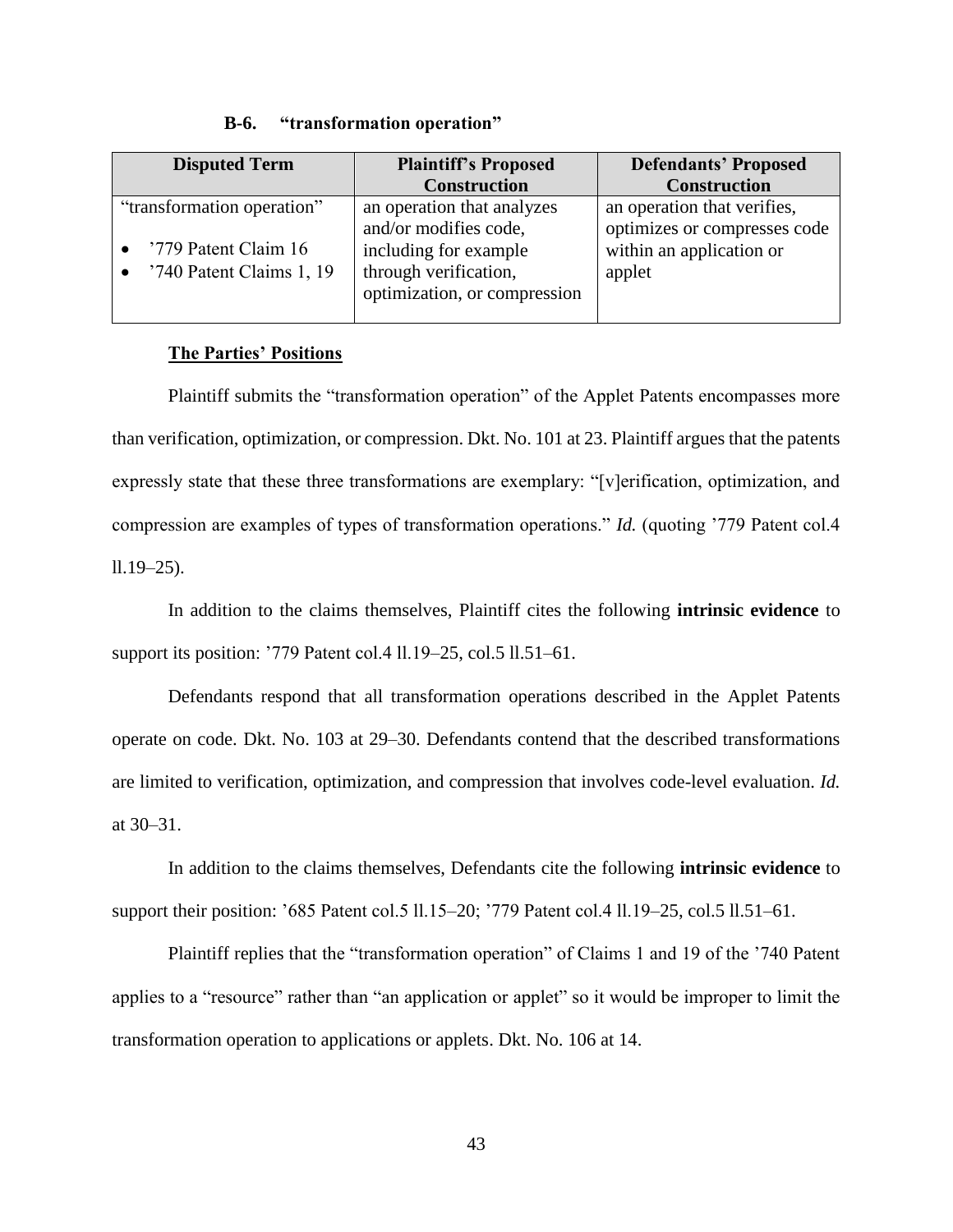#### **Analysis**

There are two issues in dispute. First, whether a "transformation operation" is necessarily limited to verification, optimization, or compression. Second, whether the "transformation operation" is necessarily limited to applets and applications. With respect to the first issue, transformation operations are not so limited. With respect to the second issue, transformation operations may operate on any code, whether the code is stand-alone, associated with a larger application, or otherwise.

As explained above in the section on "source code that is in a form based on the specified one or more client parameters for the first client computer," verification, optimization, and compression are provided as exemplary transformation operations, not as an exhaustive list of operations. '685 Patent col.3 ll.52–53 ("Verification, optimization and compression are examples of types of transformation operations.") The Court will not limit transformation operations to this list of "examples."

The Applet Patents teach that transformation operations may be applied to applets and applications as well as to program modules that are used to build applets. '685 Patent col.3 l.44 – col.4 l.16. The program modules are code fragments that may be combined to create an applet. *See, e.g., id*. at col.4 ll.3–6 ("The requested applet is built by selecting one or more program code modules 32 and compiling them with one or more compilers 30."), col.4 ll.40–41 ("Program modules 32 are program code used to build applets."). These modules may be "transformed" to put in a suitable form. *See, e.g., id*. at col.4 ll.56–65. Thus, transformation operations may be performed on code that can be used to build applets or applications, and not merely on applets or applications themselves.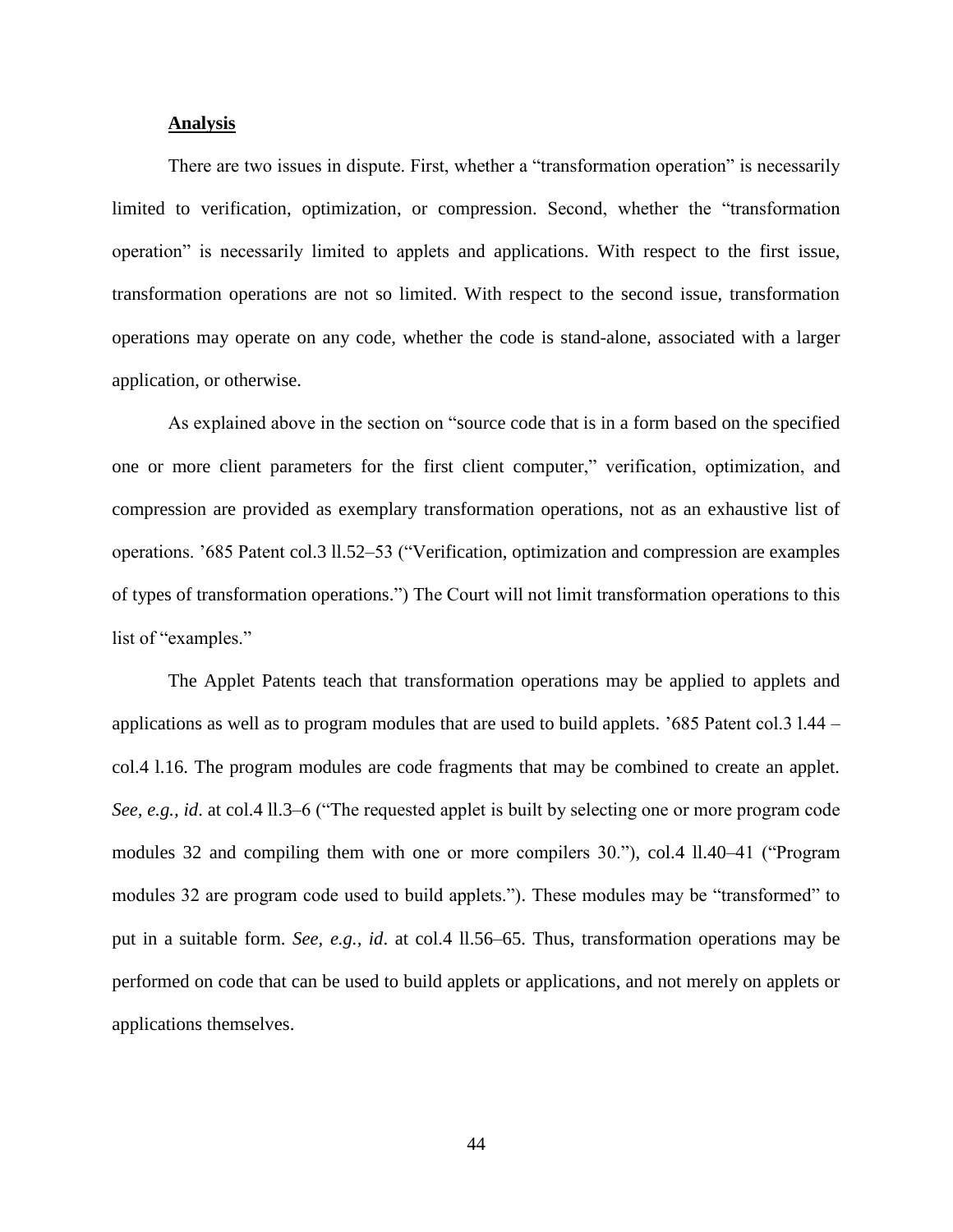Transformation operations require modification of code. The Applet Patents describe a verifier transformer "that is able to analyze input code and determine areas that might not be safe." *Id.* at col.5 ll.26–27. While the transformer may be capable of performing an "analyze" operation without transforming code, that capability does not define the verifier's transformation operation. Rather, the transformation operation performed by the verifier occurs once it "determines the portion of the unsafe applet code." *Id*. at col.5 ll.31–40. For example, the verifier may modify the code such that the "offending portion of the code can be encased with new code that specifically prevents this unsafe code from being executed." *Id*. at col.5 ll.32–35. Or the code may be modified such that "unsafe code [is] flagged in such a way that a user can be warned about the possible risks of executing the code fragment." *Id*. at col.5 ll.35–38. Ultimately, "[v]erifiers 48 are responsible for identifying non-secure portions of code in the intermediate code and modifying this code to make it secure." *Id.* at col.5 ll.48–50. That is, the transformation operation of the verifier, like all transformation operations, transforms code by modifying the code.

Accordingly, the Court is not persuaded that the term should be limited as Defendants contend and construes "transformation operation" as follows:

• "transformation operation" means "operation that modifies code."

#### <span id="page-44-0"></span>**V. CONCLUSION**

The Court adopts the constructions set forth above, as summarized in the following table. The parties are **ORDERED** that they may not refer, directly or indirectly, to each other's claim construction positions in the presence of the jury. Likewise, the parties are **ORDERED** to refrain from mentioning any portion of this opinion, other than the actual definitions adopted by the Court, in the presence of the jury. Any reference to claim construction proceedings is limited to informing the jury of the definitions adopted by the Court.

45